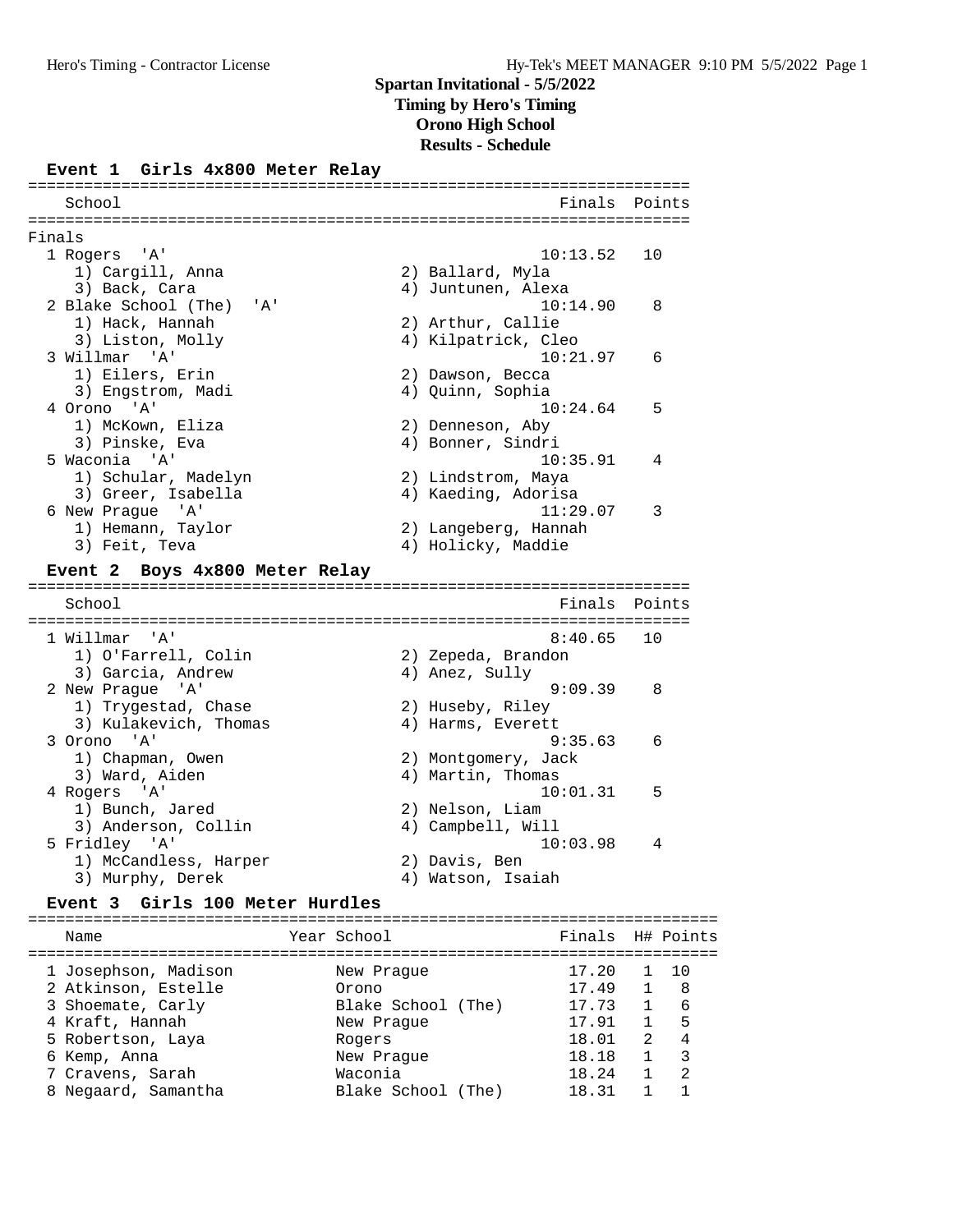# **....Event 3 Girls 100 Meter Hurdles**

| 9 Schifman, Ellie    | Blake School (The) | 18.64 | 1              |
|----------------------|--------------------|-------|----------------|
| 10 Reiman, Jaida     | Willmar            | 18.78 | 2              |
| 11 DeBoer, Ellery    | Willmar            | 18.88 | 3              |
| 12 Olson, Emily      | Orono              | 18.94 | 2              |
| 13 Koch, Emily       | Rogers             | 18.97 | 2              |
| 14 Manson, Peyton    | Orono              | 19.01 | 2              |
| 15 Fortin, Anika     | Orono              | 19.13 | 3              |
| 16 Lange, Telilie    | Willmar            | 19.17 | $\overline{2}$ |
| 17 Josewski, Aspen   | Rogers             | 19.18 | 3              |
| 18 May, Kezia        | Willmar            | 19.89 | 2              |
| 19 Bowers, Sophia    | Rogers             | 20.07 | 4              |
| 20 Rhode, Brooke     | Waconia            | 20.21 | 3              |
| 21 Dalsin, Nellie    | New Praque         | 20.29 | 3              |
| 22 Abed, Jada        | Orono              | 20.36 | 2              |
| 23 Mohling, Lucy     | Waconia            | 20.43 | 3              |
| 24 Mahnke, Sophia    | Rogers             | 20.58 | 4              |
| 25 Matthies, Charlee | Rogers             | 21.02 | 3              |
| 26 Harried, Addison  | Waconia            | 21.09 | 4              |
| 27 Larson, Lauren    | Orono              | 21.16 | 4              |
| 28 Buetow, Karalyn   | Waconia            | 21.48 | 4              |
|                      |                    |       |                |

#### **Event 4 Boys 110 Meter Hurdles**

==========================================================================

| Name                 | Year School | Finals H# Points |              |              |
|----------------------|-------------|------------------|--------------|--------------|
| 1 Fischer, Jack      | Orono       | 16.46            | $\mathbf{1}$ | 10           |
| 2 Mohr, Nick         | Willmar     | 16.86 1          |              | - 8          |
| 3 Sportel, William   | Willmar     | 17.52            | $\mathbf{1}$ | 6            |
| 4 Kolleh, Calvin     | Rogers      | 17.57            | $\mathbf{1}$ | 5            |
| 5 Nyquist, Zach      | Orono       | 18.18            | $\mathbf{1}$ | 4            |
| 6 Bowe, Luke         | Rogers      | 18.50            | $\mathbf{1}$ | 3            |
| 7 O'Rourke, Michael  | New Praque  | 18.58            | $\mathbf{1}$ | 2            |
| 8 O'Meara, Aidan     | Willmar     | 18.65            | $\mathbf{1}$ | $\mathbf{1}$ |
| 9 DeNardo, Ryan      | New Praque  | 19.01            | 2            |              |
| 10 May, Ezra         | Willmar     | 19.14            | 2            |              |
| 11 Brusseau, Bennett | New Praque  | 20.43            | 2            |              |
| 12 Pierce, Mathias   | Waconia     | 20.70            | 2            |              |
| 13 Tarr, Lehkpeawon  | New Praque  | 21.47            | 2            |              |
| 14 Brakken, Jaret    | Willmar     | 21.51            | 2            |              |

### **Event 5 Girls 100 Meter Dash**

|   | Name                                 | Year School        | Finals H# Points |                |                |
|---|--------------------------------------|--------------------|------------------|----------------|----------------|
|   | 1 Grell, Jordan<br>2 Langer, Bethany | Waconia<br>Waconia | 12.94<br>13.17   |                | 10<br>8        |
|   | 3 Graves, Keyanna                    | Rogers             | 13.26            | $\mathbf{1}$   | 6              |
|   | 4 Bruegger, Ava                      | New Praque         | 13.39            | $\mathbf{1}$   | 5              |
|   | 5 Bearh, Ruth                        | Rogers             | 13.51            | $\mathfrak{D}$ | 4              |
|   | 6 Olowo, Joy                         | Rogers             | 13.56            | $\mathbf{1}$   | 3              |
|   | 7 Myhre, Jenna                       | Waconia            | 13.62            | $\mathfrak{D}$ | $\mathfrak{D}$ |
|   | 8 Schmidt, Anya                      | Rogers             | 13.69            | 1              |                |
| 9 | Shaw, Brooke                         | Rogers             | 13.79            | $\mathfrak{D}$ |                |
|   | 10 Abboud-Young, Livi                | Blake School (The) | 13.83            | 6              |                |
|   |                                      |                    |                  |                |                |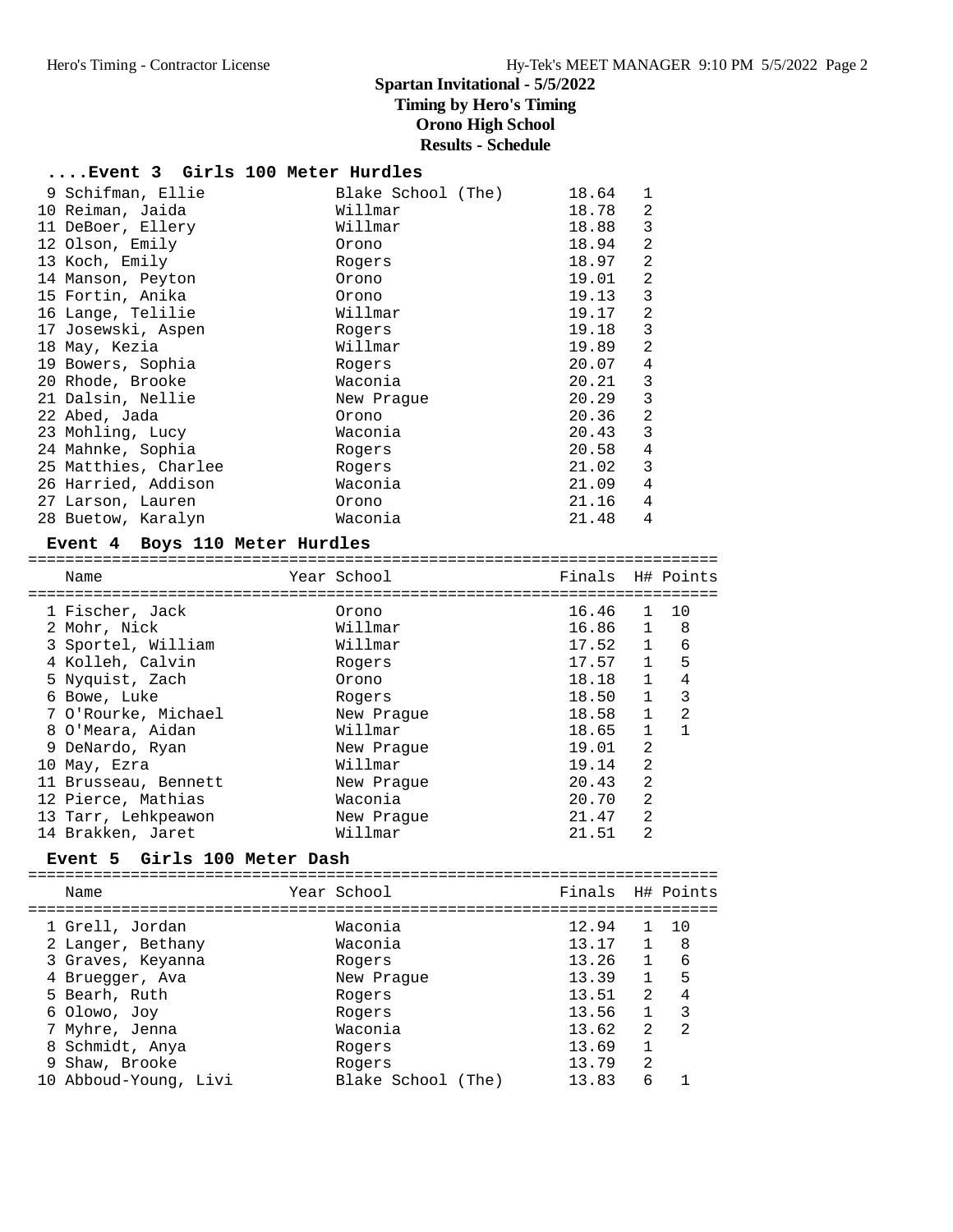**....Event 5 Girls 100 Meter Dash**

# **Spartan Invitational - 5/5/2022 Timing by Hero's Timing Orono High School**

**Results - Schedule**

| $\mathbf{1}$<br>12 Christoffer, Sam<br>Willmar<br>13.90<br>$\mathbf{3}$<br>13 Schluck, Elle<br>Waconia<br>13.96<br>$\overline{4}$<br>14 Freels, Ahsia<br>Fridley<br>14.09<br>15 Chuma, Delanie<br>14.11<br>$\overline{4}$<br>14.102<br>Waconia |  |
|------------------------------------------------------------------------------------------------------------------------------------------------------------------------------------------------------------------------------------------------|--|
|                                                                                                                                                                                                                                                |  |
|                                                                                                                                                                                                                                                |  |
|                                                                                                                                                                                                                                                |  |
|                                                                                                                                                                                                                                                |  |
| 16 Nelson, Ashlee<br>2<br>14.11<br>14.108<br>New Praque                                                                                                                                                                                        |  |
| 3<br>17 Rapp, Sophia<br>14.13<br>Orono                                                                                                                                                                                                         |  |
| 2<br>18 Walker, Keaira<br>14.14<br>Rogers                                                                                                                                                                                                      |  |
| 2<br>14.16<br>19 Solheid, Sami<br>New Prague                                                                                                                                                                                                   |  |
| $\overline{2}$<br>14.21<br>20 Hansen, Alex<br>Orono                                                                                                                                                                                            |  |
| $\mathbf{3}$<br>21 Kemp, Anna<br>14.28<br>New Praque                                                                                                                                                                                           |  |
| $\mathbf{3}$<br>22 Wills, Natalie<br>14.29<br>Waconia                                                                                                                                                                                          |  |
| $\mathbf{3}$<br>23 Stong, Brooke<br>14.34<br>Waconia<br>14.333                                                                                                                                                                                 |  |
| $6\phantom{1}6$<br>24 Scott, Saleya<br>14.34<br>14.335<br>Blake School (The)                                                                                                                                                                   |  |
| $7\phantom{.0}$<br>25 Gleason, Stalayjia<br>Fridley<br>14.36                                                                                                                                                                                   |  |
| 26 Shinn, Ella<br>14.42<br>$\mathbf{1}$<br>Willmar                                                                                                                                                                                             |  |
| $\overline{2}$<br>27 Brogren, Ava<br>Willmar<br>14.48                                                                                                                                                                                          |  |
| 28 Koosman, Lyndi<br>Willmar<br>14.49<br>6                                                                                                                                                                                                     |  |
| Willmar<br>3<br>29 Hillenbrand, Keianna<br>14.54<br>14.534                                                                                                                                                                                     |  |
| 14.54<br>4<br>14.535<br>30 Barsness, Ava<br>New Praque                                                                                                                                                                                         |  |
| 5<br>14.62<br>31 Hall, Samarriana<br>Fridley                                                                                                                                                                                                   |  |
| $\overline{4}$<br>32 Gulickson, Emma<br>14.73<br>New Prague                                                                                                                                                                                    |  |
| $\overline{4}$<br>14.75<br>33 Rapp, Alex<br>Orono                                                                                                                                                                                              |  |
| $\overline{4}$<br>34 Kanive, Kathryn<br>14.81<br>Orono                                                                                                                                                                                         |  |
| $\mathbf{3}$<br>35 Lange, Ellary<br>Willmar<br>14.83                                                                                                                                                                                           |  |
| 7<br>36 Ngewoh-Tana, Sia<br>Fridley<br>14.87                                                                                                                                                                                                   |  |
| 5<br>37 Simon, Sosie<br>14.94<br>Blake School (The)                                                                                                                                                                                            |  |
| 38 Poe, Samantha<br>Willmar<br>$\overline{4}$<br>14.95                                                                                                                                                                                         |  |
| 39 Courteau, Izzy<br>15.36<br>4<br>Orono                                                                                                                                                                                                       |  |
| 7<br>Blake School (The)<br>40 Connor, Emma<br>15.48                                                                                                                                                                                            |  |
| 6<br>Fridley<br>15.97<br>41 Quito-Penaranda, Alexand                                                                                                                                                                                           |  |
| 5<br>42 Bowen, Madison<br>Willmar<br>16.14                                                                                                                                                                                                     |  |
| $7\phantom{.0}$<br>43 Woodard, Savayah<br>Fridley<br>16.32                                                                                                                                                                                     |  |
| 6<br>44 Kurdikar, Ruhi<br>Blake School (The)<br>17.13                                                                                                                                                                                          |  |
| $\overline{7}$<br>45 Getachew, Soyome<br>Fridley<br>17.29                                                                                                                                                                                      |  |
| 5<br>46 Langevin, Lydia<br>17.36<br>Orono                                                                                                                                                                                                      |  |
| 6<br>47 Dallow, Michelle<br>Blake School (The)<br>17.56                                                                                                                                                                                        |  |
| 48 Dasari, Rachael<br>5<br>18.03<br>Orono                                                                                                                                                                                                      |  |
| 6<br>49 Pederson, Sophie<br>19.03<br>Blake School (The)                                                                                                                                                                                        |  |

#### **Event 6 Boys 100 Meter Dash**

========================================================================== Name Year School Finals H# Points ========================================================================== 1 Price, Michael Willmar 11.13 1 10 2 Mueller, Aidan Orono 11.19 1 8 3 Ruhland, Victor Orono 11.33 1 6 4 Trochlil, Lucas Willmar 11.44 1 5 5 Stanger, Issac New Prague 11.45 2 4 6 Borom, Anthony Fridley 11.51 1 3 7 Midthun, Ben Rogers 11.53 1 2 8 Jackson, Dylan Rogers 11.57 1 1 9 Moore, Tykelian Fridley 11.60 3 10 Bowles, Jay Blake School (The) 11.62 1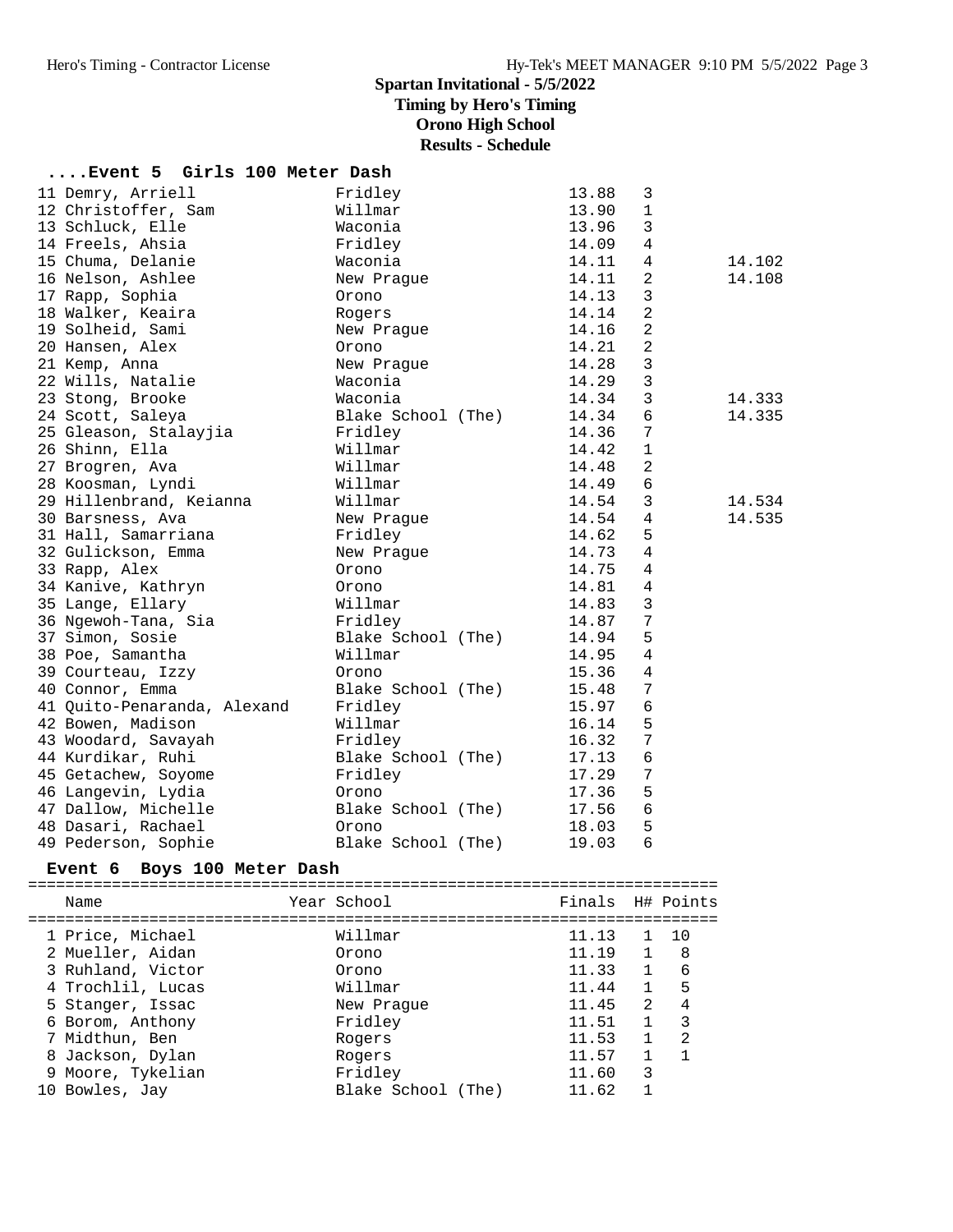# **....Event 6 Boys 100 Meter Dash**

| 11 Chromy, Ethan       | New Praque               | 11.66 | 3              |        |
|------------------------|--------------------------|-------|----------------|--------|
| 12 Lukkes, Kaden       | New Prague               | 11.68 | 3              |        |
| 13 Pieper, Brendan     | New Praque               | 11.72 | 2              |        |
| 14 Korti, Lex          | Fridley                  | 11.76 | $\overline{a}$ |        |
| 15 Fleming, Tanner     | Willmar                  | 11.78 | 2              |        |
| 16 Rieckhoff, Mitchell | Waconia                  | 11.80 | 2              |        |
| 17 Wolch, Brody        | New Praque               | 11.84 | 3              |        |
| 18 Allyn, Josiah       | Waconia                  | 11.90 | 2              |        |
| 19 Krugerud, Jacob     | Waconia                  | 11.93 | 4              |        |
| 20 Reighard, Travis    | Waconia                  | 11.94 | $\mathbf{3}$   |        |
| 21 Powell, Anthony     | Rogers                   | 12.00 | 3              | 11.992 |
| 22 Gilmore, Wyatt      | Rogers                   | 12.00 | 3              | 11.998 |
| 23 Riley, Alexander    | Waconia                  | 12.06 | $\overline{4}$ |        |
| 24 Моо, La             | Willmar                  | 12.11 | 2              |        |
| 25 Gustafson, Stephan  | Blake School (The) 12.13 |       | 4              |        |
| 26 Kallevig, Joseph    | Willmar                  | 12.18 | 4              |        |
| 27 Mielke, Owen        | Waconia                  | 12.28 | 5              |        |
| 28 Vettel, Ashton      | Waconia                  | 12.33 | 4              |        |
| 29 Cook, Cartez        | Fridley                  | 12.36 | 3              |        |
| 30 Higuchi, Hakuto     | Blake School (The) 12.51 |       | 4              |        |
| 31 Pieschke, Luke      | Waconia                  | 12.52 | 4              |        |
| 32 Swearingen, Andrew  | Orono                    | 12.76 | 5              |        |
| 33 Gabrielson, Noah    | Orono                    | 12.81 | 5              |        |
| 34 Roqqow, Noah        | Orono                    | 12.85 | 5              | 12.841 |
| 35 Pearce, Devin       | Orono                    | 12.85 | 5              | 12.849 |
| 36 Shafer, Henry       | Orono                    | 13.26 | 5              |        |
| 37 Akkerman, Jordan    | Fridley                  | 13.34 | 6              |        |
| 38 Radford, Kaedyn     | Orono                    | 13.40 | 6              |        |
|                        |                          |       |                |        |

# **Event 7 Girls 4x200 Meter Relay**

| School                   | Finals                 | Points |
|--------------------------|------------------------|--------|
| 1 Orono<br><b>A</b> '    | 1:49.93                | 1 O    |
| 1) Denneson, Rylea       | 2) Link, Perry         |        |
| 3) Kallenbach, Kayla     | 4) Schreifels, Kendall |        |
| 2 New Praque 'A'         | 1:53.48                | 8      |
| 1) Sackett, Jeri         | 2) Barsness, Ella      |        |
| 3) Klein, Jadyn          | 4) Mushitz, Baylee     |        |
| 3 Rogers 'A'             | 1:53.85                | 6      |
| 1) Leon, Florence        | 2) Ikubese, Elizabeth  |        |
| 3) Naber, Joie           | 4) Reining, Sydney     |        |
| 4 Blake School (The) 'A' | 1:56.33                | 5      |
| 1) Bowles, Charley       | 2) Simon, Sosie        |        |
| 3) Stanchfield, Jane     | 4) Noteboom, Jules     |        |
| 5 Willmar 'A'            | 1:56.76                | 4      |
| 1) Haugen, Grace         | 2) Hodges, Deshawna    |        |
| 3) Hillenbrand, Keianna  | 4) Lange, Ellary       |        |
| 6 Waconia 'A'            | 1:57.07                | 3      |
| 1) Ryskoski, Ariana      | 2) Chuma, Delanie      |        |
| 3) Schweiger, Kaitlyn    | 4) Cravens, Sarah      |        |
| 7 Waconia 'B'            | 2:01.64                |        |
| 1) Harried, Addison      | 2) Laumann, Mackayla   |        |
| 3) Mohling, Lucy         | 4) Rhode, Brooke       |        |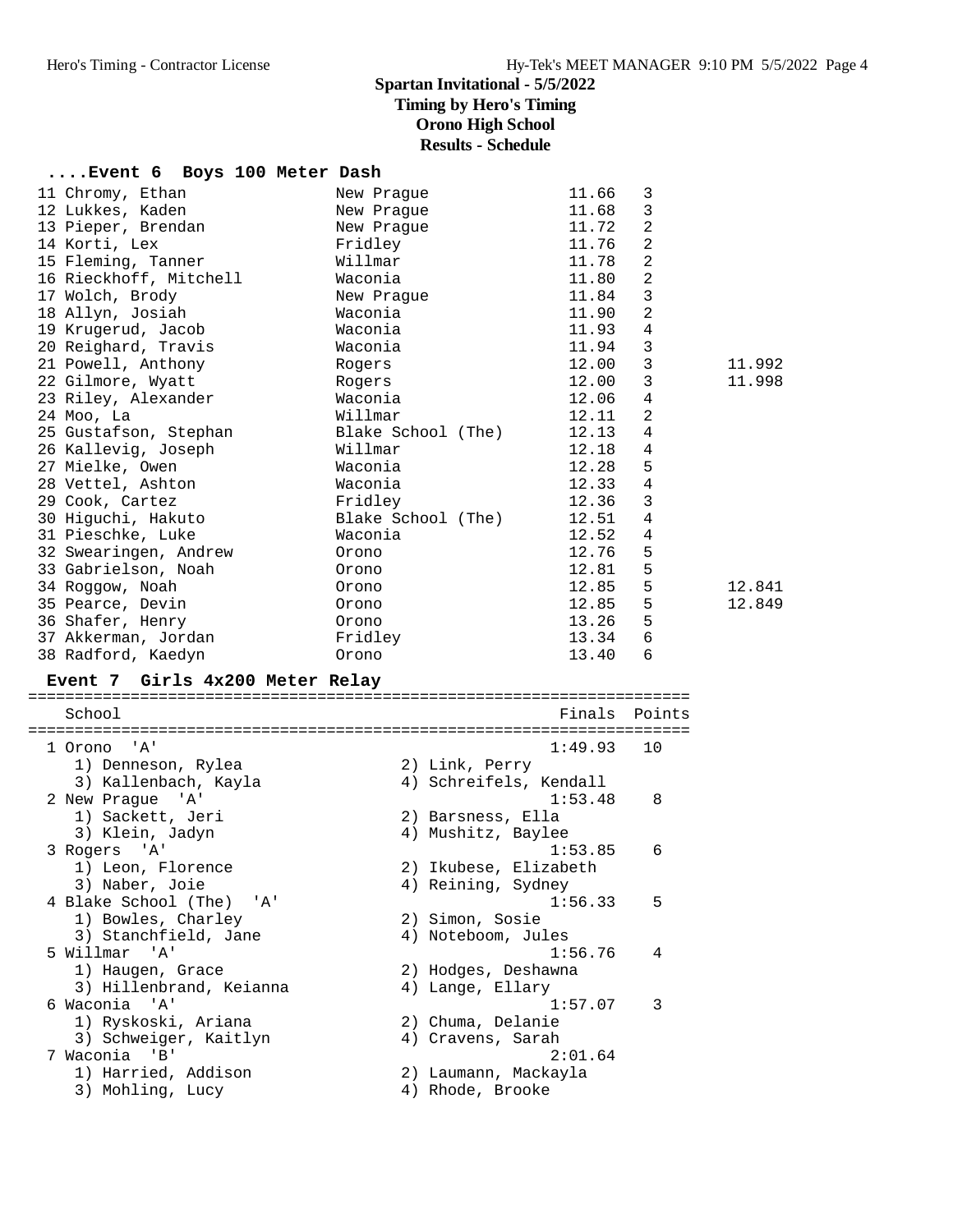| Event 7 Girls 4x200 Meter Relay<br>8 Fridley 'A'<br>1) Freels, Ahsia |                    | 2) Demry, Arriell | 2:09.50               | 2              |                |
|----------------------------------------------------------------------|--------------------|-------------------|-----------------------|----------------|----------------|
| 3) Hall, Samarriana                                                  |                    |                   | 4) Gleason, Stalayjia |                |                |
| Boys 4x200 Meter Relay<br>Event 8                                    |                    |                   |                       |                |                |
| School                                                               |                    |                   | Finals                |                | Points         |
|                                                                      |                    |                   |                       |                |                |
| $\overline{A}$<br>1 New Praque                                       |                    |                   | 1:34.12               | 10             |                |
| 1) Morris, Semaj                                                     |                    |                   | 2) Grams, Jonathan    |                |                |
| 3) Griffin, Roman                                                    |                    |                   | 4) O'Connor, Carson   |                |                |
| 2 Willmar 'A'                                                        |                    |                   | 1:36.55               | 8              |                |
| 1) Moo, La                                                           |                    |                   | 2) Flannigan, Jacob   |                |                |
| 3) Trevino, Romero                                                   |                    |                   | 4) Sportel, Jackson   |                |                |
| 3 Waconia<br>$^{\prime}$ A $^{\prime}$                               |                    |                   | 1:38.61               | 6              |                |
| 1) Mielke, Owen                                                      |                    |                   | 2) Krugerud, Jacob    |                |                |
| 3) Vettel, Ashton                                                    |                    | 4) Dubay, Gabe    |                       |                |                |
| 4 Rogers<br>' A '                                                    |                    |                   | 1:40.89               | 5              |                |
| 1) McNaboe, Jacob                                                    |                    |                   | 2) Mattson, Jeremiah  |                |                |
| 3) Kiel, Tyler                                                       |                    |                   | 4) Hanson, Charlie    |                |                |
| 5 Blake School (The)<br>'A'                                          |                    |                   | 1:45.55               | 4              |                |
| 1) Higuchi, Hakuto                                                   |                    | 2) Syed, Sulayman |                       |                |                |
| 3) Schwemm, Will                                                     |                    |                   | 4) Campbell, Devandry |                |                |
| 6 Orono 'B'                                                          |                    |                   | 1:49.88               | 3              |                |
| 1) Shidemen, Jack                                                    |                    | 2) Windler, Jack  |                       |                |                |
| 3) Shafer, Henry                                                     |                    | 4) Johnson, James |                       |                |                |
| Event 9 Girls 1600 Meter Run                                         |                    |                   |                       |                |                |
| Name                                                                 | Year School        |                   | Finals                |                | H# Points      |
|                                                                      |                    |                   |                       |                |                |
| 1 Lage, Madeline                                                     | Waconia            |                   | 5:14.80               | $\mathbf{1}$   | 10             |
| 2 Eilers, Lauren                                                     | Willmar            |                   | 5:15.27               | $\mathbf{1}$   | 8              |
| 3 Chmura, Greta                                                      | Rogers             |                   | 5:31.20               | 1              | 6              |
| 4 Dawson, Nina                                                       | Willmar            |                   | 5:32.25               | $\mathbf{1}$   | 5              |
| 5 Herold, Amelia                                                     | Waconia            |                   | 5:34.89               | 1              | $\overline{4}$ |
| 6 Quinn, Hannah                                                      | Willmar            |                   | 5:40.99               | $\mathbf{1}$   | 3              |
| 7 Wagner, Audrey                                                     | New Praque         |                   | 5:50.44               | $\mathbf{1}$   | 2              |
| 8 Pflaum, Ainsley                                                    | Blake School (The) |                   | 5:52.18               | 2              | $\mathbf{1}$   |
| 9 Arthur, Callie                                                     | Blake School (The) |                   | 5:55.33               | 2              |                |
| 10 Swanepoel, Paige                                                  | New Prague         |                   | 5:55.97               | 2              |                |
| 11 Pederson, Kieran                                                  | Rogers             |                   | 6:00.77               | 2              |                |
| 12 Hetchler, Mikaela                                                 | Rogers             |                   | 6:01.85               | $\overline{a}$ |                |
| 13 Carlson, Grace                                                    | New Prague         |                   | 6:01.88               | $\overline{2}$ |                |
| 14 Traugott, Kaela                                                   | Rogers             |                   | 6:03.92               | $\mathbf 1$    |                |
| 15 Pollack, Caroline                                                 | Blake School (The) |                   | 6:05.57               | 1              |                |
| 16 Savitt, Erin                                                      | Waconia            |                   | 6:07.93               | 1              |                |
| 17 Souvignier, Maggie                                                | Blake School (The) |                   | 6:15.78               | $\overline{2}$ |                |
| 18 Arnold, Alexis                                                    | Orono              |                   | 6:15.81               | $\overline{a}$ |                |
| 19 Villnow, Madalynn<br>20 Edwards, Annabelle                        | Willmar            |                   | 6:19.48               | 1              |                |
|                                                                      | Orono              |                   | 6:20.97<br>6:24.02    | 2<br>2         |                |
| 21 Ruiz Barrios, Amayramy<br>22 Montgomery, Lily                     | Fridley<br>Orono   |                   | 6:29.05               | 2              |                |
| 23 Nafstad, Allyson                                                  | Orono              |                   | 6:40.30               | $\overline{2}$ |                |
|                                                                      |                    |                   |                       |                |                |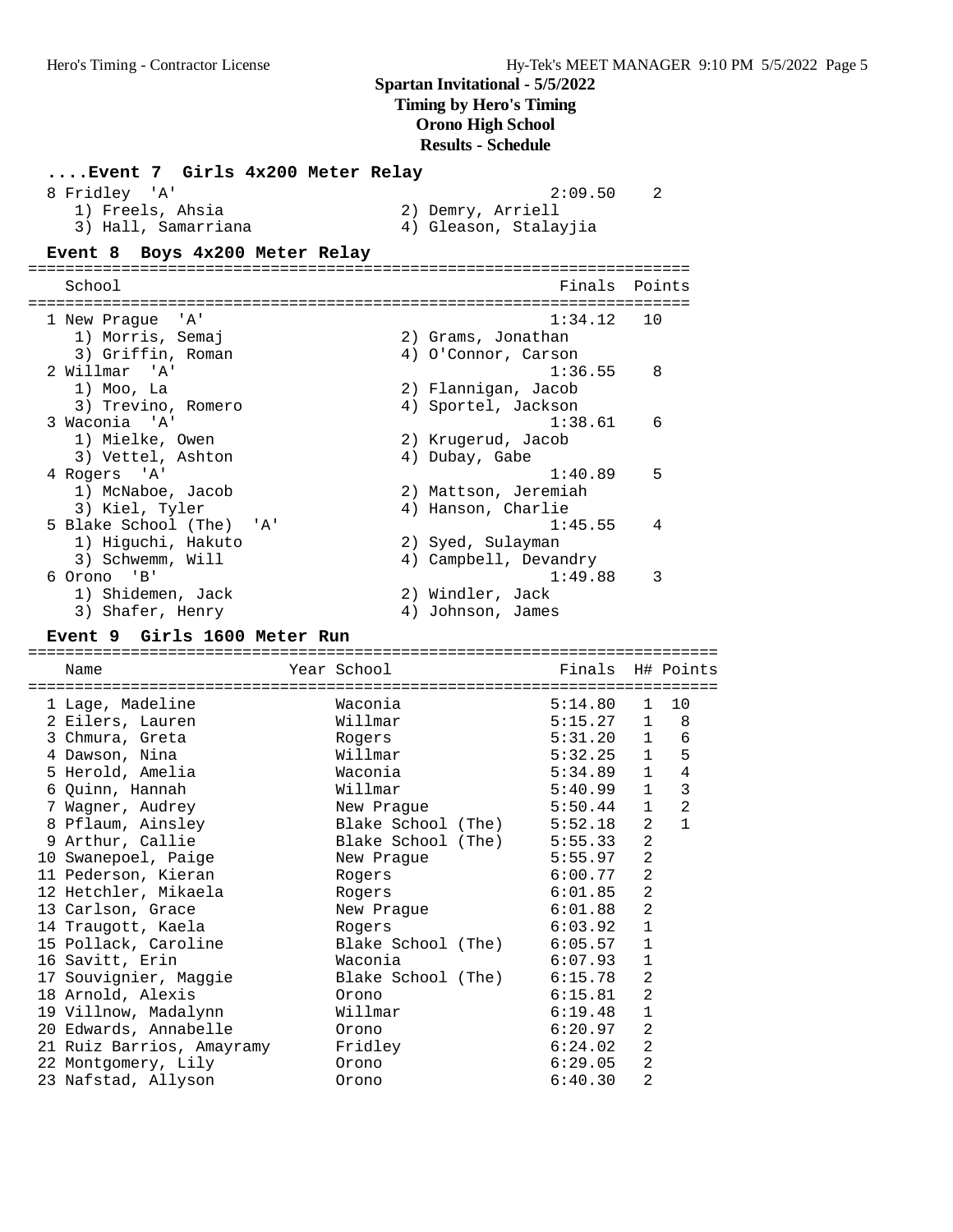### **....Event 9 Girls 1600 Meter Run**

24 Bonner, Sindri Orono 7:24.14 1

| Event 10 Boys 1600 Meter Run     |                     |                  |                |                |
|----------------------------------|---------------------|------------------|----------------|----------------|
| Name                             | Year School         | Finals H# Points |                |                |
| 1 Hassen, Hassennadif            | Willmar             | 4:43.57          | $\mathbf{1}$   | 10             |
| 2 Ulrich, Jack                   | Waconia             | 4:44.80          | $\mathbf{1}$   | 8              |
| 3 Chapman, Owen                  | Orono               | 4:47.95          | 1              | 6              |
| 4 Lage, Ian                      | Waconia             | 4:56.54          | 2              | 5              |
| 5 Montgomery, Jack               | Orono               | 4:58.92          | $\mathbf{1}$   | 4              |
| 6 Behrens, Mason                 | Waconia             | 4:59.02          | $\mathbf{1}$   | 3              |
| 7 Kuhlman, Ryan                  | Willmar             | 4:59.72          | $\mathbf{1}$   | 2              |
| 8 Glaser, Ryan                   | Waconia             | 5:00.14          | $\mathbf{1}$   |                |
| 9 Davis, Wyatt                   | New Prague          | 5:10.02          | $\mathbf{1}$   | $\mathbf{1}$   |
| 10 Eichhorst, Isaac              | Willmar             | 5:11.29          | 1              |                |
| 11 Bresin, Aksel                 | Rogers              | 5:14.34          | $\overline{2}$ |                |
| 12 Pulling, Henry                | Rogers              | 5:17.07          | 2              |                |
| 13 Zepeda, Brandon               | Willmar             | 5:17.46          | 1              |                |
| 14 Kringen, Micah                | Rogers              | 5:18.12          | 2              |                |
| 15 Shrestha, Cyrus               | Rogers              | 5:18.45          | $\mathbf{1}$   |                |
| 16 Hansen, Mitchell              | Rogers              | 5:22.43          | 2              |                |
| 17 Rosemeier, Aidan              | New Prague          | 5:23.51          | $\overline{2}$ |                |
| 18 Predovich, Noah               | Waconia             | 5:26.94          | $\overline{2}$ |                |
| 19 Manthei, Nicholas             | Rogers              | 5:28.32          | 1              |                |
| 20 Kearney, Alex                 | Waconia             | 5:28.36          | 2              |                |
| 21 McMerty, Jackson              | Waconia             | 5:29.03          | 2              |                |
| 22 Howard, Cooper                | Blake School (The)  | 5:30.42          | 2              |                |
| 23 Martin, Thomas                | Orono               | 5:32.17          | $\overline{2}$ |                |
| 24 Hemann, Drew                  | New Praque          | 5:37.60          | $\overline{a}$ |                |
| 25 Rosenbaum, Carson             | Blake School (The)  | 6:51.84          | $\overline{2}$ |                |
| 26 Ali, Yassir                   | Fridley             | 7:01.26          | 2              |                |
| Event 11 Girls 4x100 Meter Relay |                     |                  |                |                |
| School                           |                     | Finals H# Points |                |                |
| 1 Waconia<br>" A '               |                     | 51.16            | 1              | 10             |
| 1) Langer, Bethany               | 2) Myhre, Jenna     |                  |                |                |
| 3) Theis, Brynley                | 4) Grell, Jordan    |                  |                |                |
| 2 New Prague<br>'' A '           |                     | 51.49            | $\mathbf{1}$   | 8              |
| 1) Barsness, Ella                | 2) Bruegger, Ava    |                  |                |                |
| 3) Kraft, Hannah                 | 4) Hennen, Avery    |                  |                |                |
| 3 Rogers 'A'                     |                     | 51.86            | $\mathbf{1}$   | 6              |
| 1) Heilman, Jennifer             | 2) Olowo, Joy       |                  |                |                |
| 3) Schmidt, Anya                 | 4) Graves, Keyanna  |                  |                |                |
| 4 Orono 'A'                      |                     | 51.97            |                | 5<br>$1 \quad$ |
| 1) Schreifels, Kendall           | 2) Link, Perry      |                  |                |                |
| 3) Kallenbach, Kayla             | 4) Denneson, Rylea  |                  |                |                |
| 5 New Prague<br>'B'              |                     | 53.41            | 1              |                |
| 1) Barsness, Ava                 | 2) Nelson, Ashlee   |                  |                |                |
| 3) Josephson, Madison            | 4) Ophus, Paige     |                  |                |                |
| 6 Willmar 'A'                    |                     | 53.44            |                | 1 4            |
| 1) Haugen, Grace                 | 2) Hodges, Deshawna |                  |                |                |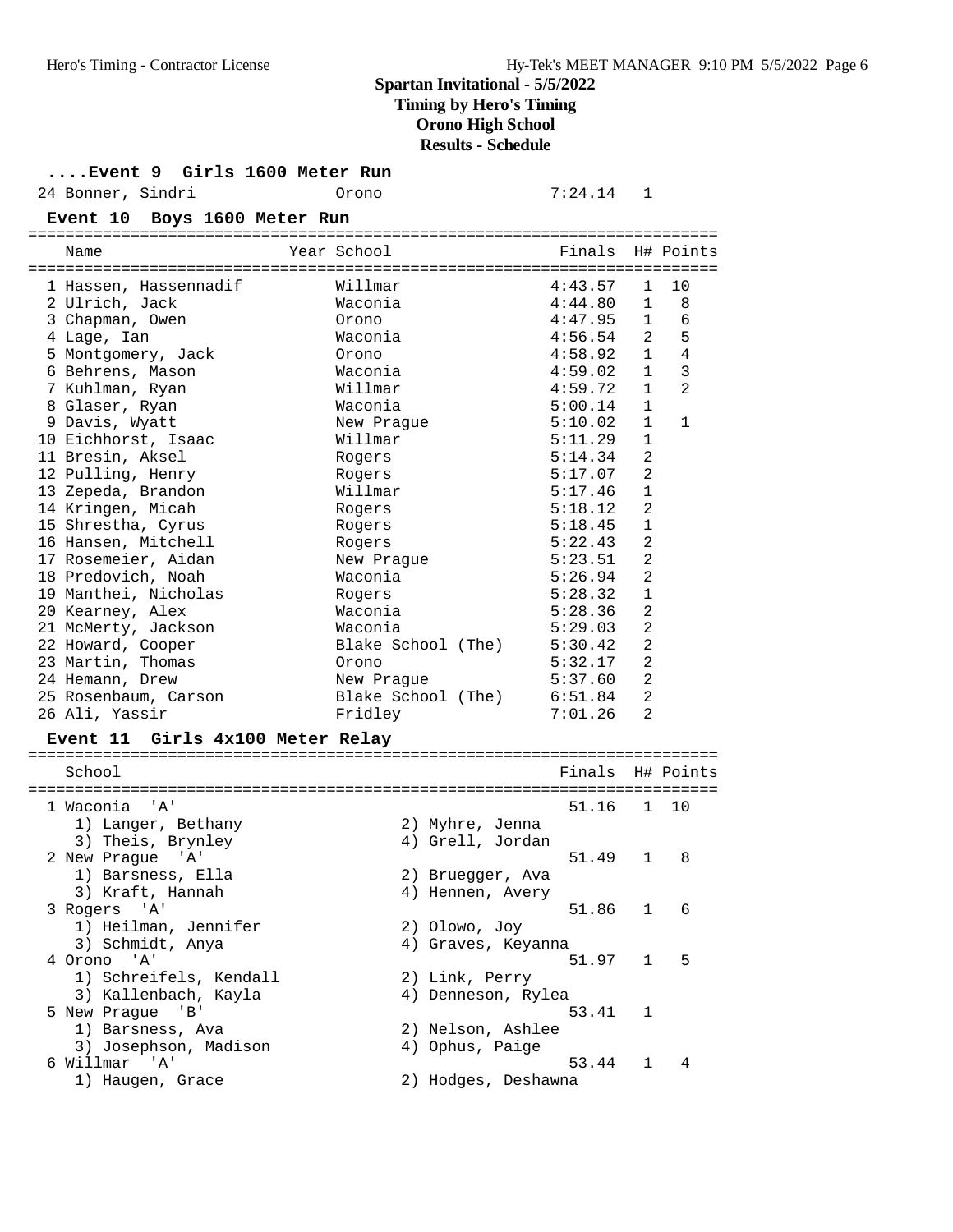#### **....Event 11 Girls 4x100 Meter Relay**

 3) Reiman, Jaida 4) Christoffer, Sam 7 Rogers 'B' 53.78 2 1) Walker, Keaira 2) Naber, Joie 3) Ikubese, Elizabeth (4) Bearh, Ruth 8 Waconia 'B' 55.40 2 1) Schluck, Elle 2) Schweiger, Kaitlyn 3) Stong, Brooke (4) Wills, Natalie 9 Orono 'B' 56.59 2 1) Rapp, Alex 2) Rapp, Sophia 3) Kanive, Kathryn 4) Dent, Madeline 10 Blake School (The) 'A' 1:00.56 1 3 1) Pederson, Sophie 2) Austrian, Kate 3) Kurdikar, Ruhi 4) Agrawal, Anya **Event 12 Boys 4x100 Meter Relay**

======================================================================= School **Finals** Points **Points** ======================================================================= 1 New Prague 'A' 44.78 10 1) Stanger, Issac 2) Pieper, Brendan 3) Lukkes, Kaden (4) Wolch, Brody 2 Rogers 'A' 45.07 8 1) Powell, Anthony 2) Gilmore, Wyatt 3) Yasseri, Tait (4) Midthun, Ben 3 Orono 'A' 45.16 6 1) Mueller, Aidan 2) Ruhland, Victor 3) Fischer, Jack (4) Dent, Zander 4 Willmar 'A' 45.24 5 1) Moo, La 2) Flannigan, Jacob 3) Fleming, Tanner (4) Trevino, Romero 5 Waconia 'A' 45.44 4 1) Reighard, Travis 2) Rieckhoff, Mitchell 3) Krugerud, Jacob 4) Allyn, Josiah 6 Fridley 'A' 46.08 3 1) Korti, Lex 2) Moore, Tykelian 3) Daye, Prince (4) Doche, Guinahi 7 Blake School (The) 'A' 46.17 2 1) Higuchi, Hakuto 2) Gustafson, Stephan 3) Vavrichek, Bennett (4) Bowles, Jay 8 Rogers 'B' 47.82 1) McNaboe, Jacob 2) Olowo, Isreal 3) Kiel, Tyler (4) Hanson, Charlie

#### **Event 13 Girls 400 Meter Dash**

========================================================================== Name Year School Finals H# Points ========================================================================== 1 Eilers, Lauren Willmar 1:01.46 1 10 2 Mielke, Annika Waconia 1:02.08 1 8 3 Lindstrom, Maya Waconia 1:03.23 1 6 4 Graves, Aleeyah Rogers 1:04.91 1 5 5 Noteboom, Jules Blake School (The) 1:05.39 1 4 6 Hack, Hannah Blake School (The) 1:05.82 4 3 7 Villanti, Brianna Rogers 1:05.93 1 2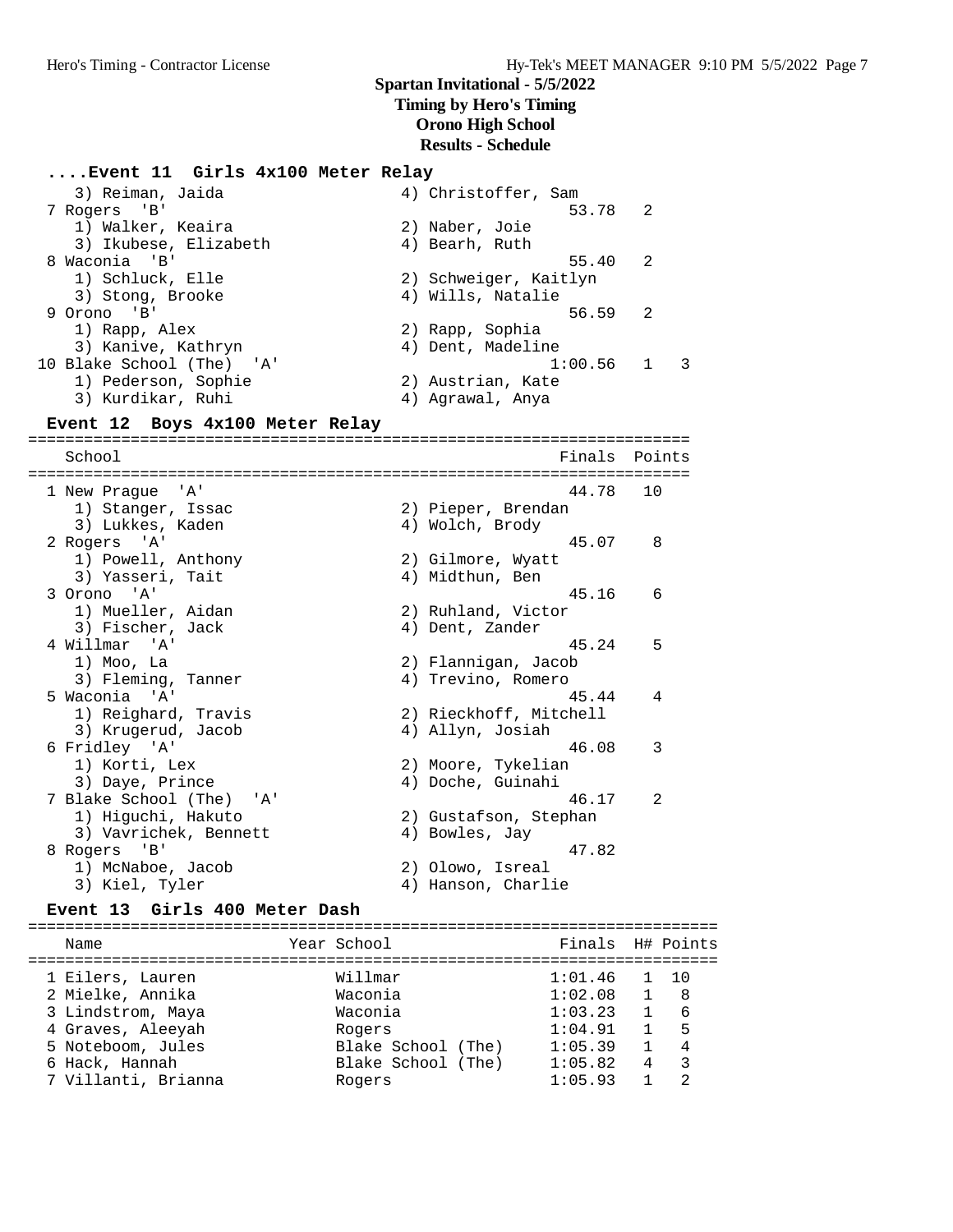# **....Event 13 Girls 400 Meter Dash**

| 8 Connelly, Audree       | New Praque                   | 1:06.10 | 2              | $\mathbf{1}$ |
|--------------------------|------------------------------|---------|----------------|--------------|
| 9 Schular, Madelyn       | Waconia                      | 1:06.93 | 2              |              |
| 10 King, Molly           | New Praque                   | 1:06.99 | $\mathbf{1}$   |              |
| 11 Meyer, Kylie          | Waconia                      | 1:07.30 | $\mathbf{1}$   |              |
| 12 Hillenbrand, Keianna  | Willmar                      | 1:07.64 | 2              |              |
| 13 Pflaum, Antonia       | Blake School (The)           | 1:07.83 | $\overline{4}$ |              |
| 14 Olson, Jenna          | Orono                        | 1:07.91 | $\overline{2}$ |              |
| 15 Will, Eliana          | Orono                        | 1:08.21 | $\overline{2}$ |              |
| 16 Greer, Isabella       | Waconia                      | 1:08.77 | 2              |              |
| 17 Smith, Katelyn        | Waconia                      | 1:09.87 | $\overline{a}$ |              |
| 18 Feit, Teva            | New Praque                   | 1:10.23 | $\overline{3}$ |              |
| 19 Hartlage, Hannah      | Rogers                       | 1:11.09 | $\overline{2}$ |              |
| 20 Simon, Sosie          | Blake School (The) $1:11.14$ |         | 3              |              |
| 21 Washington, Brandi    | Fridley                      | 1:11.41 | $\overline{4}$ |              |
| 22 Bowles, Charley       | Blake School (The)           | 1:12.58 | 3              |              |
| 23 Mauer, Ella           | Rogers                       | 1:12.74 | 3              |              |
| 24 Holicky, Maddie       | New Praque                   | 1:12.89 | 3              |              |
| 25 Lopez, Zoe            | Orono                        | 1:13.10 | $\mathsf 3$    |              |
| 26 Westemeier, Cassandra | Rogers                       | 1:15.22 | $\mathbf{3}$   |              |
| 27 Lillygreen, Lucky     | Blake School (The)           | 1:17.22 | $\overline{4}$ |              |

#### **Event 14 Boys 400 Meter Dash**

==========================================================================

| Name                          | Year School          | Finals H# Points |                |             |        |
|-------------------------------|----------------------|------------------|----------------|-------------|--------|
| 1 Orina, Allan                | Rogers               | 52.21<br>52.41 1 |                | 1 10<br>- 8 |        |
| 2 Lee, Jacob<br>3 Muta, Amani | New Praque<br>Rogers | 53.48 1          |                | 6           |        |
| 4 Price, Michael              | Willmar              | 54.08 1          |                | 5           |        |
| 5 O'Connor, Carson            | New Praque           | 54.54 1          |                | 4           |        |
| 6 Vavrichek, Bennett          | Blake School (The)   | 55.00            | 2              | 3           |        |
| 7 Morris, Nino                | New Praque           | 55.12 1          |                | 2           |        |
| 8 Miner, Miles                | Orono                | 55.87            | $\mathbf{1}$   |             | 55.866 |
| 9 Gronholz, Charlie           | Orono                | 55.87            | 3              |             | 55.868 |
| 10 Hirt, Owen                 | Orono                | 56.03            | $\mathbf{1}$   |             |        |
| 11 Melby, Logan               | Waconia              | 56.33            | $\overline{2}$ |             |        |
| 12 Dube, Tyler                | Rogers               | 57.36            | 2              |             |        |
| 13 Hjelseth, William          | Waconia              | 57.39            | 2              |             |        |
| 14 Perkins, George            | Orono                | 57.70            | 2              |             |        |
| 15 Hudson, Diamante           | Fridley              | 59.96            | 3              |             |        |
| 16 Mayequn, Fareed            | Fridley              | 1:01.67          | $\overline{2}$ |             |        |
| 17 Goodman, Noah              | Blake School (The)   | 1:02.61          | $\overline{2}$ |             |        |
| 18 Yusuf, Yonis               | Fridley              | 1:04.51          | 3              |             |        |
|                               |                      |                  |                |             |        |

#### **Event 15 Girls 300 Meter Hurdles**

==========================================================================

| Name                                     | Year School        | Finals H# Points        |              |                |
|------------------------------------------|--------------------|-------------------------|--------------|----------------|
| 1 Atkinson, Estelle<br>2 Harris, Juliana | Orono<br>Fridley   | 48.58 1 10<br>51.17 2 8 |              |                |
| 3 Shoemate, Carly                        | Blake School (The) | 51.24                   | $\mathbf{1}$ | 6              |
| 4 Reiman, Jaida                          | Willmar            | 51.53                   | $\sim$ 1     | - 5            |
| 5 Negaard, Samantha                      | Blake School (The) | 51.84                   | $2^{\circ}$  | $\overline{4}$ |
| 6 Olson, Emily                           | Orono              | 52.42                   |              |                |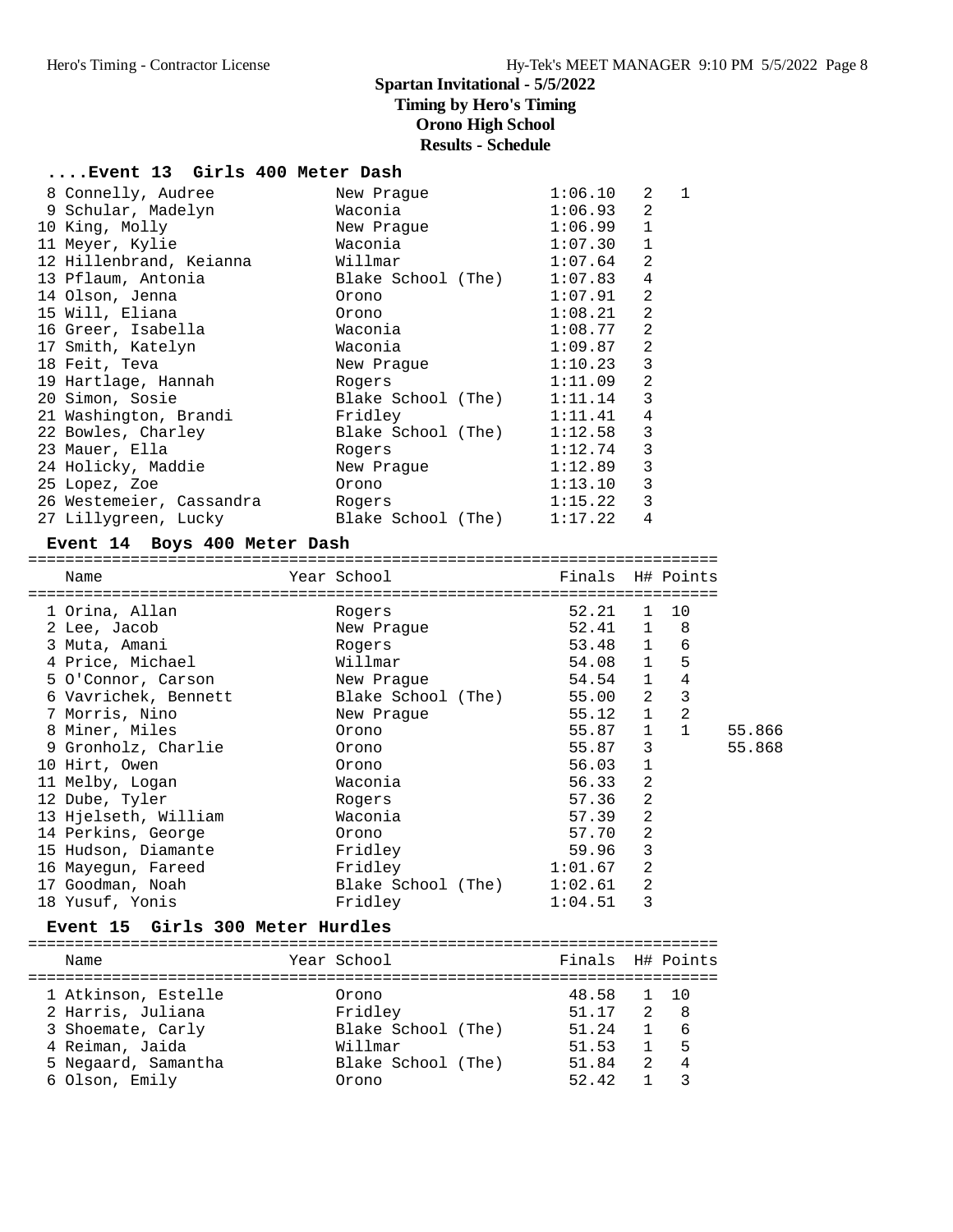### **....Event 15 Girls 300 Meter Hurdles**

| 7 Kraft, Hannah      | New Praque         | 52.73   | $\mathbf{1}$   | 2  |
|----------------------|--------------------|---------|----------------|----|
| 8 May, Kezia         | Willmar            | 52.83   | $\mathbf{1}$   | -1 |
| 9 Koch, Emily        | Rogers             | 53.12   | $\overline{2}$ |    |
| 10 DeBoer, Ellery    | Willmar            | 53.67   | 3              |    |
| 11 Pflaum, Ainsley   | Blake School (The) | 54.37   | 2              |    |
| 12 Lange, Telilie    | Willmar            | 54.84   | $\overline{2}$ |    |
| 13 Josewski, Aspen   | Rogers             | 55.33   | 3              |    |
| 14 Ryskoski, Ariana  | Waconia            | 55.70   | $\mathbf{1}$   |    |
| 15 Fortin, Anika     | Orono              | 55.81   | 3              |    |
| 16 Buetow, Karalyn   | Waconia            | 56.17   | 2              |    |
| 17 Bowers, Sophia    | Rogers             | 56.97   | 3              |    |
| 18 Harried, Addison  | Waconia            | 57.65   | 4              |    |
| 19 Robertson, Laya   | Rogers             | 58.59   | 3              |    |
| 20 Sargeant, Emma    | Blake School (The) | 59.24   | 4              |    |
| 21 Matthies, Charlee | Rogers             | 1:00.21 | 3              |    |
| 22 Bowen, Madison    | Willmar            | 1:05.28 | 4              |    |

#### **Event 16 Boys 300 Meter Hurdles**

| Name                  | Year School and the School and the School | ------------ | Finals H# Points<br>=== |                |                |
|-----------------------|-------------------------------------------|--------------|-------------------------|----------------|----------------|
| 1 Fischer, Jack       | Orono                                     |              | 41.46                   | $\mathbf{1}$   | 10             |
| 2 Sportel, William    | Willmar                                   |              | 43.16 1 8               |                |                |
| 3 Riley, Alexander    | Waconia                                   |              | 43.40 1                 |                | 6              |
| 4 Chromy, Ethan       | New Praque                                |              | 43.47 1                 |                | 5              |
| 5 King, Aidan         | New Praque                                |              | 43.81                   | $\mathbf{1}$   | $\overline{4}$ |
| 6 Kolleh, Calvin      | Rogers                                    |              | 44.33 1                 |                | 3              |
| 7 Pettis, Andrei      | Fridley                                   |              | 44.57                   | 2              | 2              |
| 8 Kudrle, Matthew     | New Prague                                |              | 44.65                   | 2              | $\mathbf{1}$   |
| 9 Mohr, Nick          | Willmar                                   |              | 45.79                   | $\mathbf{1}$   |                |
| 10 DeNardo, Ryan      | New Praque                                |              | 46.26                   | 3              |                |
| 11 May, Ezra          | Willmar                                   |              | 46.28                   | $\overline{2}$ |                |
| 12 Craig, Colin       | Blake School (The)                        |              | 46.31                   | $\mathbf{1}$   |                |
| 13 Pierce, Mathias    | Waconia                                   |              | 46.98                   | 2              |                |
| 14 Nyquist, Zach      | Orono                                     |              | 47.97                   | $\overline{2}$ |                |
| 15 O'Rourke, Michael  | New Prague                                |              | 48.19                   | $\overline{2}$ |                |
| 16 Campbell, Devandry | Blake School (The)                        |              | 49.59                   | 3              |                |
| 17 Tarr, Lehkpeawon   | New Praque                                |              | 49.73                   | 3              |                |
| 18 Brusseau, Bennett  | New Praque                                |              | 51.36                   | 3              |                |
| 19 Brakken, Jaret     | Willmar                                   |              | 51.48                   | $\overline{2}$ |                |
| 20 Friesen, Otis      | Blake School (The)                        |              | 51.96                   | 3              |                |

**Event 17 Girls 800 Meter Run** ==========================================================================

| Name               |                    |             |                  |
|--------------------|--------------------|-------------|------------------|
| 1 Quinn, Hannah    | Willmar            | 2:26.57     | $1 \quad 10$     |
| 2 Cargill, Anna    | Rogers             | 2:27.13     | - 8              |
| 3 McKown, Eliza    | Orono              | 2:28.18     | 6                |
| 4 Dawson, Nina     | Willmar            | 2:29.91     | 5                |
| 5 Juntunen, Alexa  | Rogers             | 2:31.93     | 4                |
| 6 Ouinn, Sophia    | Willmar            | 2:33.37     | 3                |
| 7 Kilpatrick, Cleo | Blake School (The) | 2:35.14     | 2                |
| Dawson, Becca      | Willmar            | 2:38.84     |                  |
|                    |                    | Year School | Finals H# Points |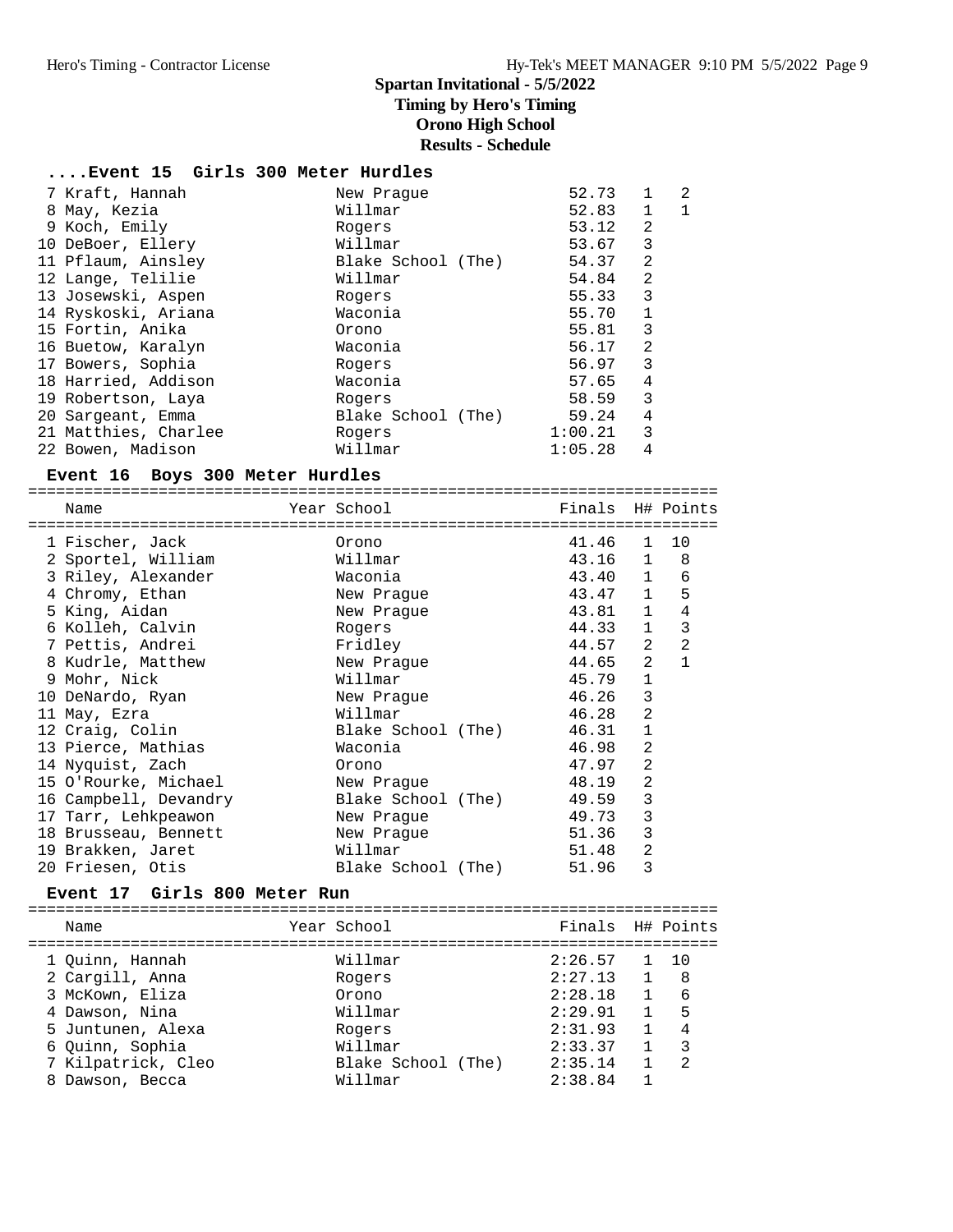**....Event 17 Girls 800 Meter Run**

| 9 Hoyt, Emily             | Rogers     | 2:40.31 | 1              | 1 |
|---------------------------|------------|---------|----------------|---|
| 10 Weckman, Aubrey        | New Praque | 2:40.70 | 1              |   |
| 11 Herold, Amelia         | Waconia    | 2:41.24 | $\mathbf{1}$   |   |
| 12 Ibeling, Loralei       | Rogers     | 2:47.22 | 2              |   |
| 13 Engstrom, Madi         | Willmar    | 2:49.42 | $\mathbf{1}$   |   |
| 14 Ruiz Barrios, Amayramy | Fridley    | 2:51.50 | 2              |   |
| 15 Stenger, Sydney        | New Praque | 2:54.26 | $\overline{2}$ |   |
| 16 Edwards-Hughes, Franny | Orono      | 2:55.83 | 2              |   |
| 17 Langeberg, Hannah      | New Praque | 2:57.16 | 2              |   |
| 18 Fuks, Madison          | Orono      | 2:57.97 | $\overline{2}$ |   |
| 19 Edwards, Annabelle     | Orono      | 2:57.99 | $\overline{2}$ |   |
| 20 Villnow, Madalynn      | Willmar    | 2:59.23 | $\mathbf{1}$   |   |
| 21 Carlson, Abbey         | New Praque | 3:01.69 | $\overline{2}$ |   |
| 22 Francis, Samantha      | Orono      | 3:05.59 | 2              |   |
| 23 Kalkbrenner, McKenna   | Orono      | 3:06.25 | $\overline{2}$ |   |
| 24 Taylor, Faith          | Fridley    | 3:42.55 | 2              |   |
| 25 Keating, Lucille       | Orono      | 3:52.64 | $\overline{2}$ |   |

### **Event 18 Boys 800 Meter Run**

==========================================================================

| Name                  | Year School        | Finals H# Points |                |                |
|-----------------------|--------------------|------------------|----------------|----------------|
|                       |                    |                  |                |                |
| 1 O'Farrell, Colin    | Willmar            | $2:00.11$ 1 10   |                |                |
| 2 Rud, Mark           | Waconia            | 2:00.77          | $\mathbf{1}$   | 8              |
| 3 Hassen, Hassennadif | Willmar            | $2:03.34$ 1      |                | 6              |
| 4 Fiataruolo, Angelo  | Orono              | 2:03.59          | $\mathbf{1}$   | 5              |
| 5 Miner, Miles        | Orono              | 2:05.95          | $\mathbf{1}$   | $\overline{4}$ |
| 6 Hirt, Owen          | Orono              | 2:07.41          | $\mathbf{1}$   | 3              |
| 7 Loder, Sebastian    | Orono              | 2:08.78          | $\mathbf{1}$   |                |
| 8 Krostue, Mitch      | New Prague         | 2:09.37          | $\mathbf{1}$   | $\mathfrak{D}$ |
| 9 Schoen, Ryan        | New Praque         | 2:09.54          | $\mathbf{1}$   | $\mathbf{1}$   |
| 10 Huseby, Riley      | New Praque         | 2:12.27          | $\mathfrak{D}$ |                |
| 11 Eichhorst, Isaac   | Willmar            | 2:14.27          | 2              |                |
| 12 Kuhlman, Ryan      | Willmar            | 2:14.39          | $\mathbf{1}$   |                |
| 13 Nelson, Liam       | Rogers             | 2:16.41          | 2              |                |
| 14 Kollar, Elliot     | Blake School (The) | 2:17.28          | 2              |                |
| 15 Roufs, Liam        | New Praque         | 2:17.88          | $\mathbf{1}$   |                |
| 16 Gronholz, Charlie  | Orono              | 2:19.08          | $\mathbf{1}$   |                |
| 17 Bunch, Jared       | Rogers             | 2:20.63          | 2              |                |
| 18 Garcia, Andrew     | Willmar            | 2:21.03          | $\mathbf{1}$   |                |
| 19 Schwemm, Will      | Blake School (The) | 2:23.89          | 2              |                |
| 20 Kulakevich, Thomas | New Praque         | 2:24.10          | $\overline{a}$ |                |
| 21 Anderson, Collin   | Rogers             | 2:26.96          | 2              |                |
| 22 Masica, Benjamin   | Orono              | 2:29.87          | 2              |                |
| 23 McCandless, Harper | Fridley            | 2:34.91          | $\overline{a}$ |                |
| 24 Murphy, Derek      | Fridley            | 2:35.83          | $\overline{2}$ |                |

### **Event 19 Girls 200 Meter Dash**

| Name                                                      | Year School                  | Finals H# Points                      |     |
|-----------------------------------------------------------|------------------------------|---------------------------------------|-----|
| 1 Grell, Jordan<br>2 Graves, Keyanna<br>3 Langer, Bethany | Waconia<br>Rogers<br>Waconia | 26.32 1 10<br>27.29<br>1 8<br>27.61 1 | - 6 |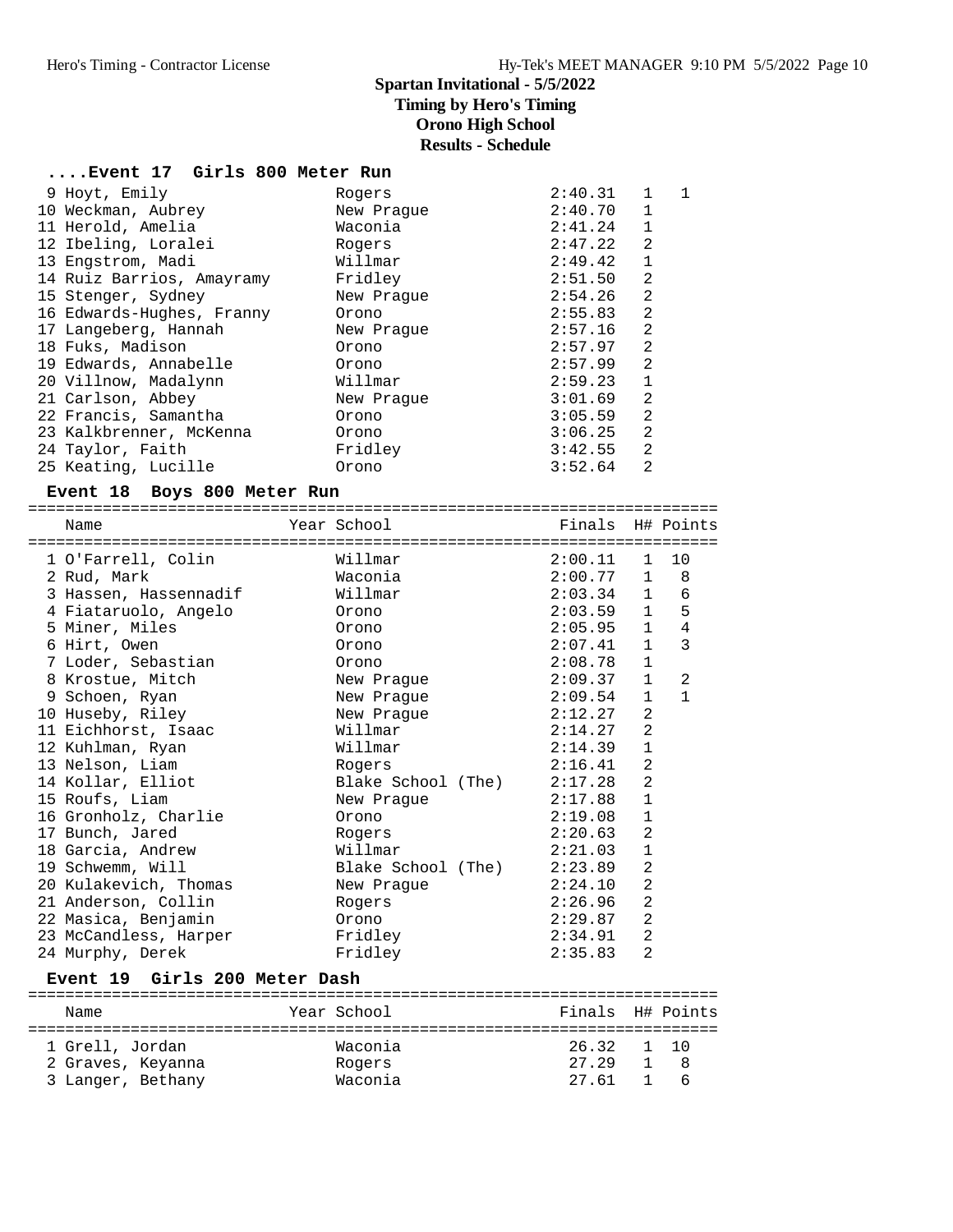### **Spartan Invitational - 5/5/2022 Timing by Hero's Timing Orono High School**

**Results - Schedule**

| Event 19 Girls 200 Meter Dash |  |  |  |  |
|-------------------------------|--|--|--|--|
|-------------------------------|--|--|--|--|

| 4 Schreifels, Kendall  | Orono              | 27.64 | 2              | 5              |        |
|------------------------|--------------------|-------|----------------|----------------|--------|
| 5 Bruegger, Ava        | New Prague         | 28.07 | $\overline{2}$ | 4              |        |
| 6 Graves, Aleeyah      | Rogers             | 28.10 | $\mathbf{1}$   | 3              |        |
| 7 Hennen, Avery        | New Prague         | 28.19 | $\mathbf{1}$   | $\overline{2}$ |        |
| 8 Heilman, Jennifer    | Rogers             | 28.34 | $\mathbf{1}$   | $\mathbf{1}$   |        |
| 9 Abboud-Young, Livi   | Blake School (The) | 28.50 | 6              |                |        |
| 10 Sackett, Jeri       | New Praque         | 28.64 | $\overline{2}$ |                |        |
| 11 Olowo, Joy          | Rogers             | 28.67 | $\mathbf 1$    |                |        |
| 12 Eilers, Lauren      | Willmar            | 28.72 | 3              |                |        |
| 13 Nelson, Ashlee      | New Praque         | 28.79 | $\mathbf{3}$   |                |        |
| 14 Negaard, Samantha   | Blake School (The) | 28.97 | $\mathbf{3}$   |                |        |
| 15 Leon, Florence      | Rogers             | 29.00 | $\overline{a}$ |                |        |
| 16 Dawson, Nina        | Willmar            | 29.41 | 3              |                |        |
| 17 Brogren, Ava        | Willmar            | 29.43 | 4              |                |        |
| 18 Chuma, Delanie      | Waconia            | 29.52 | $\overline{4}$ |                |        |
| 19 Ryskoski, Ariana    | Waconia            | 29.63 | 2              |                | 29.621 |
| 20 Shinn, Ella         | Willmar            | 29.63 | 3              |                | 29.630 |
| 21 Sirek, Katelyn      | New Praque         | 29.71 | 4              |                |        |
| 22 Demry, Arriell      | Fridley            | 29.75 | $\mathbf{3}$   |                |        |
| 23 Hansen, Alex        | Orono              | 29.94 | $\overline{2}$ |                |        |
| 24 Cravens, Sarah      | Waconia            | 29.96 | $\mathbf{3}$   |                |        |
| 25 Kauch, Megan        | Orono              | 29.99 | $\overline{4}$ |                |        |
| 26 Schweiger, Kaitlyn  | Waconia            | 30.04 | $\overline{4}$ |                |        |
| 27 Koosman, Lyndi      | Willmar            | 30.08 | 3              |                |        |
| 28 Pflaum, Antonia     | Blake School (The) | 30.12 | 7              |                |        |
| 29 DeBoer, Ellery      | Willmar            | 30.16 | 5              |                |        |
| 30 Schluck, Elle       | Waconia            | 30.18 | $\overline{4}$ |                | 30.172 |
| 31 Will, Eliana        | Orono              | 30.18 | 4              |                | 30.174 |
| 32 Agrawal, Anya       | Blake School (The) | 30.73 | 5              |                |        |
| 33 Laumann, Mackayla   | Waconia            | 30.75 | 5              |                |        |
| 34 Freels, Ahsia       | Fridley            | 30.83 | 4              |                |        |
| 35 Hall, Samarriana    | Fridley            | 30.86 | 5              |                |        |
| 36 Ngewoh-Tana, Sia    | Fridley            | 31.27 | 6              |                |        |
| 37 Gulickson, Emma     | New Prague         | 32.20 | 5              |                |        |
| 38 Courteau, Izzy      | Orono              | 33.03 | 5              |                |        |
| 39 Pugachova, Nadezhda | Fridley            | 34.90 | 6              |                |        |
| 40 Dasari, Rachael     | Orono              | 35.18 | $\epsilon$     |                |        |
| 41 Elliot, Michelle    | Blake School (The) | 37.18 | $\sqrt{ }$     |                |        |
| 42 Getachew, Soyome    | Fridley            | 37.55 | 6              |                |        |
| 43 Dallow, Michelle    | Blake School (The) | 38.29 | 6              |                |        |
| 44 Pederson, Sophie    | Blake School (The) | 40.91 | 7              |                |        |
|                        |                    |       |                |                |        |

#### **Event 20 Boys 200 Meter Dash**

========================================================================== Name The School Team School (The Points H# Points ========================================================================== 1 Mueller, Aidan Orono 22.65 1 10 2 Price, Michael Willmar 23.07 1 8 3 Trochlil, Lucas Willmar 23.43 1 6 4 Stanger, Issac New Prague 23.45 1 5 5 Grams, Jonathan New Prague 23.50 1 4 6 Midthun, Ben Rogers 23.55 1 3 7 Morris, Semaj New Prague 23.80 2 2 8 Muta, Amani Rogers 23.86 2 1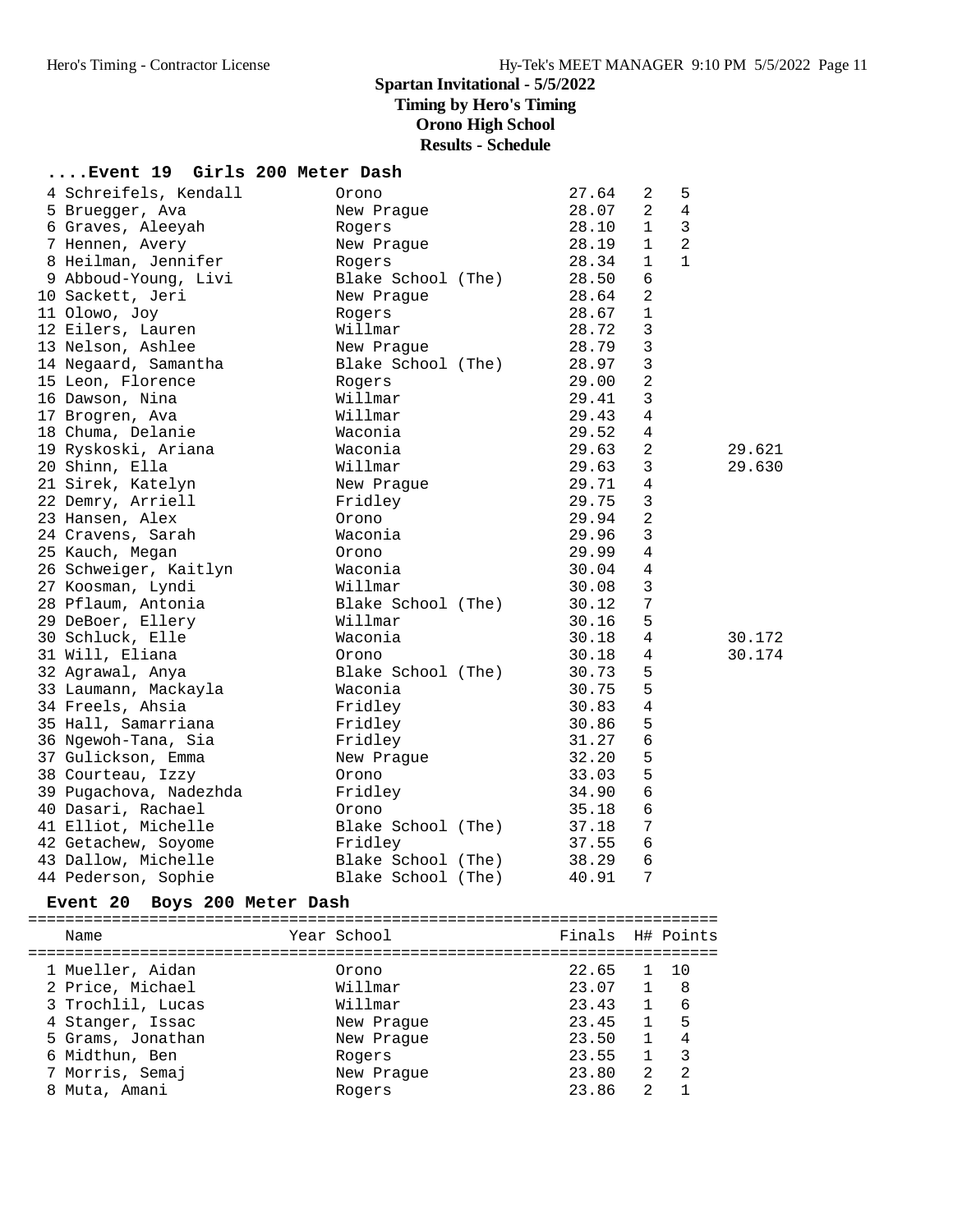# **Spartan Invitational - 5/5/2022**

**Timing by Hero's Timing**

**Orono High School**

**Results - Schedule**

| Event 20 Boys 200 Meter Dash     |                                        |                      |                |        |
|----------------------------------|----------------------------------------|----------------------|----------------|--------|
| 9 Jackson, Dylan                 | Rogers                                 | 23.97                | 3              |        |
| 10 Rieckhoff, Mitchell           | Waconia                                | 24.01                | $\mathbf{1}$   |        |
| 11 Pettis, Andrei                | Fridley                                | 24.04                | 2              |        |
| 12 Sportel, Jackson              | Willmar                                | 24.16                | 3              | 24.152 |
| 13 Griffin, Roman                | New Prague                             | 24.16                | 2              | 24.154 |
| 14 Fleming, Tanner               | Willmar                                | 24.46                | 2              |        |
| 15 Flannigan, Jacob              | Willmar                                | 24.56                | 1              | 24.552 |
| 16 Daye, Prince                  | Fridley                                | 24.56                | 2              | 24.558 |
| 17 Kallevig, Joseph              | Willmar                                | 24.81                | 3              |        |
| 18 Eberhart, Blake               | Waconia                                | 25.43                | 4              |        |
| 19 Mielke, Owen                  | Waconia                                | 25.48                | 3              |        |
| 20 Cook, Cartez                  | Fridley                                | 25.56                | 3              |        |
| 21 Vettel, Ashton                | Waconia                                | 25.58                | 3              |        |
| 22 Campbell, Devandry            | Blake School (The)                     | 25.72                | 5              |        |
| 23 Vogt, Justin                  | Waconia                                | 25.83                | 3              |        |
| 24 Swenson, Noah                 | Orono                                  | 25.89                | $\overline{4}$ |        |
| 25 Pieschke, Luke                | Waconia                                | 25.97                | 3              |        |
| 26 Hudson, Diamante              | Fridley                                | 26.04                | 4              |        |
| 27 Pearce, Devin                 | Orono                                  | 26.68                | 4              |        |
| 28 Gabrielson, Noah              | Orono                                  | 26.76                | 5              |        |
| 29 Swearingen, Andrew            | Orono                                  | 26.97                | 5              |        |
| 30 Radford, Kaedyn               | Orono                                  | 27.32                | 5              |        |
| 31 Brakken, Jaret                | Willmar                                | 27.33                | 5              |        |
| 32 Yusuf, Yonis                  | Fridley                                | 28.26                | 5              |        |
| Event 21 Girls 3200 Meter Run    |                                        |                      |                |        |
|                                  |                                        |                      |                |        |
|                                  |                                        |                      |                |        |
| Name                             | Year School                            | Finals Points        |                |        |
|                                  |                                        |                      |                |        |
| 1 Liston, Molly                  | Blake School (The) 11:39.09<br>Willmar |                      | 10<br>8        |        |
| 2 Eilers, Erin                   |                                        | 11:47.22             |                |        |
| 3 Rosemeier, Nora                | New Prague                             | 11:55.53<br>12:57.07 | 6<br>5         |        |
| 4 Giesen, Emily                  | New Prague                             |                      |                |        |
| Event 22 Boys 3200 Meter Run     |                                        |                      |                |        |
| Name                             | Year School                            | Finals               | Points         |        |
|                                  |                                        |                      |                |        |
| 1 Anez, Sully                    | Willmar                                | 10:08.05             | 10             |        |
| 2 Malecha, Jacob                 | New Prague                             | 10:09.29             | 8              |        |
| 3 Eckes, Will                    | Blake School (The) 10:36.22 6          |                      |                |        |
| 4 Fiataruolo, Angelo             | Orono                                  | 11:03.44             | 5              |        |
| 5 Ward, Aiden                    | Orono                                  | 11:03.53             | 4              |        |
| 6 Russo, Zeke                    | New Prague                             | 11:08.47             | 3              |        |
| 7 Putman, Levi                   | Rogers                                 | 11:18.66             | 2              |        |
| 8 Strassburg, Luke               | Rogers                                 | 11:30.41             | $\mathbf{1}$   |        |
| 9 Kornwolf, Navarro              | Rogers                                 | 11:36.05             |                |        |
| 10 Andler, Aiden                 | Fridley                                | 13:04.22             |                |        |
| Event 23 Girls 4x400 Meter Relay |                                        |                      |                |        |
| School                           |                                        | Finals Points        |                |        |
| 1 Waconia 'A'                    |                                        | 4:21.41              | 10             |        |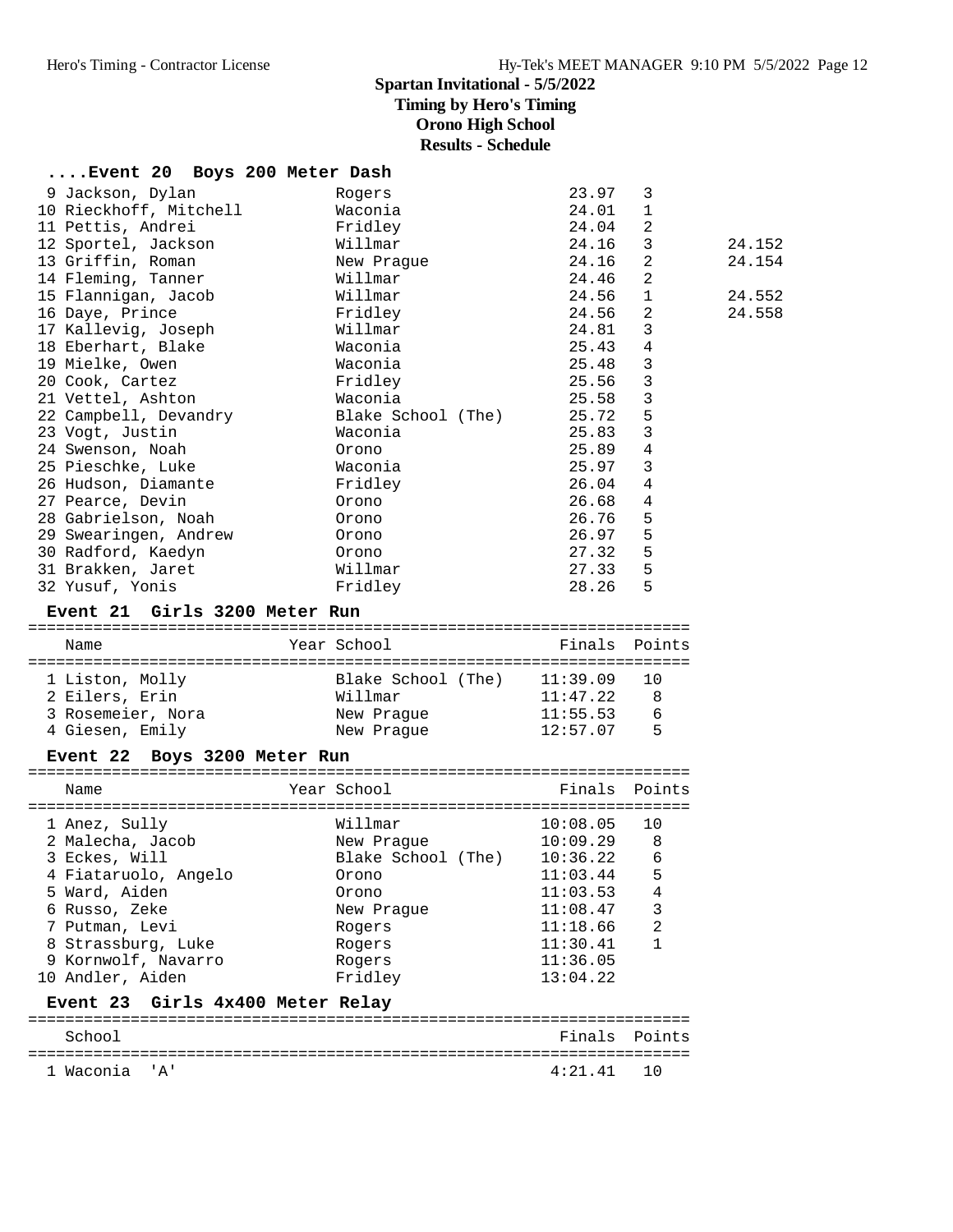# **....Event 23 Girls 4x400 Meter Relay**

| 1) Mielke, Annika                   | 2) Smith, Katelyn                    |        |
|-------------------------------------|--------------------------------------|--------|
| 3) Lage, Madeline                   | 4) Kaeding, Adorisa                  |        |
| 2 Orono 'A'                         | 4:22.70                              | 8      |
| 1) Denneson, Rylea                  | 2) Hansen, Alex                      |        |
| 3) Olson, Jenna                     | 4) McKown, Eliza                     |        |
| 3 New Prague 'A'                    | 4:24.10                              | 6      |
| 1) Connelly, Audree                 | 2) Josephson, Madison                |        |
| 3) Hintgen, Ellie                   | 4) King, Molly                       |        |
| 4 Blake School (The)<br>'' A '      | 4:24.19                              | 5      |
| 1) Pflaum, Ainsley                  | 2) Abboud-Young, Livi                |        |
| 3) Pflaum, Antonia                  | 4) Stanchfield, Jane                 |        |
| 5 New Prague 'B'                    | 4:25.70                              |        |
| 1) Weckman, Aubrey                  | 2) Hatlevig, Anika                   |        |
| 3) Wagner, Audrey                   | 4) Hemann, Taylor                    |        |
| 6 Willmar<br>' A'                   | 4:26.25                              | 4      |
|                                     |                                      |        |
| 1) Quinn, Hannah                    | 2) Quinn, Sophia                     |        |
| 3) Villnow, Madalynn                | 4) Hodges, Deshawna                  |        |
| 7 Rogers 'A'                        | 4:30.80                              | 3      |
| 1) Villanti, Brianna                | 2) Koch, Emily                       |        |
| 3) Hartlage, Hannah                 | 4) Graves, Aleeyah                   |        |
| 8 Orono 'B'                         | 4:32.82                              |        |
| 1) Atkinson, Estelle                | 2) Olson, Emily                      |        |
| 3) Abed, Jada                       | 4) Fortin, Anika                     |        |
| Event 24 Boys 4x400 Meter Relay     |                                      |        |
|                                     |                                      |        |
|                                     |                                      |        |
|                                     |                                      | Points |
| School                              | Finals                               |        |
|                                     |                                      |        |
| 1 New Prague 'A'                    | 3:35.80                              | 10     |
| 1) Lee, Jacob                       | 2) Morris, Nino                      |        |
| 3) Trygestad, Chase                 | 4) King, Aidan                       |        |
| 2 Willmar<br>' A '                  | 3:38.29                              | 8      |
| 1) Trevino, Romero                  | 2) O'Farrell, Colin                  |        |
| 3) Anez, Sully                      | 4) Trochlil, Lucas                   |        |
| 3 Orono 'A'                         | 3:44.33                              | 6      |
| 1) Loder, Sebastian                 | 2) Hirt, Owen                        |        |
| 3) Fiataruolo, Angelo               | 4) Miner, Miles                      |        |
| 4 New Prague<br>'B'                 | 3:49.11                              |        |
| 1) Krostue, Mitch                   | 2) Harms, Everett                    |        |
| 3) Roufs, Liam                      | 4) Schoen, Ryan                      |        |
| 5 Fridley 'A'                       | 3:51.62                              | 5      |
| 1) Korti, Lex                       | 2) Watson, Isaiah                    |        |
| 3) Mayegun, Fareed                  | 4) Davis, Ben                        |        |
|                                     | 4:01.22                              | 4      |
| 6 Waconia 'B'<br>-- Rogers<br>' A ' | DQ                                   |        |
|                                     |                                      |        |
| 1) Muta, Amani                      | 2) Dube, Tyler                       |        |
| 3) Kolleh, Calvin                   | 4) Orina, Allan                      |        |
| -- Waconia 'A'                      | DQ                                   |        |
| 1) Rud, Mark<br>3) Ulrich, Jack     | 2) Melby, Logan<br>4) Behrens, Mason |        |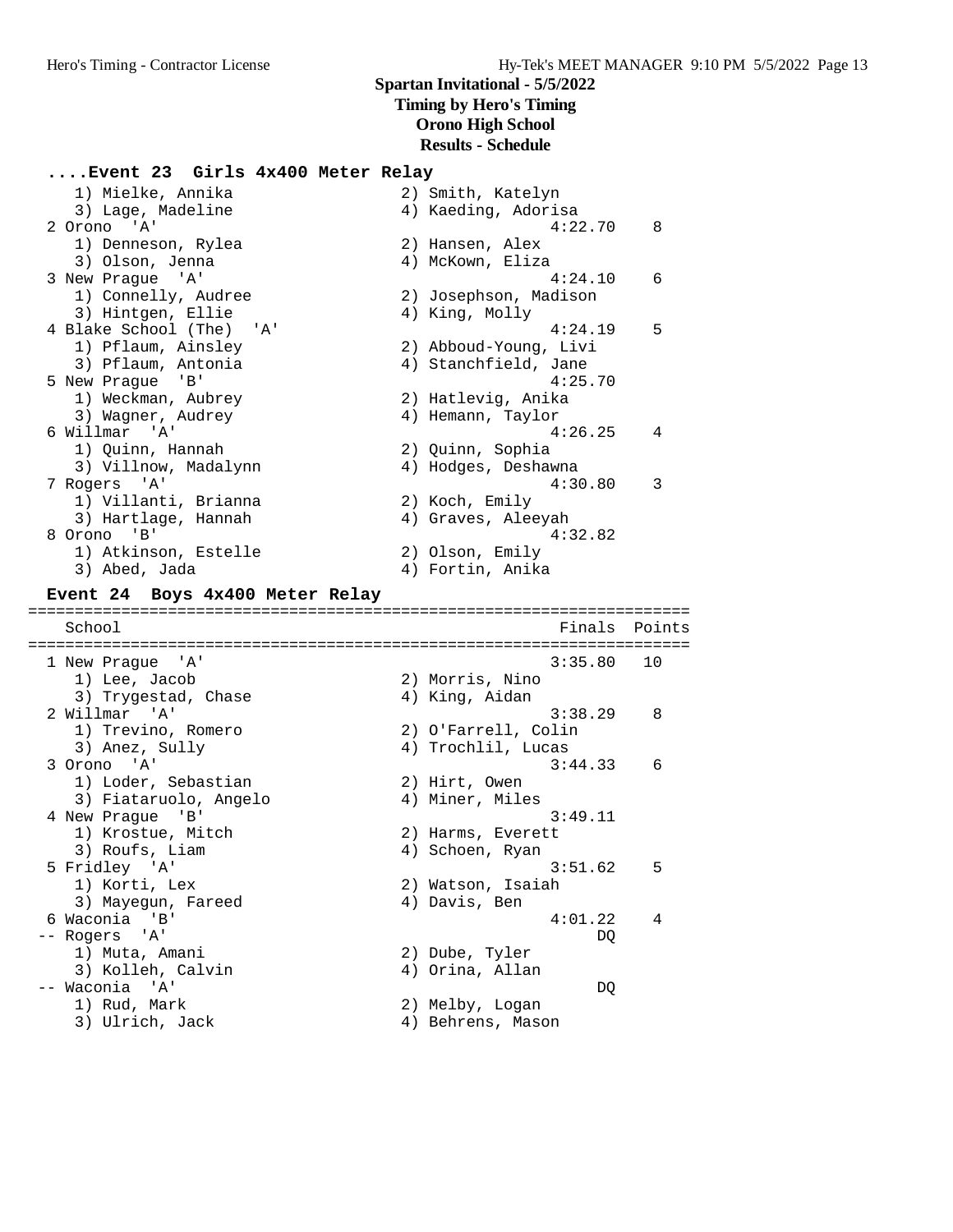### **Event 25 Girls Shot Put**

| Name                                         |                         | Year School        | Finals       |                | H# Points      |
|----------------------------------------------|-------------------------|--------------------|--------------|----------------|----------------|
|                                              |                         |                    |              |                |                |
| 1 Larson, Makenna                            | $33-00$ $34-05$ $30-00$ | Willmar            | $34 - 05.00$ | $\mathbf{3}$   | 10             |
| 2 Schmidt, Anya                              | $34-02$ $32-04$ $30-10$ | Rogers             | 34-02.00     | 3              | 8              |
| 3 Kerkvliet, Jamie                           |                         | Rogers             | $34 - 02.00$ | 3              | 6              |
| $30 - 04$ $31 - 10$<br>4 Bruskiewicz, Hannah | $34 - 02$               | Rogers             | $32 - 00.00$ | 3              | 5              |
| 5 Shinn, Ella                                | $31-06$ $31-11$ $32-00$ | Willmar            | $31 - 05.00$ | 3              | 4              |
| 6 Schmidt, Caitlyn                           | $30-02$ $31-05$ $31-00$ | Waconia            | $30 - 11.00$ | 3              | $\mathbf{3}$   |
|                                              | 28-09 28-00 30-11       |                    |              |                |                |
| 7 Kubes, Julia                               | FOUL 29-10 28-05        | New Praque         | $29 - 10.00$ | 3              | $\overline{a}$ |
| 8 Quinn, Avery                               | FOUL 28-03 29-05        | Willmar            | $29 - 05.00$ | 3              | $\mathbf{1}$   |
| 9 Dorvil, Sydney                             |                         | Blake School (The) | $28 - 04.00$ | 2              |                |
| $24-10$ $20-10$<br>10 Padelford, Ashdyn      | $28 - 04$               | New Praque         | $27 - 04.00$ | 3              |                |
| 11 Rapp, Sophia                              | $26-08$ $27-04$ $26-03$ | Orono              | $26 - 08.00$ | 2              |                |
| 12 Becher, Mandi                             | FOUL 26-08 25-04        | New Prague         | $25 - 03.00$ | 2              |                |
|                                              | $24-10$ $25-03$ $25-03$ |                    |              |                |                |
| 13 Theis, Sami<br>FOUL 25-00 FOUL            |                         | New Prague         | $25 - 00.00$ | 3              |                |
| 14 Lownsbury, Chloe                          | $23-08$ $22-10$ $24-07$ | Willmar            | $24 - 07.00$ | $\overline{a}$ |                |
| 15 Bedford, Paige                            |                         | Waconia            | $24 - 06.00$ | $\overline{a}$ |                |
| $24 - 01$ $23 - 10$<br>16 Stephenson, Angela | 24-06                   | Waconia            | $24 - 02.00$ | 2              |                |
| 17 Gono, Rayvet                              | $24-02$ $21-07$ $18-08$ | Fridley            | $24 - 00.00$ | 2              |                |
|                                              | $23-05$ $24-00$ $23-10$ |                    |              |                |                |
| 18 Medina, Katelyn                           | $21-09$ $23-10$ $22-04$ | New Prague         | $23 - 10.00$ | 2              |                |
| 19 Shelp, Quincy<br>$22 - 03$ $23 - 09$      | $22 - 03$               | Orono              | $23 - 09.00$ | 2              |                |
| 20 Forsyth, Maddison                         |                         | Orono              | $22 - 00.00$ | 2              |                |
| $18 - 09$<br>21 Diederich, Zoe               | $19 - 07$<br>$22 - 00$  | Fridley            | $21 - 09.00$ | $\mathbf 1$    |                |
| $21 - 09$<br>22 Ambrose, Cedany              | $20 - 08$<br>$20 - 07$  | Waconia            | $21 - 01.00$ | 2              |                |
| $20 - 08$                                    | $21 - 01$<br>$19 - 09$  |                    |              |                |                |
| 23 Larson, Lauren<br>$20 - 06$               | $20 - 11$<br>$20 - 03$  | Orono              | $20 - 11.00$ | 1              |                |
| 24 Pobuda, Vanessa<br>$17 - 09$              | $19 - 05$<br>$19 - 02$  | Fridley            | $19 - 05.00$ | $\mathbf 1$    |                |
| 25 Tresvant, Aliyannah<br>$19 - 00$          | $19 - 05$<br>$17 - 05$  | Fridley            | $19 - 05.00$ | 1              |                |
| 26 Arlowe, Jo Jo                             |                         | Blake School (The) | $19 - 03.00$ | 1              |                |
| $19 - 00$<br>$19 - 01$                       | $19 - 03$               |                    |              |                |                |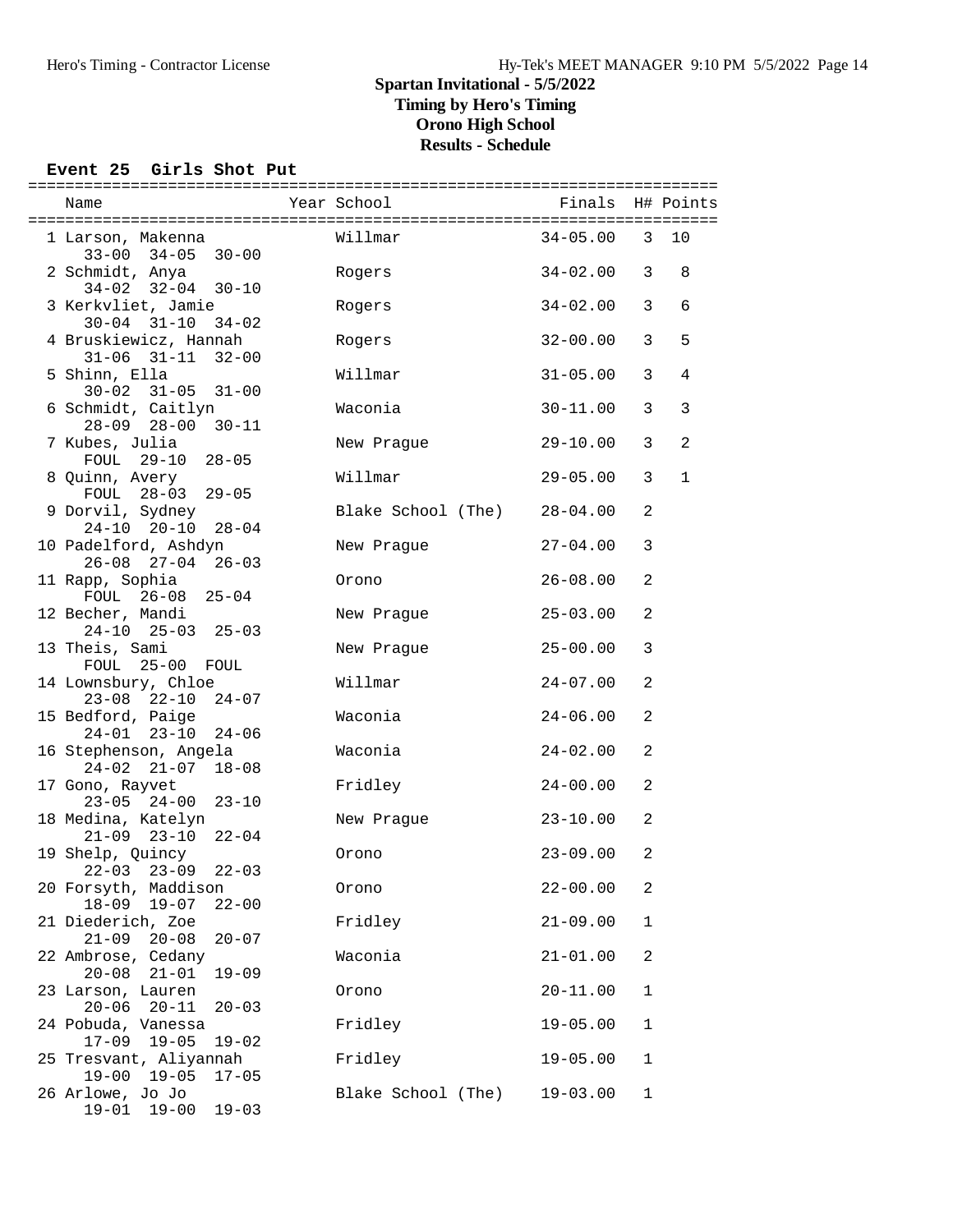### **....Event 25 Girls Shot Put**

| 27 Tao, Anna                  | Blake School (The) | 17-05.00       |                |
|-------------------------------|--------------------|----------------|----------------|
| 17-05 FOUL 17-00              |                    |                |                |
| 28 Taylor, Faith              | Fridley            | $16 - 07.00 1$ |                |
| $16 - 07$ $16 - 06$ $16 - 06$ |                    |                |                |
| 29 Getachew, Soyome           | Fridley            | 16-03.00       | $\overline{1}$ |
| $14 - 06$ $15 - 08$ $16 - 03$ |                    |                |                |

### **Event 26 Boys Shot Put**

| Name                                                     | Year School                 | Finals         |                | H# Points      |
|----------------------------------------------------------|-----------------------------|----------------|----------------|----------------|
|                                                          |                             |                |                |                |
| 1 Schoenecker, Matthew<br>44-10 43-07 43-06              | New Praque                  | $44 - 10.00$ 3 |                | 10             |
| 2 Burnham, Alexander                                     | New Praque                  | $43 - 03.00$   | 3              | 8              |
| FOUL 42-01 43-03                                         |                             |                |                |                |
| 3 Sugalski, Luke                                         | Blake School (The) 42-08.00 |                | 3              | 6              |
| 42-06 FOUL 42-08<br>4 Ritz, Jonathan                     | Willmar                     | $41 - 05.00$   | 3              | 5              |
| FOUL FOUL 41-05                                          |                             |                |                |                |
| 5 Flannigan, Jacob                                       | Willmar                     | $40 - 10.00$   | 3              | 4              |
| $34 - 09$ $40 - 09$<br>$40 - 10$                         |                             |                |                |                |
| 6 Gilmore, Wyatt<br>$40-06$ $40-10$ $39-02$              | Rogers                      | $40 - 10.00$   | 3              | 3              |
| 7 Kowalczyk, Tyler                                       | Willmar                     | $38 - 09.00$   | 3              | $\overline{a}$ |
| $38 - 01$ $38 - 09$<br>$37 - 03$                         |                             |                |                |                |
| 8 Meger, Luke                                            | New Praque                  | $38 - 08.00$   | 3              | $\mathbf{1}$   |
| $35-10$ $38-08$ $34-09$                                  |                             |                |                |                |
| 9 Strei, Noah<br>$35 - 11$ $38 - 00$<br>$37 - 04$        | Waconia                     | $38 - 00.00$   | 3              |                |
| 10 Gerling, Andrew                                       | Waconia                     | $37 - 02.00$   | $\overline{a}$ |                |
| $34 - 03$ $37 - 02$<br>$33 - 07$                         |                             |                |                |                |
| 11 Lohse, Daniel                                         | Willmar                     | $37 - 01.00$   | 3              |                |
| $36 - 09$<br>$37 - 01$ $31 - 09$                         |                             |                |                |                |
| 12 Stano, Holden<br>$36 - 01$<br>$34 - 04$ $34 - 09$     | New Praque                  | $36 - 01.00$   | 3              |                |
| 13 Lammers, Luke                                         | Willmar                     | $35 - 07.00$   | 3              |                |
| $33 - 05$ $35 - 07$<br>$35 - 06$                         |                             |                |                |                |
| 14 Kiel, Logan                                           | Waconia                     | $34 - 11.00$   | 3              |                |
| $34 - 01$ $34 - 11$<br>FOUL<br>15 VanderHeyden, Connor   |                             | $34 - 06.00$   | $\overline{a}$ |                |
| $32 - 11$ $32 - 02$<br>$34 - 06$                         | Rogers                      |                |                |                |
| 16 Doche, Guinahi                                        | Fridley                     | $34 - 04.00$   | $\mathbf{1}$   |                |
| $33 - 09$ $34 - 04$<br>$31 - 08$                         |                             |                |                |                |
| 17 Johnson, Thomas                                       | New Prague                  | $34 - 00.00$   | 2              |                |
| $33 - 06$ $34 - 00$<br>$32 - 09$<br>18 Holmes, Walter    | Orono                       | $34 - 00.00$   | 3              |                |
| FOUL 34-00<br>$31 - 03$                                  |                             |                |                |                |
| 19 Mejia, Isaac                                          | New Prague                  | $33 - 06.00$   | 3              |                |
| $31 - 06$ $33 - 01$ $33 - 06$                            |                             |                |                |                |
| 20 Kamann, Gabe                                          | Waconia                     | $32 - 08.00$   | 2              |                |
| $32 - 07$ $30 - 05$<br>$32 - 08$<br>21 Richard, Nicholas | Fridley                     | $32 - 05.00$   | 1              |                |
| $30 - 08$ $31 - 11$<br>$32 - 05$                         |                             |                |                |                |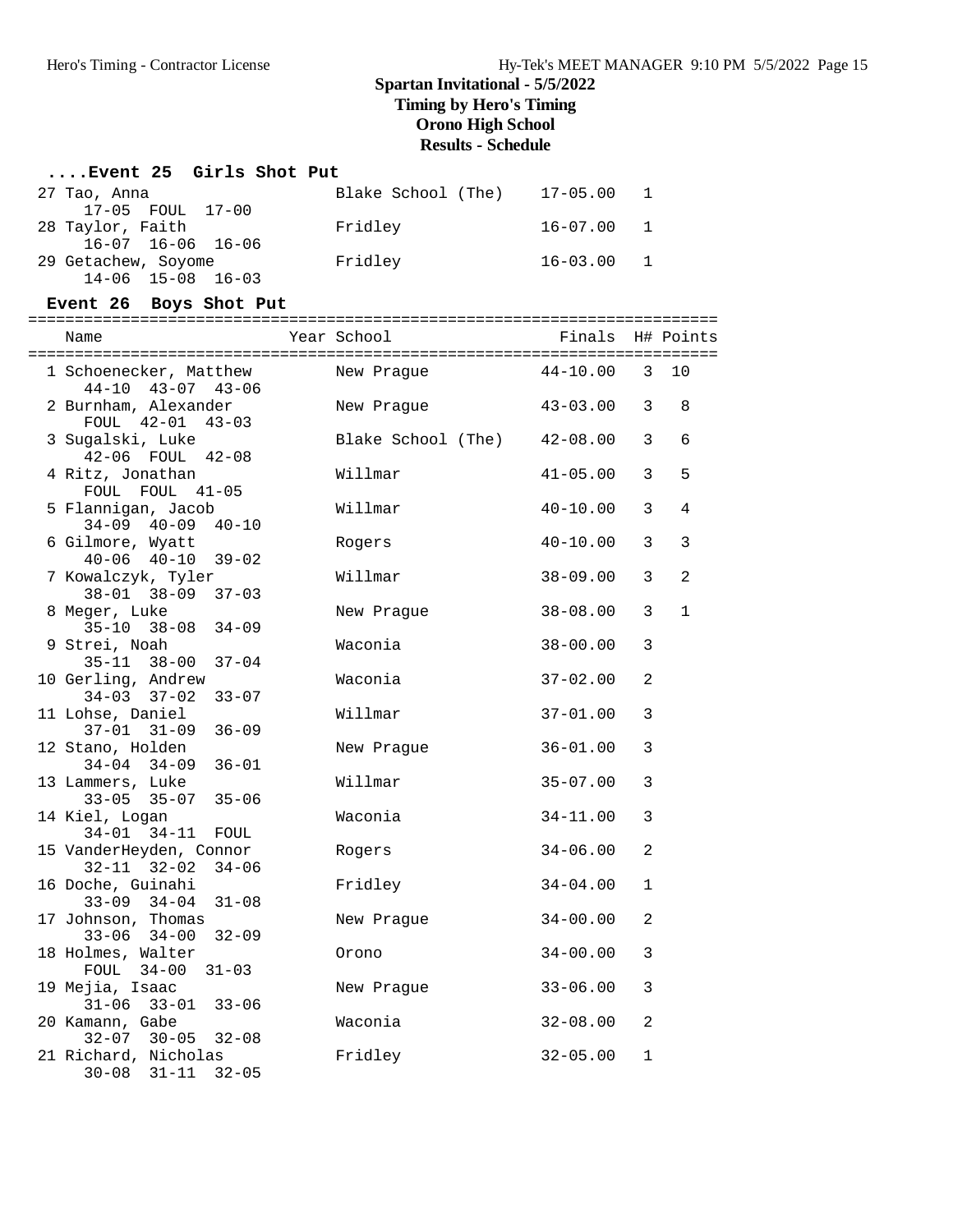| Event 26 Boys Shot Put                      |                             |              |                            |
|---------------------------------------------|-----------------------------|--------------|----------------------------|
| 22 Venenga, Hayden                          | Willmar                     | $32 - 05.00$ | $\overline{\phantom{0}}^2$ |
| $32 - 05$ $28 - 05$<br>$31 - 05$            |                             |              |                            |
| 23 Woerner, Chad                            | Blake School (The) 31-11.00 |              | 2                          |
| $31 - 11$ $30 - 00$ $30 - 02$               |                             |              |                            |
| 24 Diederich, Ezra                          | Fridley                     | $31 - 10.00$ | $\overline{a}$             |
| FOUL 31-10 31-10                            |                             |              |                            |
| 25 Iedema, Isaiah                           | Willmar                     | $30 - 10.50$ | $\mathbf{1}$               |
| $30-10.50$ $30-05$ $29-01$<br>26 Colby, Ian |                             | $30 - 09.00$ | $\overline{a}$             |
| $30 - 04$ 29-08 30-09                       | Rogers                      |              |                            |
| 27 White, Calvin                            | Rogers                      | $30 - 04.00$ | $\overline{a}$             |
| 30-00 FOUL 30-04                            |                             |              |                            |
| 28 Hoffman, Will                            | Orono                       | $29 - 00.00$ | $\mathbf{1}$               |
| FOUL 28-00 29-00                            |                             |              |                            |
| 29 Fischer, Cole                            | Orono                       | $28 - 10.00$ | $\overline{a}$             |
| 25-03 28-10 25-05                           |                             | $28 - 08.00$ | $\mathbf 1$                |
| 30 Hunt, Rylan<br>$28 - 04$<br>28-08 28-07  | Orono                       |              |                            |
| 31 White, Oscar                             | Rogers                      | $28 - 01.00$ | 2                          |
| $24 - 08$ 27-06<br>$28 - 01$                |                             |              |                            |
| 32 Woerner, Finn                            | Blake School (The)          | $28 - 00.00$ | $\overline{a}$             |
| FOUL 28-00 FOUL                             |                             |              |                            |
| 33 Gatewood, Max                            | Willmar                     | $27 - 05.00$ | $\mathbf{1}$               |
| $27-05$ $27-02$ $25-08$<br>34 Hykes, Ben    | Blake School (The) 25-03.00 |              | $\mathbf{1}$               |
| $25 - 03$ $23 - 00$<br>FOUL                 |                             |              |                            |
| 35 Yang, Tristan                            | Fridley                     | $22 - 11.00$ | $\mathbf{1}$               |
| $22 - 02$ $22 - 09$ $22 - 11$               |                             |              |                            |
| 36 von Gillern, Jack                        | Blake School (The) 22-07.00 |              | $\mathbf 1$                |
| $22 - 07$<br>19-11 21-05                    |                             |              |                            |
| 37 Yang, West                               | Fridley                     | $22 - 03.00$ | $\mathbf{1}$               |
| $19-06$ $22-03$ $20-04$<br>38 Haaris, Baig  | Blake School (The) 20-02.00 |              | $\mathbf 1$                |
| $19 - 02$ $20 - 02$<br>$18 - 02$            |                             |              |                            |
| 39 Atmore, Aidan                            | Blake School (The)          | $18 - 04.00$ | $\mathbf{1}$               |
| FOUL 18-02 18-04                            |                             |              |                            |
| 40 Kidd, Zach                               | Blake School (The) 13-07.00 |              | $\mathbf{1}$               |
| $12 - 06.50$ $13 - 07$ $13 - 00$            |                             |              |                            |
| -- Miska, Zander                            | Willmar                     | FOUL         | 2                          |
| FOUL FOUL<br>FOUL                           |                             |              |                            |

#### **Event 27 Girls Discus Throw**

========================================================================== Name The Year School The Finals H# Points ========================================================================== 1 Quinn, Avery Willmar 110-08 3 10 104-03 110-08 101-05 2 Schmidt, Anya Rogers 108-11 3 8 105-05 108-11 102-04 3 Schmidt, Caitlyn Waconia 106-08 3 6 106-08 89-11 97-03 4 Shinn, Ella Willmar 94-10 3 5 94-10 94-05.50 FOUL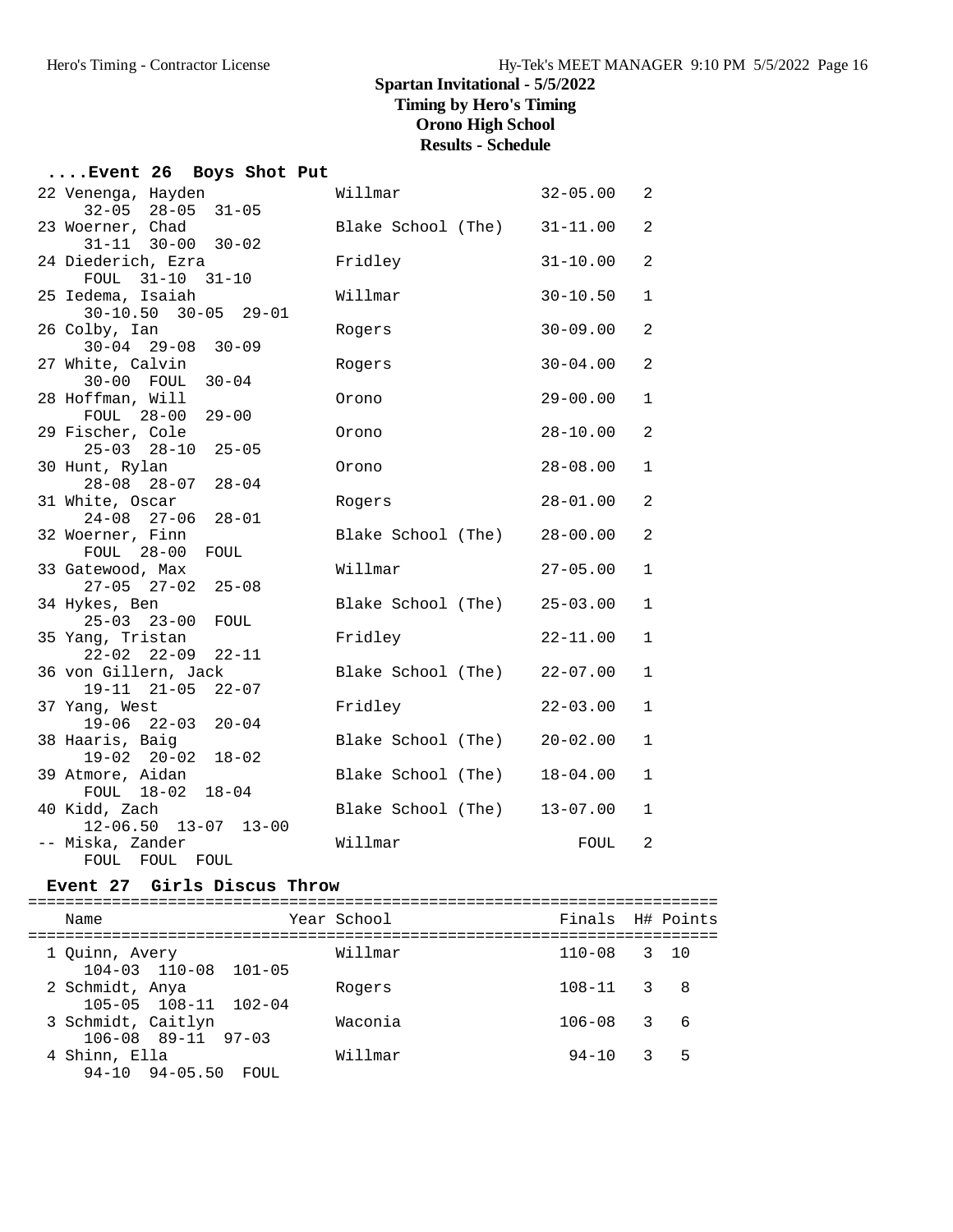| Event 27 Girls Discus Throw                            |                    |              |                |                |
|--------------------------------------------------------|--------------------|--------------|----------------|----------------|
| 5 Theis, Sami<br>$81-02$ $84-06$ $93-03$               | New Praque         | $93 - 03$    | 3              | $\overline{4}$ |
| 6 Larson, Makenna<br>91-04 78-09 FOUL                  | Willmar            | $91 - 04$    | $\mathsf{3}$   | 3              |
| 7 Dorvil, Sydney<br>57-08 FOUL 89-11                   | Blake School (The) | $89 - 11$    | 2              | 2              |
| 8 Becher, Mandi<br>FOUL FOUL 89-00                     | New Prague         | $89 - 00$    | $\overline{2}$ | $\mathbf{1}$   |
| 9 Kerkvliet, Jamie<br>$64-08$ $85-00$ $82-04$          | Rogers             | $85 - 00$    | 3              |                |
| 10 Bruskiewicz, Hannah<br>81-06 85-00 FOUL             | Rogers             | $85 - 00$    | 3              |                |
| 11 Padelford, Ashdyn<br>$77-05$ 83-06 74-03            | New Prague         | $83 - 06$    | 2              |                |
| 12 Kubes, Julia<br>FOUL 83-05.50 80-11                 | New Prague         | $83 - 05.50$ | $\overline{a}$ |                |
| 13 Braesch, Melyssa<br>FOUL 81-02 71-06                | Rogers             | $81 - 02$    | 3              |                |
| 14 Medina, Katelyn<br>$60 - 11$ $63 - 06$ $69 - 00$    | New Prague         | $69 - 00$    | 2              |                |
| 15 Lownsbury, Chloe<br>$66 - 05$ $66 - 04$ $68 - 08$   | Willmar            | $68 - 08$    | 3              |                |
| 16 Olson, Emily<br>$66 - 04$ $60 - 06$ $60 - 09$       | Orono              | $66 - 04$    | 2              |                |
| 17 Forsyth, Maddison<br>57-06 65-06 52-08              | Orono              | $65 - 06$    | $\overline{a}$ |                |
| 18 Gono, Rayvet<br>FOUL FOUL 62-09                     | Fridley            | $62 - 09$    | $\overline{a}$ |                |
| 19 Stephenson, Angela<br>FOUL 58-09 53-04              | Waconia            | $58 - 09$    | 2              |                |
| 20 Arlowe, Jo Jo<br>56-09 48-11 50-06                  | Blake School (The) | $56 - 09$    | $\mathbf 1$    |                |
| 21 Pobuda, Vanessa<br>$47-05$ $43-06$ $54-11$          | Fridley            | $54 - 11$    | $\mathbf 1$    |                |
| 22 Lopez, Zoe<br>54-00 FOUL 48-11                      | Orono              | $54 - 00$    | 1              |                |
| 23 Diederich, Zoe<br>$51-05$ $53-05$ $52-04$           | Fridley            | $53 - 05$    | 1              |                |
| 24 Bedford, Paige<br>50-11 52-03 FOUL                  | Waconia            | $52 - 03$    | 1              |                |
| 25 Dent, Madeline<br>$51-08.50$ $31-05$ $46-08$        | Orono              | $51 - 08.50$ | 2              |                |
| 26 Ambrose, Cedany<br>FOUL 49-05 43-11                 | Waconia            | $49 - 05$    | 1              |                |
| 27 Tao, Anna<br>$46 - 07$ $48 - 07$<br>FOUL            | Blake School (The) | $48 - 07$    | 1              |                |
| 28 Taylor, Faith<br>$44-10$ $45-08.50$<br>$44 - 05$    | Fridley            | $45 - 08.50$ | 1              |                |
| 29 Tresvant, Aliyannah<br>$35 - 04$ 27-06<br>$38 - 05$ | Fridley            | $38 - 05$    | 1              |                |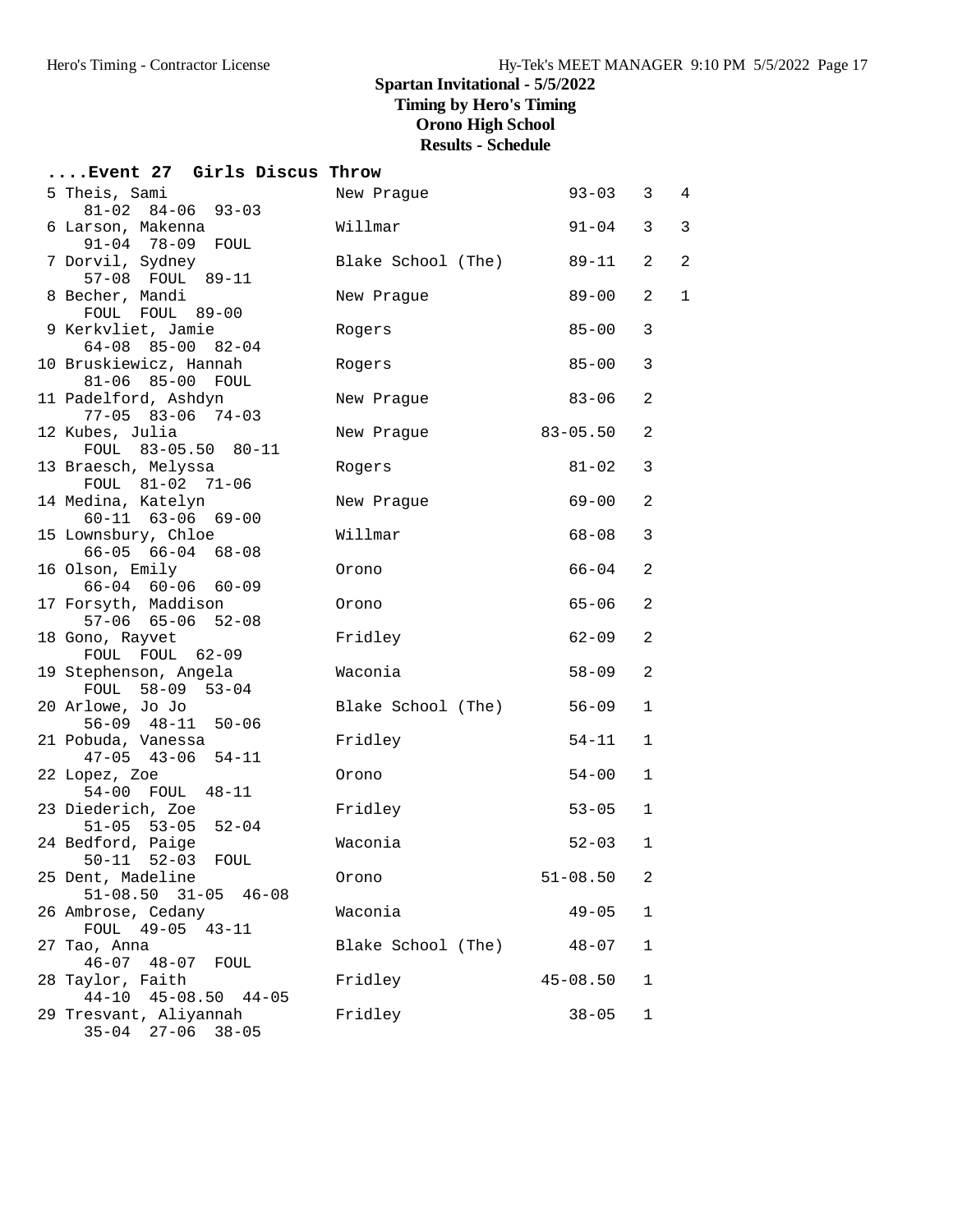### **Event 28 Boys Discus Throw**

| Name                                                                        | Year School               | Finals H# Points |                |                |
|-----------------------------------------------------------------------------|---------------------------|------------------|----------------|----------------|
|                                                                             |                           |                  |                |                |
| 1 Sugalski, Luke<br>FOUL FOUL 126-01                                        | Blake School (The) 126-01 |                  | 3 <sup>7</sup> | 10             |
| 2 Venenga, Hayden<br>nenga, Hayden: ۱۵۰۰–۱۵۰۵<br>121-10.50 123-07.50 124-05 | Willmar                   | $124 - 05$       | 3              | 8              |
| 3 Ritz, Jonathan<br>120-10.50 98-04 121-06                                  | Willmar                   | $121 - 06$       | $\overline{3}$ | 6              |
| 4 Lohse, Daniel<br>112-08.50 FOUL 102-03                                    | Willmar                   | $112 - 08.50$    | 3              | 5              |
| 5 Mejia, Isaac<br>82-07 111-03 104-10                                       | New Prague                | $111 - 03$       | 3              | $\overline{4}$ |
| 6 Lammers, Luke<br>87-10 97-01 111-00                                       | Willmar                   | $111 - 00$       | 3              |                |
| 7 Iedema, Isaiah<br>110-05 FOUL FOUL                                        | Willmar                   | $110 - 05$       | 3              |                |
| 8 Schoenecker, Matthew<br>102-11 107-09 FOUL                                | New Prague                | $107 - 09$       | 2              | 3              |
| 9 Meger, Luke                                                               | New Prague 105-04.50      |                  | 3              | $\overline{2}$ |
| 98-10 98-07 105-04.50<br>10 Woerner, Finn                                   | Blake School (The)        | $103 - 04$       | 3              | $\mathbf{1}$   |
| 83-10 89-05.50 103-04<br>11 Woerner, Chad                                   | Blake School (The)        | $102 - 05$       | 3              |                |
| FOUL 102-05 94-08<br>12 Gerling, Andrew                                     | Waconia                   | $101 - 07$       | 3              |                |
| 101-07 100-00 95-05<br>13 Kiel, Logan                                       | Waconia                   | $101 - 07$       | 3              |                |
| 101-07 98-04 98-06<br>14 Holmes, Walter                                     | Orono                     | $100 - 04$       | $\overline{a}$ |                |
| 89-06 FOUL 100-04<br>15 Stano, Holden                                       | New Prague                | $99 - 11$        | 3              |                |
| 99-11 95-06 90-10<br>16 Miska, Zander                                       | Willmar                   | $96 - 06$        | 2              |                |
| FOUL 96-06 91-05<br>17 Burnham, Alexander                                   | New Prague                | $93 - 10$        | 3              |                |
| $92 - 01$ $87 - 06$ $93 - 10$<br>18 Richard, Nicholas                       | Fridley                   | 89-04            | $\mathbf{1}$   |                |
| 89-04 77-06 79-11.50<br>19 Diederich, Ezra                                  | Fridley                   | $88 - 02$        | 2              |                |
| $72-09$ $88-02$ $84-06$                                                     | Waconia                   | $87 - 09$        | 2              |                |
| 20 Strei, Noah<br>$69 - 06$ $81 - 09$<br>87-09                              |                           |                  |                |                |
| 21 Kamann, Gabe<br>$82 - 07$ 72-05<br>$84 - 05$                             | Waconia                   | $84 - 05$        | 2              |                |
| 22 Johnson, Thomas<br>$77 - 11$ $78 - 04$<br>$80 - 11$                      | New Prague                | $80 - 11$        | 2              |                |
| 23 Colby, Ian<br>$80 - 09.50$<br>FOUL FOUL                                  | Rogers                    | $80 - 09.50$     | 2              |                |
| 24 Daiker, Stevie<br>$79 - 01$ $72 - 06$<br>80-09                           | Rogers                    | $80 - 09$        | 2              |                |
| 25 Sobiech, Alexander<br>68-10 78-03<br>73-06                               | Rogers                    | $78 - 03$        | 2              |                |
| 26 Sartwell, Anthony<br>$69 - 00$<br>$76 - 04$<br>$62 - 05$                 | Rogers                    | $76 - 04$        | 2              |                |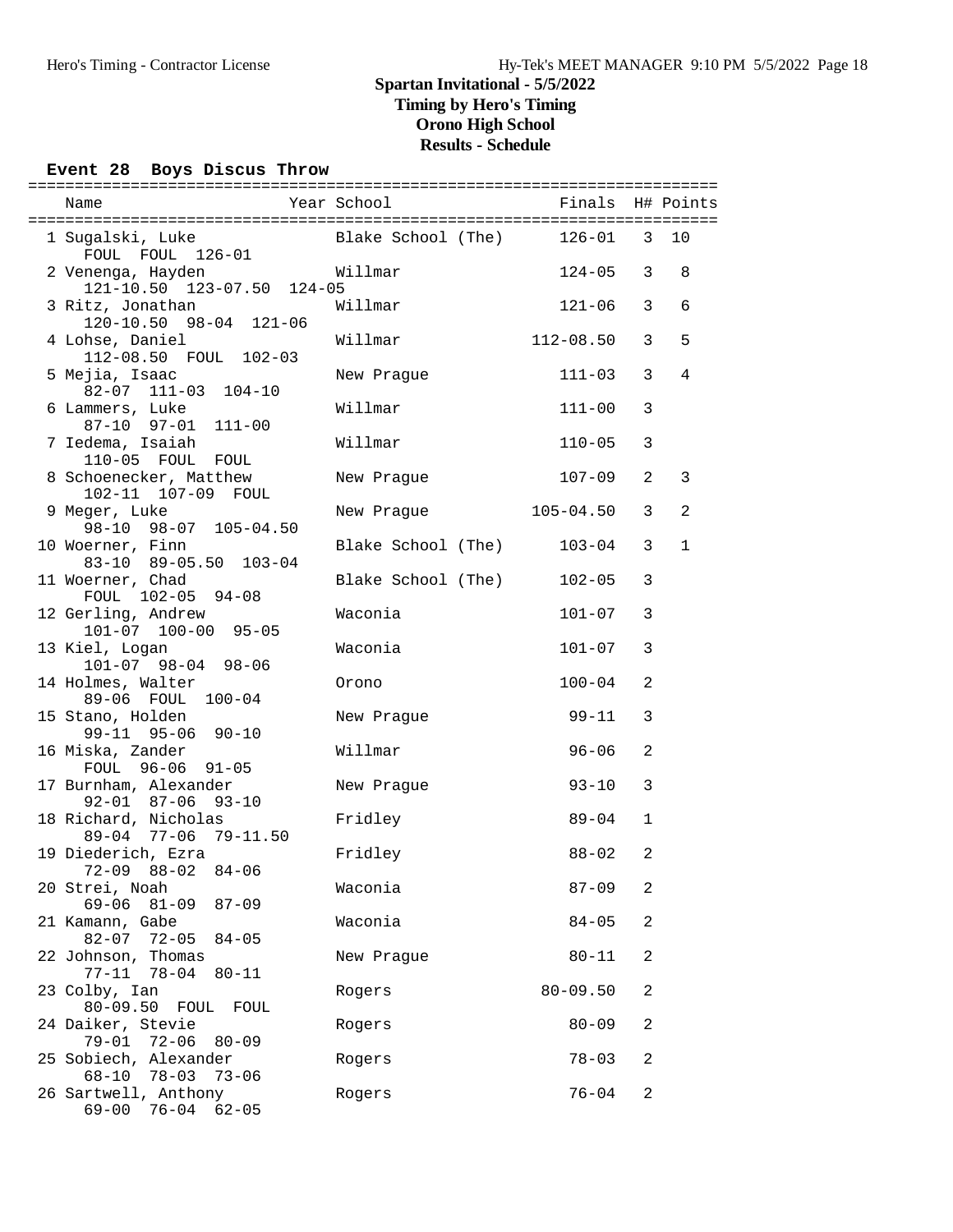# **Spartan Invitational - 5/5/2022 Timing by Hero's Timing**

# **Orono High School**

**Results - Schedule**

| Event 28 Boys Discus Throw |                |                                                                                                                                          |
|----------------------------|----------------|------------------------------------------------------------------------------------------------------------------------------------------|
| Rogers                     | $74 - 00.50$ 2 |                                                                                                                                          |
|                            |                |                                                                                                                                          |
| Orono                      | $72 - 06.50$   | $\mathbf{1}$                                                                                                                             |
|                            |                |                                                                                                                                          |
| Orono                      | $71 - 02$      | $\mathbf{1}$                                                                                                                             |
|                            |                |                                                                                                                                          |
| Willmar                    | 67-01          | $\mathbf{1}$                                                                                                                             |
|                            |                |                                                                                                                                          |
| Rogers                     | 64-05          | $\mathbf{1}$                                                                                                                             |
|                            |                |                                                                                                                                          |
|                            |                | $\mathbf{1}$                                                                                                                             |
|                            |                |                                                                                                                                          |
|                            |                | $\mathbf{1}$                                                                                                                             |
|                            |                |                                                                                                                                          |
| Fridley                    | $58 - 05$      | $\mathbf{1}$                                                                                                                             |
|                            |                |                                                                                                                                          |
| Fridley                    | $56 - 04$      | $\mathbf{1}$                                                                                                                             |
|                            |                |                                                                                                                                          |
|                            |                | $\mathbf{1}$                                                                                                                             |
|                            |                |                                                                                                                                          |
|                            |                | $\mathbf{1}$                                                                                                                             |
|                            |                |                                                                                                                                          |
|                            |                | $\mathbf{1}$                                                                                                                             |
|                            |                |                                                                                                                                          |
| Fridley                    | FOUL           | $\overline{2}$                                                                                                                           |
|                            |                |                                                                                                                                          |
|                            |                | Blake School (The) 64-05<br>Blake School (The) 60-06<br>Blake School (The) 56-03<br>Blake School (The) 36-07<br>Blake School (The) 36-03 |

#### **Event 29 Girls Pole Vault**

=======================================================================

| Name                                                                                              |        |                 | Year School                             | Finals      | Points |
|---------------------------------------------------------------------------------------------------|--------|-----------------|-----------------------------------------|-------------|--------|
| 1 Raidt, Ming Li<br>$6-00$ 7-00 8-00 8-06 9-00 9-06 10-01                                         |        |                 | Waconia                                 | $9 - 06.00$ | 10     |
| $P$ $P$<br>P<br>2 Fries, Betsy                                                                    |        | $\circ$ $\circ$ | XO<br>XXX<br>Blake School (The) 8-06.00 |             | 8      |
| $6 - 00$ 7-00 8-00 8-06 9-00<br>P<br>$P$ 0                                                        |        | O XXX           |                                         |             |        |
| 3 Koosman, Lyndi<br>$6-00$ 7-00 8-00 8-06 9-00                                                    |        |                 | Willmar                                 | $8 - 06.00$ | 6      |
| O XO<br>$\mathbf{P}$<br>4 Klein, Jadyn                                                            | XO XXX |                 | New Praque                              | $8 - 06.00$ | 5      |
| $6 - 00$ 7-00 8-00 8-06 9-00                                                                      |        |                 |                                         |             |        |
| O O XXO<br>P<br>5 Ophus, Paige<br>$6 - 00$ 7-00 8-00 8-06                                         |        | XXX             | New Praque                              | $8 - 00.00$ | 4      |
| P.<br>$\Omega$<br>$\Omega$                                                                        | XXX    |                 |                                         |             |        |
| 6 Kalevik, Rachel<br>$6 - 00$ 7-00 8-00 8-06                                                      |        |                 | Rogers                                  | $8 - 00.00$ | 3      |
| $\circ$<br>XO<br>$\Omega$<br>7 Barsness, Ella<br>$6 - 00$ 7-00 8-00<br>$\Omega$<br>XXX<br>$\circ$ | XXX    |                 | New Praque                              | 7-00.00     | 1.50   |
|                                                                                                   |        |                 |                                         |             |        |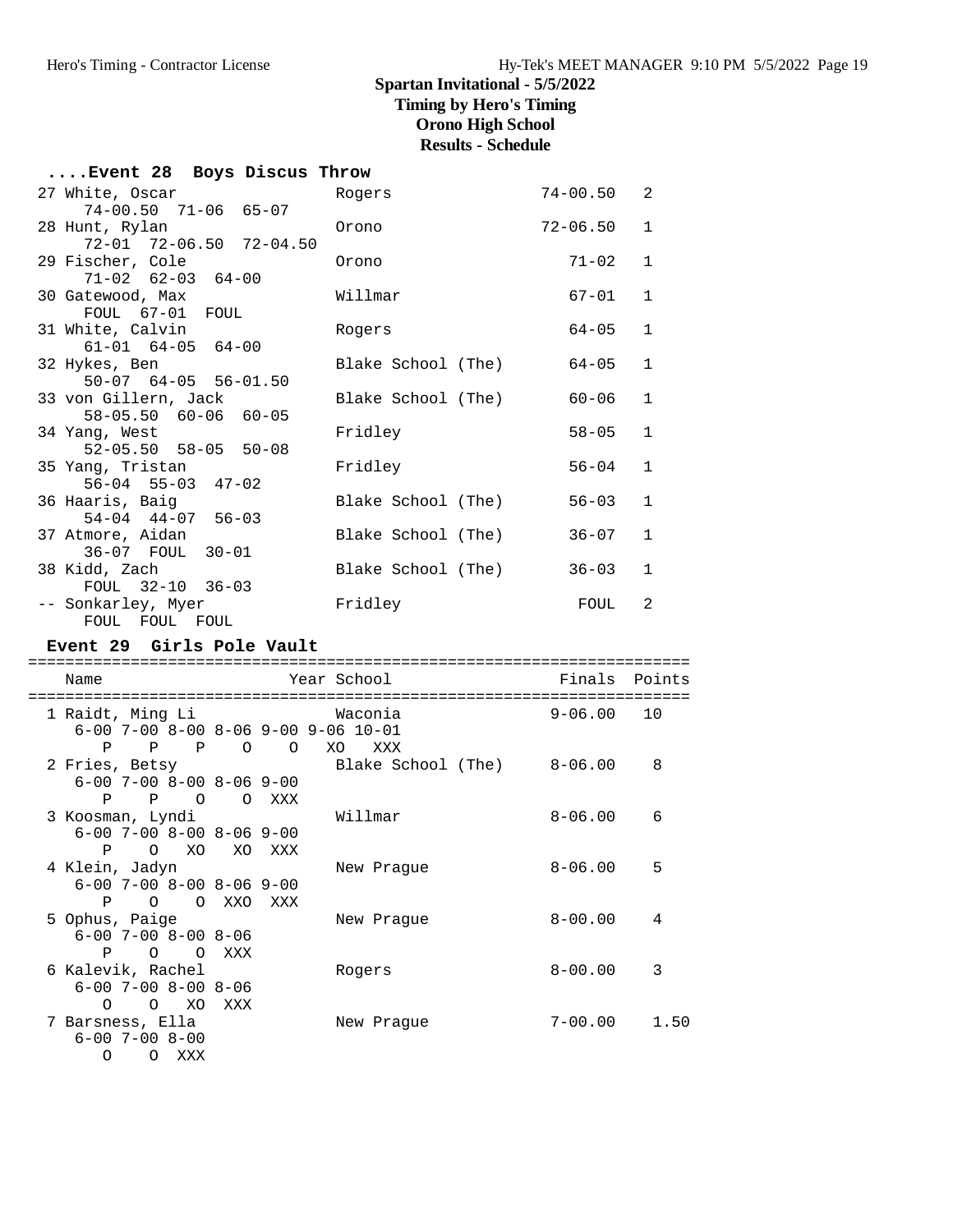# **....Event 29 Girls Pole Vault**

| 7 Ackerberg, Reina<br>$6 - 00$ $7 - 00$ $8 - 00$                        | Blake School (The) 7-00.00 |             | 1.50 |
|-------------------------------------------------------------------------|----------------------------|-------------|------|
| $\circ$<br>O XXX<br>9 Anderson, Haleigh<br>$6 - 00$ $7 - 00$ $8 - 00$   | Rogers                     | $7 - 00.00$ |      |
| XO OXXX<br>10 Shelp, Quincy<br>$6 - 00$ $7 - 00$ $8 - 00$               | Orono                      | $7 - 00.00$ |      |
| O XO XXX<br>11 Haugen, Grace<br>$6 - 00$ $7 - 00$ $8 - 00$<br>P XXO XXX | Willmar                    | $7 - 00.00$ |      |
| 12 Marmet, Sage<br>$6 - 00$ 7-00<br>XXO XXX                             | Blake School (The) 6-00.00 |             |      |
| -- Chuma, Delanie<br>$6 - 00$<br>XXX                                    | Waconia                    | NH          |      |
| -- Laumann, Mackayla<br>$6 - 00$<br>XXX                                 | Waconia                    | NH          |      |
| -- Poe, Samantha<br>$6 - 00$<br>XXX                                     | Willmar                    | NH          |      |
| -- Pusch, Rachel<br>$6 - 00$<br>XXX                                     | Orono                      | NH          |      |
| -- Barsness, Ava<br>$6 - 00$                                            | New Prague                 | NH          |      |
| XXX<br>-- Langer, Bethany<br>$6 - 00$<br>XXX                            | Waconia                    | NH          |      |
| -- Barry, Leah<br>$6 - 00$<br>XXX                                       | Orono                      | NH          |      |

### **Event 30 Boys Pole Vault**

| Name                                                                                           |   | Year School                     | Finals Points |      |
|------------------------------------------------------------------------------------------------|---|---------------------------------|---------------|------|
| 1 Reighard, Travis<br>$13 - 00$ $13 - 06$ $14 - 00$ $14 - 06$                                  |   | Waconia                         | $14 - 00.00$  |      |
| XO<br>$\Omega$<br>XXX<br>∩<br>2 Sackett, James<br>10-00 10-06 11-00 11-06 12-00 12-06          |   | New Praque                      | $12 - 00.00$  | 8    |
| XO<br>∩<br>$\Omega$<br>$\Omega$<br>3 Craig, Colin<br>$10 - 00$ $10 - 06$ $11 - 00$             |   | XXX<br>O.<br>Blake School (The) | $10 - 06.00$  | 6    |
| XXX<br>$\Omega$<br>∩<br>4 Kiel, Logan<br>$7-00$ 8-00 9-00 9-06 10-00 10-06<br>P<br>∩<br>P<br>P | ∩ | Waconia<br>XXX                  | $10 - 00.00$  | 4.50 |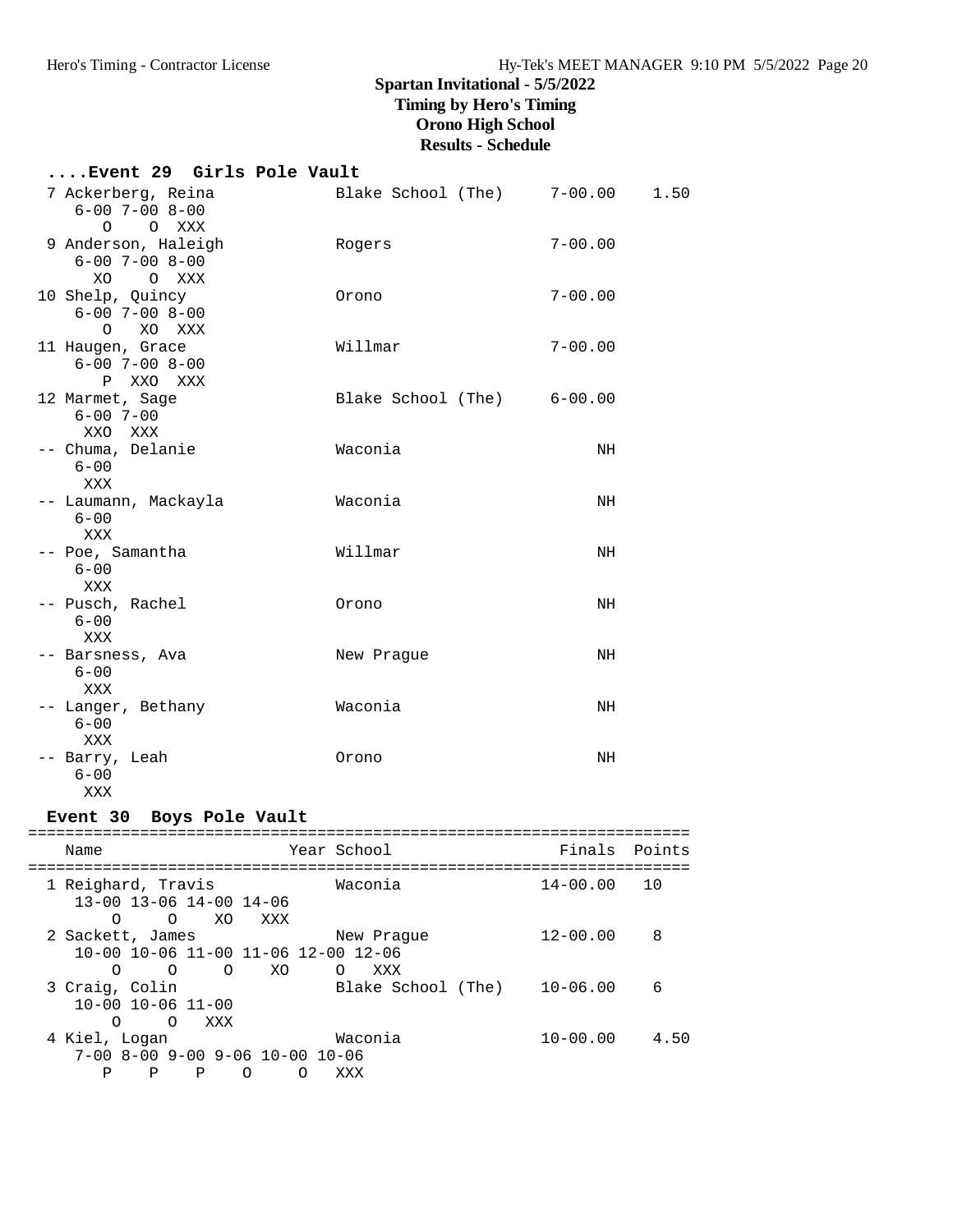# **Spartan Invitational - 5/5/2022**

**Timing by Hero's Timing**

# **Orono High School**

**Results - Schedule**

| Event 30 Boys Pole Vault                                                      |              |                   |   |
|-------------------------------------------------------------------------------|--------------|-------------------|---|
| 4 Lisle, Johnny<br>$7-00$ 8-00 9-00 9-06 10-00 10-06                          | Orono        | $10 - 00.00$ 4.50 |   |
| P 0 0 0 0<br>6 Tufvander, Luke                                                | XXX<br>Orono | $9 - 00.00$       | 2 |
| $7 - 00$ $8 - 00$ $9 - 00$ $9 - 06$<br>P O O XXX                              |              |                   |   |
| 6 Anez, Sully<br>$7 - 00$ $8 - 00$ $9 - 00$ $9 - 06$                          | Willmar      | $9 - 00.00$       | 2 |
| P O O XXX<br>6 Bowe, Luke<br>$7 - 00$ $8 - 00$ $9 - 00$ $9 - 06$<br>O O O XXX | Rogers       | $9 - 00.00$       | 2 |
| 9 Helling, Devin<br>$7 - 00$ $8 - 00$ $9 - 00$ $9 - 06$<br>P P XXO XXX        | Rogers       | $9 - 00.00$       |   |
| 9 Powell, Anthony<br>$7 - 00$ $8 - 00$ $9 - 00$ $9 - 06$<br>P O XXO XXX       | Rogers       | $9 - 00.00$       |   |
| 11 Helfinstine, Koda<br>$7 - 00$ $8 - 00$ $9 - 00$<br>P O XXX                 | Willmar      | $8 - 00.00$       |   |
| 12 Hunt, Rylan<br>$7 - 00$ $8 - 00$ $9 - 00$<br>O XXO XXX                     | Orono        | $8 - 00.00$       |   |
| 13 Kallevig, Joseph<br>$7 - 00$ $8 - 00$ $9 - 00$<br>XO XXO XXX               | Willmar      | $8 - 00.00$       |   |
| 14 Strommen, Oliver<br>$7 - 00$ $8 - 00$ $9 - 00$<br>XXO XXO XXX              | Orono        | $8 - 00.00$       |   |
| 15 DiPrima, John<br>$7 - 00$ $8 - 00$<br>O XXX                                | Orono        | $7 - 00.00$       |   |
| 16 Richard, Nicholas<br>$7 - 008 - 00$<br>XXO XXX                             | Fridley      | $7 - 00.00$       |   |
| -- Gardner, Jayden<br>$7 - 00$<br>XXX                                         | Fridley      | NH                |   |

### **Event 31 Girls High Jump**

|  | Name              |                     |                                                         |         | Year School |            |     | Finals Points |    |
|--|-------------------|---------------------|---------------------------------------------------------|---------|-------------|------------|-----|---------------|----|
|  | 1 Brogren, Ava    |                     |                                                         |         |             | Willmar    |     | $5 - 00.00$   | 10 |
|  |                   |                     | $4-00$ $4-02$ $4-04$ $4-06$ $4-08$ $4-10$ $5-00$ $5-02$ |         |             |            |     |               |    |
|  | P                 | P                   | Ρ<br>P                                                  | $\circ$ | $\circ$     | $\Omega$   | xxx |               |    |
|  | 2 Hatlevig, Anika |                     |                                                         |         |             | New Praque |     | $5 - 00.00$   | 8  |
|  |                   |                     | $4-00$ $4-02$ $4-04$ $4-06$ $4-08$ $4-10$ $5-00$ $5-02$ |         |             |            |     |               |    |
|  | P                 | $\overline{O}$<br>P | XO                                                      | $\circ$ | $\circ$     | $\Omega$   | XXX |               |    |
|  | 3 Mahnke, Sophia  |                     |                                                         |         |             | Rogers     |     | $5 - 00.00$   | 6  |
|  |                   |                     | $4-02$ $4-04$ $4-06$ $4-08$ $4-10$ $5-00$ $5-02$        |         |             |            |     |               |    |
|  | ∩                 | ∩                   | XO.<br>∩                                                | XO.     | XXO         | XXX        |     |               |    |
|  |                   |                     |                                                         |         |             |            |     |               |    |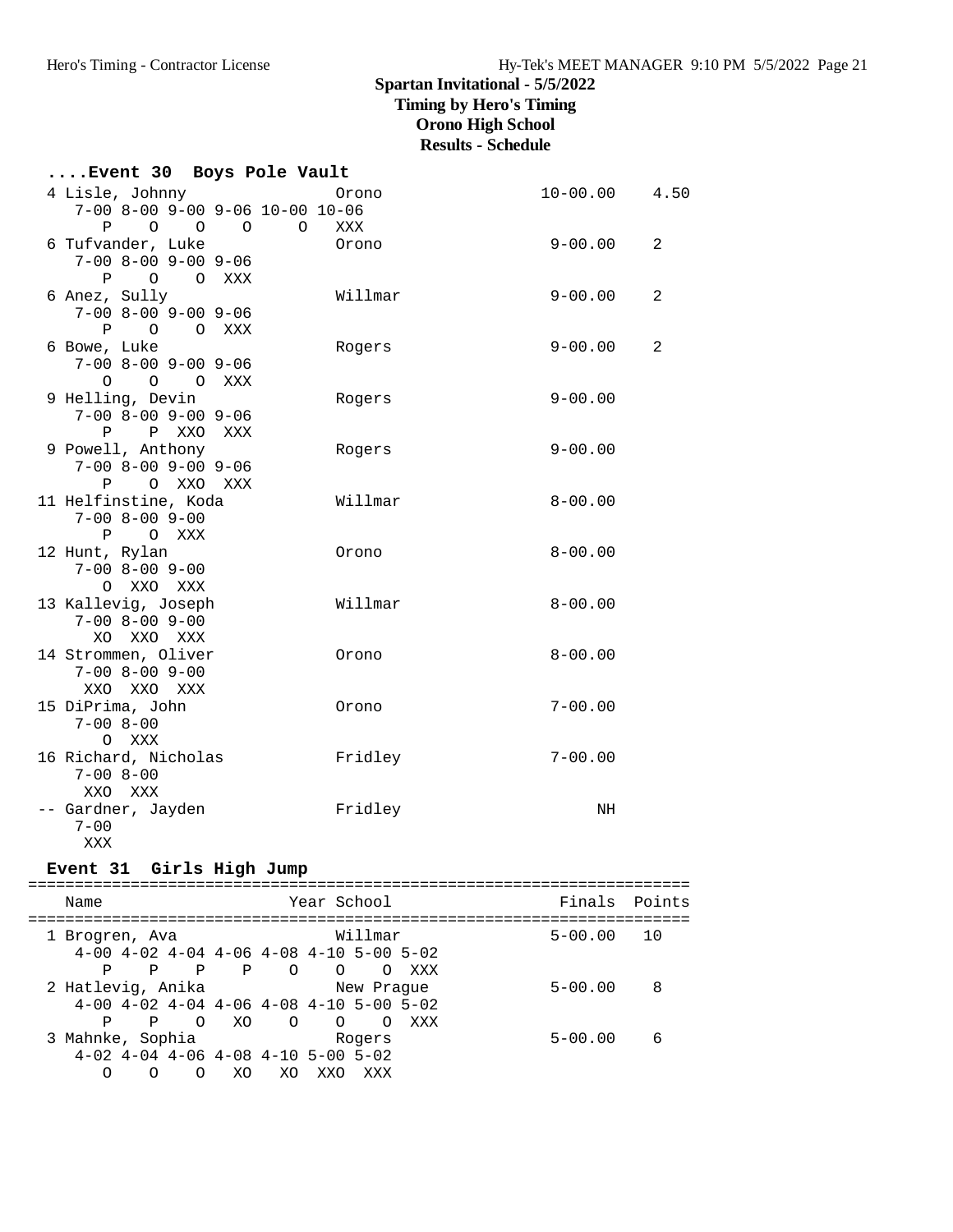# **Spartan Invitational - 5/5/2022**

**Timing by Hero's Timing**

**Orono High School**

# **Results - Schedule**

| Event 31 Girls High Jump                                   |     |                                                                     |                  |      |
|------------------------------------------------------------|-----|---------------------------------------------------------------------|------------------|------|
|                                                            |     | 4 Sirek, Katelyn                   New Prague               4-10.00 |                  | 5    |
| $4-00$ $4-02$ $4-04$ $4-06$ $4-08$ $4-10$ $5-00$           |     |                                                                     |                  |      |
| P P P O XO O XXX                                           |     |                                                                     |                  |      |
| 5 Olson, Jenna                                             |     | Orono                                                               | $4 - 10.00$      | 4    |
| $4-00$ $4-02$ $4-04$ $4-06$ $4-08$ $4-10$ $5-00$           |     |                                                                     |                  |      |
| 0 0 0 0 0 XXO XXX                                          |     |                                                                     |                  |      |
|                                                            |     | 6 Scott, Saleya (6 Blake School (The) 4-08.00                       |                  | 3    |
| $4-00$ $4-02$ $4-04$ $4-06$ $4-08$ $4-10$                  |     |                                                                     |                  |      |
| P P P O O XXX                                              |     |                                                                     |                  |      |
| 7 Stong, Brooke                                            |     | Waconia                                                             | $4-08.00$        | 1.50 |
| $4-02$ $4-04$ $4-06$ $4-08$ $4-10$                         |     |                                                                     |                  |      |
| O XO XO O XXX                                              |     |                                                                     |                  |      |
| 7 Lange, Telilie                                           |     | Willmar                                                             | $4 - 08.00$ 1.50 |      |
| $4-00$ $4-02$ $4-04$ $4-06$ $4-08$ $4-10$                  |     |                                                                     |                  |      |
| O XO O XO O XXX                                            |     |                                                                     |                  |      |
| 9 Fiataruolo, Alessandra orono                             |     |                                                                     | $4 - 08.00$      |      |
| $4-00$ $4-02$ $4-04$ $4-06$ $4-08$ $4-10$                  |     |                                                                     |                  |      |
| P P O O XO XXX                                             |     |                                                                     |                  |      |
| 9 Link, Perry<br>$4-00$ $4-02$ $4-04$ $4-06$ $4-08$ $4-10$ |     | Orono                                                               | $4 - 08.00$      |      |
| P O O O XO XXX                                             |     |                                                                     |                  |      |
| 9 Clifford, Freya 6rono                                    |     |                                                                     | $4 - 08.00$      |      |
| $4-00$ $4-02$ $4-04$ $4-06$ $4-08$ $4-10$                  |     |                                                                     |                  |      |
| 0 0 0 0 XO XXX                                             |     |                                                                     |                  |      |
| 12 Reining, Sydney Contract Rogers                         |     |                                                                     | $4 - 08.00$      |      |
| $4-00$ $4-02$ $4-04$ $4-06$ $4-08$ $4-10$                  |     |                                                                     |                  |      |
| P O O O XXO XXX                                            |     |                                                                     |                  |      |
| 13 King, Molly                                             |     | New Prague                                                          | $4 - 06.00$      |      |
| $4-00$ $4-02$ $4-04$ $4-06$ $4-08$                         |     |                                                                     |                  |      |
| O O O XO XXX                                               |     |                                                                     |                  |      |
| 14 Hughes, Cassidy                                         |     | Waconia                                                             | $4 - 04.00$      |      |
| $4-00$ $4-02$ $4-04$ $4-06$                                |     |                                                                     |                  |      |
| P O O XXX                                                  |     |                                                                     |                  |      |
| 14 Mauss, Allison                                          |     | Rogers                                                              | $4 - 04.00$      |      |
| $4-00$ $4-02$ $4-04$ $4-06$                                |     |                                                                     |                  |      |
| O O O XXX                                                  |     |                                                                     |                  |      |
| 14 Cravens, Sarah                                          |     | Waconia                                                             | $4 - 04.00$      |      |
| $4-00$ $4-02$ $4-04$ $4-06$                                |     |                                                                     |                  |      |
| P P O XXX                                                  |     |                                                                     |                  |      |
| 14 Connelly, Audree                                        |     | New Prague                                                          | $4 - 04.00$      |      |
| $4-00$ $4-02$ $4-04$ $4-06$<br>O O O XXX                   |     |                                                                     |                  |      |
| 18 Mauer, Ella                                             |     |                                                                     | $4 - 04.00$      |      |
| $4-00$ $4-02$ $4-04$ $4-06$                                |     | Rogers                                                              |                  |      |
| O O XO XXX                                                 |     |                                                                     |                  |      |
| 18 Villnow, Madalynn                                       |     | Willmar                                                             | $4 - 04.00$      |      |
| $4-00$ $4-02$ $4-04$ $4-06$                                |     |                                                                     |                  |      |
| O O XO XXX                                                 |     |                                                                     |                  |      |
| 20 Langeberg, Hannah                                       |     | New Prague                                                          | $4 - 04.00$      |      |
| $4-00$ $4-02$ $4-04$ $4-06$                                |     |                                                                     |                  |      |
| O XXO<br>$\circ$                                           | XXX |                                                                     |                  |      |
| 21 Chmura, Paige                                           |     | Rogers                                                              | $4 - 02.00$      |      |
| $4-00$ $4-02$ $4-04$                                       |     |                                                                     |                  |      |
| XO XO XXX                                                  |     |                                                                     |                  |      |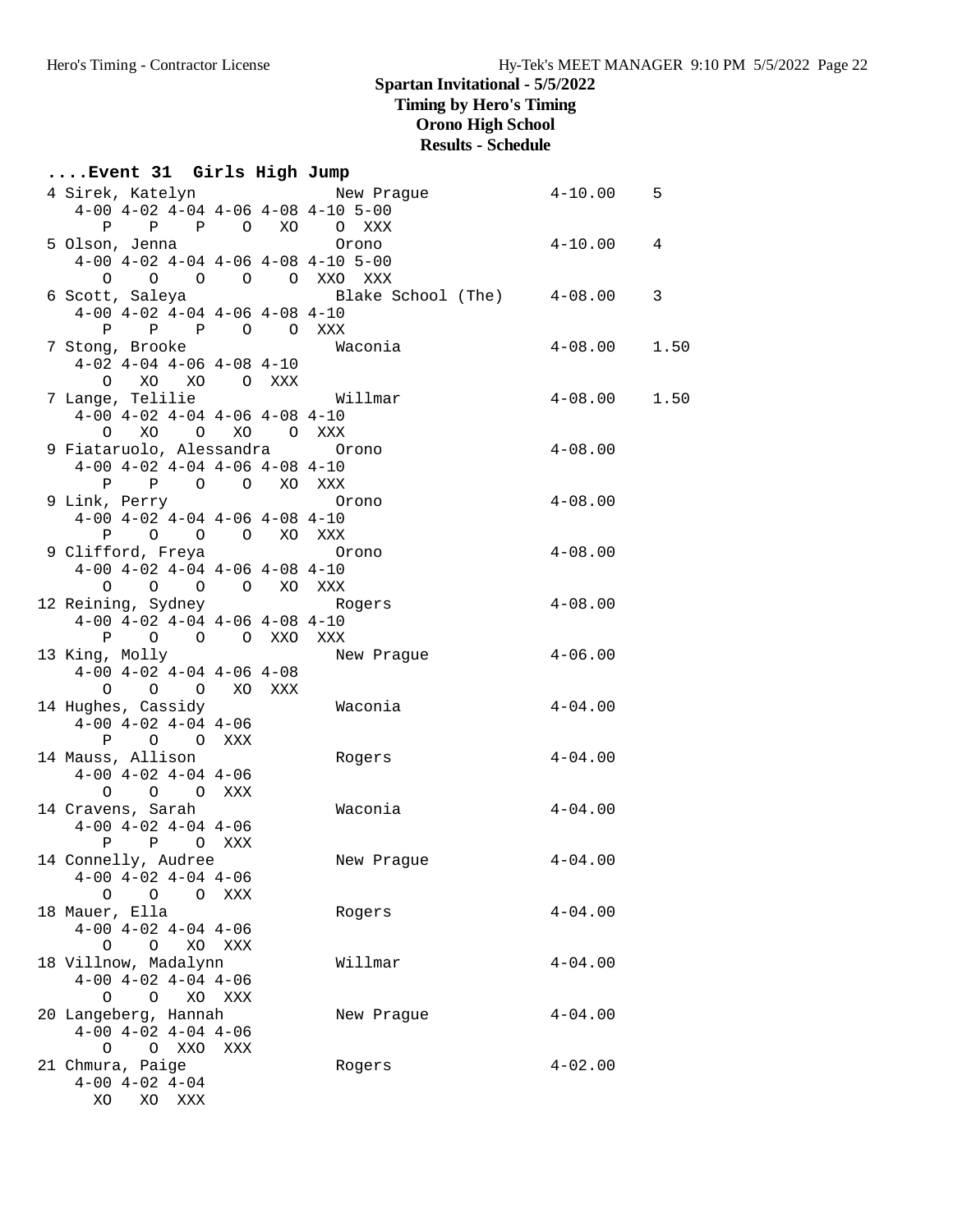#### **....Event 31 Girls High Jump** 22 Lillygreen, Lucky Blake School (The) 4-02.00 4-00 4-02 4-04 O XXO XXX 22 Laumann, Mackayla Waconia 4-02.00 4-00 4-02 4-04 O XXO XXX -- Bowles, Charley Blake School (The) NH  $4 - 00$  XXX **Event 32 Boys High Jump**

| Name                                      |         | Year School                | Finals           | Points         |
|-------------------------------------------|---------|----------------------------|------------------|----------------|
| 1 Chromy, Ethan                           |         | New Prague                 | $6 - 00.00$      | 10             |
| $5-06$ $5-08$ $5-10$ $6-00$ $6-02$        |         |                            |                  |                |
| O O XO XXO XXX                            |         |                            |                  |                |
| 2 Rieckhoff, Mitchell                     |         | Waconia                    | $5 - 08.00$ 6.33 |                |
| $5 - 06$ $5 - 08$ $5 - 10$                |         |                            |                  |                |
| O O XXX                                   |         |                            |                  |                |
| 2 Heinen, August                          |         | Orono                      | $5 - 08.00$ 6.33 |                |
| $5-00$ $5-02$ $5-04$ $5-06$ $5-08$ $5-10$ |         |                            |                  |                |
| O O O O XXX<br>$\circ$                    |         |                            |                  |                |
| 2 Hanson, Charlie                         |         | Rogers                     | $5 - 08.00$      | 6.33           |
| $5-04$ $5-06$ $5-08$ $5-10$               |         |                            |                  |                |
| O O O XXX                                 |         |                            |                  |                |
| 5 Bailey, Devon                           |         | Orono                      | $5 - 08.00$ 3.50 |                |
| 5-00 5-02 5-04 5-06 5-08 5-10             |         |                            |                  |                |
| 0 XO 0 0 0 XXX                            |         |                            |                  |                |
| 5 Loder, Sebastian                        |         | Orono                      | $5 - 08.00$ 3.50 |                |
| $5-00$ $5-02$ $5-04$ $5-06$ $5-08$ $5-10$ |         |                            |                  |                |
| $0\qquad 0$<br>$\circ$                    | XO OXXX |                            |                  |                |
| 7 Moore, Tykelian                         |         | Fridley                    | $5 - 08.00$      | $\overline{2}$ |
| $5-02$ $5-04$ $5-06$ $5-08$ $5-10$        |         |                            |                  |                |
| O O XXO O XXX                             |         |                            |                  |                |
| 8 Dent, Zander                            |         | Orono                      | $5 - 08.00$      |                |
| $5 - 04$ $5 - 06$ $5 - 08$ $5 - 10$       |         |                            |                  |                |
| XO O XO XXX                               |         |                            |                  |                |
| 9 Craig, Colin                            |         | Blake School (The) 5-08.00 |                  | $\mathbf{1}$   |
| $5 - 04$ $5 - 06$ $5 - 08$ $5 - 10$       |         |                            |                  |                |
| O XO XXO XXX                              |         |                            |                  |                |
| 10 Campbell, Devandry                     |         | Blake School (The) 5-06.00 |                  |                |
| $5-02$ $5-04$ $5-06$ $5-08$               |         |                            |                  |                |
| O O O XXX                                 |         |                            |                  |                |
| 10 Kudrle, Matthew                        |         | New Prague                 | $5 - 06.00$      |                |
| $5-00$ $5-02$ $5-04$ $5-06$ $5-08$        |         |                            |                  |                |
| O O O XXX<br>O                            |         |                            |                  |                |
| 12 Sportel, Jackson                       |         | Willmar                    | $5 - 06.00$      |                |
| $5-02$ $5-04$ $5-06$ $5-08$               |         |                            |                  |                |
| XO O XO XXX                               |         |                            |                  |                |
| 13 Hudson, Diamante                       |         | Fridley                    | $5 - 04.00$      |                |
| $5 - 00$ $5 - 02$ $5 - 04$ $5 - 06$       |         |                            |                  |                |
| XO<br>$\mathbf{P}$<br>O XXX               |         |                            |                  |                |
|                                           |         |                            |                  |                |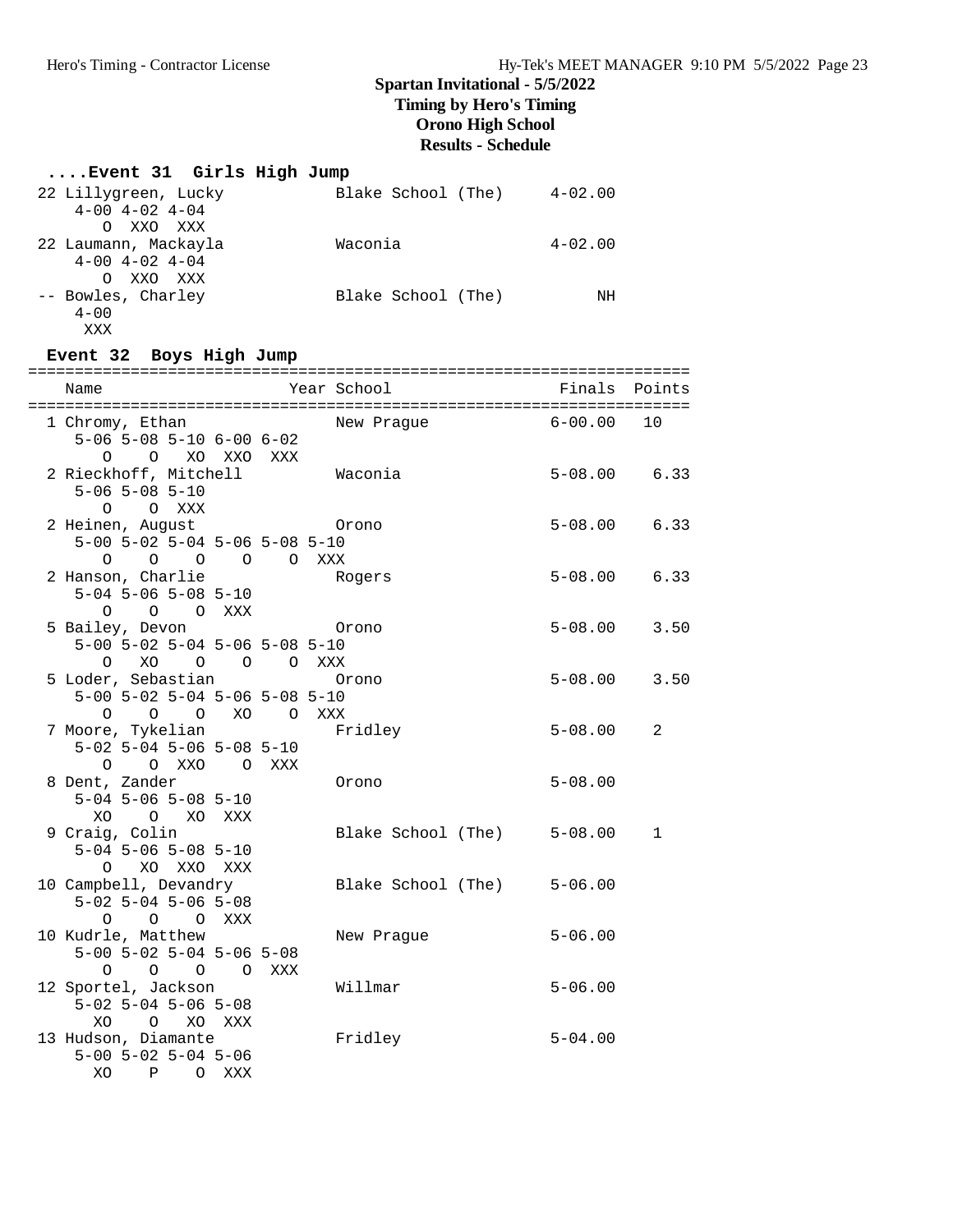# **Spartan Invitational - 5/5/2022**

**Timing by Hero's Timing**

# **Orono High School**

**Results - Schedule**

| Event 32 Boys High Jump             |            |             |
|-------------------------------------|------------|-------------|
| 14 Dube, Tyler                      | Rogers     | $5 - 04.00$ |
| $5 - 00$ $5 - 02$ $5 - 04$ $5 - 06$ |            |             |
| O O XO XXX                          |            |             |
| 15 Mohr, Nick                       | Willmar    | $5 - 04.00$ |
| $5 - 00$ $5 - 02$ $5 - 04$ $5 - 06$ |            |             |
| O XO XO XXX<br>16 Kowalczyk, Tyler  | Willmar    | $5 - 04.00$ |
| $5 - 00$ $5 - 02$ $5 - 04$ $5 - 06$ |            |             |
| O XXO XO XXX                        |            |             |
| 17 O'Meara, Aidan                   | Willmar    | $5 - 00.00$ |
| $5 - 00$ $5 - 02$                   |            |             |
| O XXX                               |            |             |
| 17 Roggow, Noah                     | Orono      | $5 - 00.00$ |
| $5 - 00$ $5 - 02$                   |            |             |
| O XXX<br>19 DeNardo, Ryan           | New Praque | $5 - 00.00$ |
| $5 - 00$ $5 - 02$                   |            |             |
| XO XXX                              |            |             |
| -- Kiel, Tyler                      | Rogers     | ΝH          |
| $5 - 00$                            |            |             |
| XXX                                 |            |             |
| -- Mielke, Owen                     | Waconia    | ΝH          |
| $5 - 06$                            |            |             |
| XXX<br>-- O'Rourke, Michael         | New Praque | ΝH          |
| $5 - 00$                            |            |             |
| XXX                                 |            |             |

### **Event 33 Girls Long Jump**

| ===========                                                 |                    |               |              |
|-------------------------------------------------------------|--------------------|---------------|--------------|
| Name<br>===========================                         | Year School        | Finals Points |              |
| 1 Hennen, Avery<br>$16-06$ $16-04$ $15-11$                  | New Praque         | $16 - 06.00$  | 10           |
| 2 Solheid, Sami<br>$16-05.25$ $16-05$ $16-03$               | New Praque         | $16 - 05.25$  | 8            |
| 3 Noteboom, Jules<br>15-09 16-00.75 15-06                   | Blake School (The) | 16-00.75      | 6            |
| 4 Christoffer, Sam<br>15-08 15-07.25 15-03.50               | Willmar            | $15 - 08.00$  | 5            |
| 5 Link, Perry<br>15-07 FOUL 14-04.75                        | Orono              | $15 - 07.00$  | 4            |
| 6 Kallenbach, Kayla<br>$14-02.50$ $14-04$ $15-07$           | Orono              | $15 - 07.00$  | 3            |
| 7 Scott, Saleya<br>FOUL 15-01.50 15-00                      | Blake School (The) | $15 - 01.50$  | 2            |
| 8 Sargeant, Emma<br>FOUL 15-01.50 FOUL                      | Blake School (The) | $15 - 01.50$  | $\mathbf{1}$ |
| 9 Bruegger, Ava<br>$14-05$ $15-00$ $14-06.25$               | New Praque         | $15 - 00.00$  |              |
| 10 Villanti, Brianna<br>$13 - 11.50$ $14 - 08.75$ $13 - 10$ | Rogers             | $14 - 08.75$  |              |
| 11 Haugen, Grace<br>$14-07.50$ $14-00.75$ $13-08$           | Willmar            | $14 - 07.50$  |              |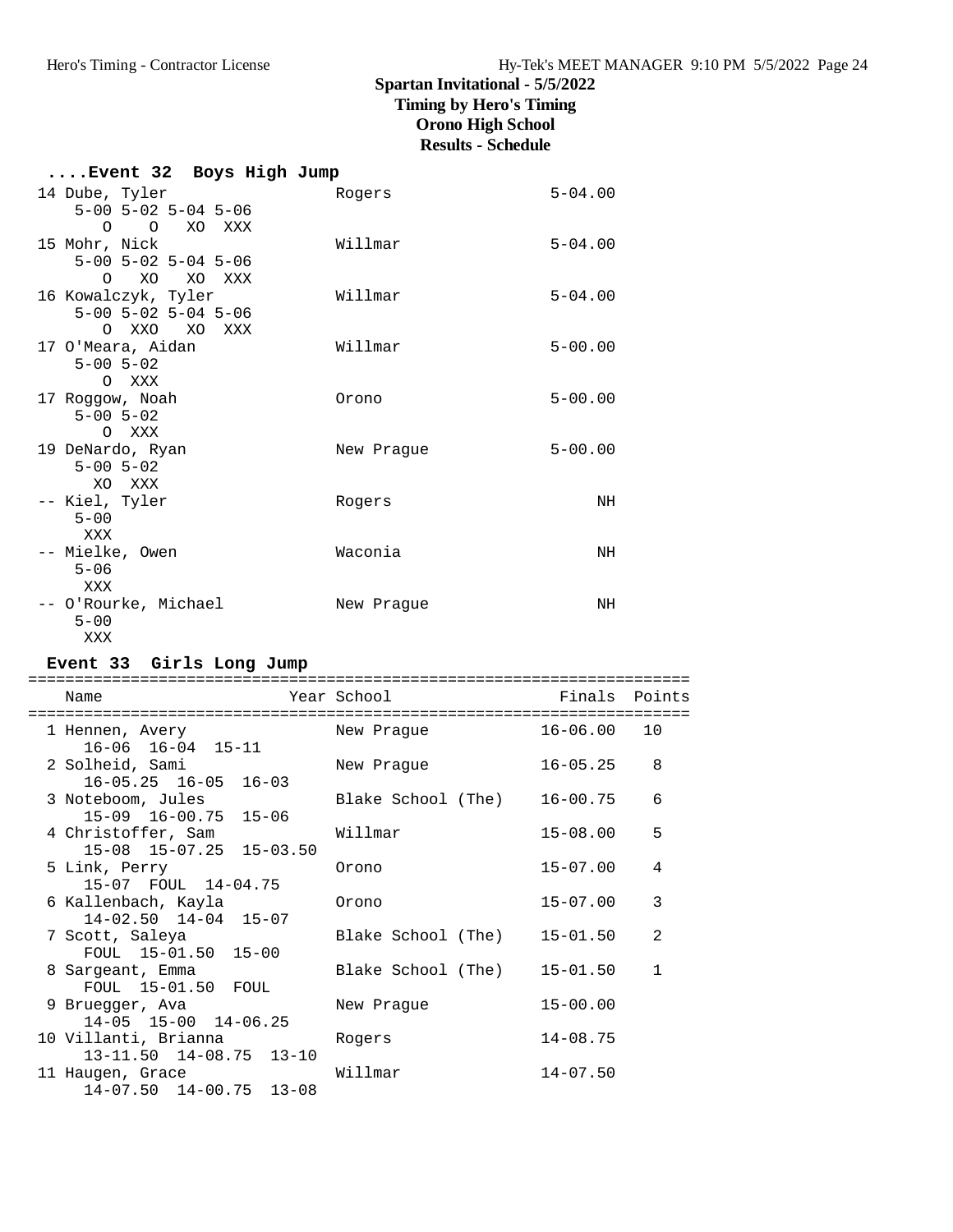# **Spartan Invitational - 5/5/2022 Timing by Hero's Timing Orono High School**

**Results - Schedule**

| Event 33 Girls Long Jump                                              |            |              |
|-----------------------------------------------------------------------|------------|--------------|
| 12 Sackett, Jeri<br>13-11.50 14-05.50 FOUL                            | New Praque | $14 - 05.50$ |
| 13 Naber, Joie                                                        | Rogers     | $14 - 04.00$ |
| 14-04 12-03.50 FOUL<br>14 Abed, Jada                                  | Orono      | $14 - 03.50$ |
| 14-03.50 13-08 14-01.75<br>15 Harris, Juliana                         | Fridley    | $14 - 03.00$ |
| 13-05.50 14-03 14-00.50<br>16 Schweiger, Kaitlyn                      | Waconia    | $14 - 02.00$ |
| 14-02 12-08 12-10<br>17 Washington, Brandi<br>13-00.50 14-00.50 13-07 | Fridley    | $14 - 00.50$ |
| 18 Graves, Aleeyah<br>FOUL 14-00 11-06.25                             | Rogers     | $14 - 00.00$ |
| 19 Ikubese, Elizabeth<br>$12-06$ $12-08.50$ $13-11.50$                | Rogers     | $13 - 11.50$ |
| 20 Kauch, Megan<br>12-02.50 13-06.75 13-05.50                         | Orono      | $13 - 06.75$ |
| 21 King, Molly                                                        | New Prague | $13 - 06.00$ |
| 12-06.50 13-06 FOUL<br>22 Hughes, Cassidy                             | Waconia    | $13 - 04.25$ |
| $13-04.25$ $12-11$ $12-11$<br>23 Demry, Arriell                       | Fridley    | $13 - 01.50$ |
| $12-00$ $13-01.50$ x<br>24 Will, Eliana                               | Orono      | $13 - 00.00$ |
| FOUL 13-00 12-08<br>25 Lange, Ellary                                  | Willmar    | $12 - 08.50$ |
| 11-10 12-08.50 12-06.50<br>26 Rapp, Alex                              | Orono      | $12 - 06.75$ |
| 12-04 12-06.75 12-00<br>27 Freels, Ahsia                              | Fridley    | $12 - 06.50$ |
| FOUL 12-06.50 11-08<br>28 Poe, Samantha                               | Willmar    | $12 - 02.00$ |
| 11-09 12-02 11-01.50<br>29 Gleason, Stalayjia                         | Fridley    | $11 - 05.00$ |
| FOUL 9-10.50 11-05                                                    |            |              |
| 30 Pugachova, Nadezhda<br>FOUL 10-05.50 11-02                         | Fridley    | $11 - 02.00$ |
| 31 Larson, Lauren<br>11-00 11-01.50 FOUL                              | Orono      | $11 - 01.50$ |
| 32 Getachew, Soyome<br>8-08.75 FOUL<br>FOUL                           | Fridley    | $8 - 08.75$  |

# **Event 34 Boys Long Jump**

| Name                                                    | Year School | Finals Points   |   |
|---------------------------------------------------------|-------------|-----------------|---|
| 1 Price, Michael<br>$20-09$ $20-08.50$ $21-06.75$       | Willmar     | $21 - 06.75$ 10 |   |
| 2 Borom, Anthony<br>$20 - 08.50$ $19 - 09$ $20 - 06.25$ | Fridley     | $20 - 08.50$    | 8 |
| 3 Doche, Guinahi<br>$18-09$ $20-07.50$ x                | Fridley     | $20 - 07.50$    | 6 |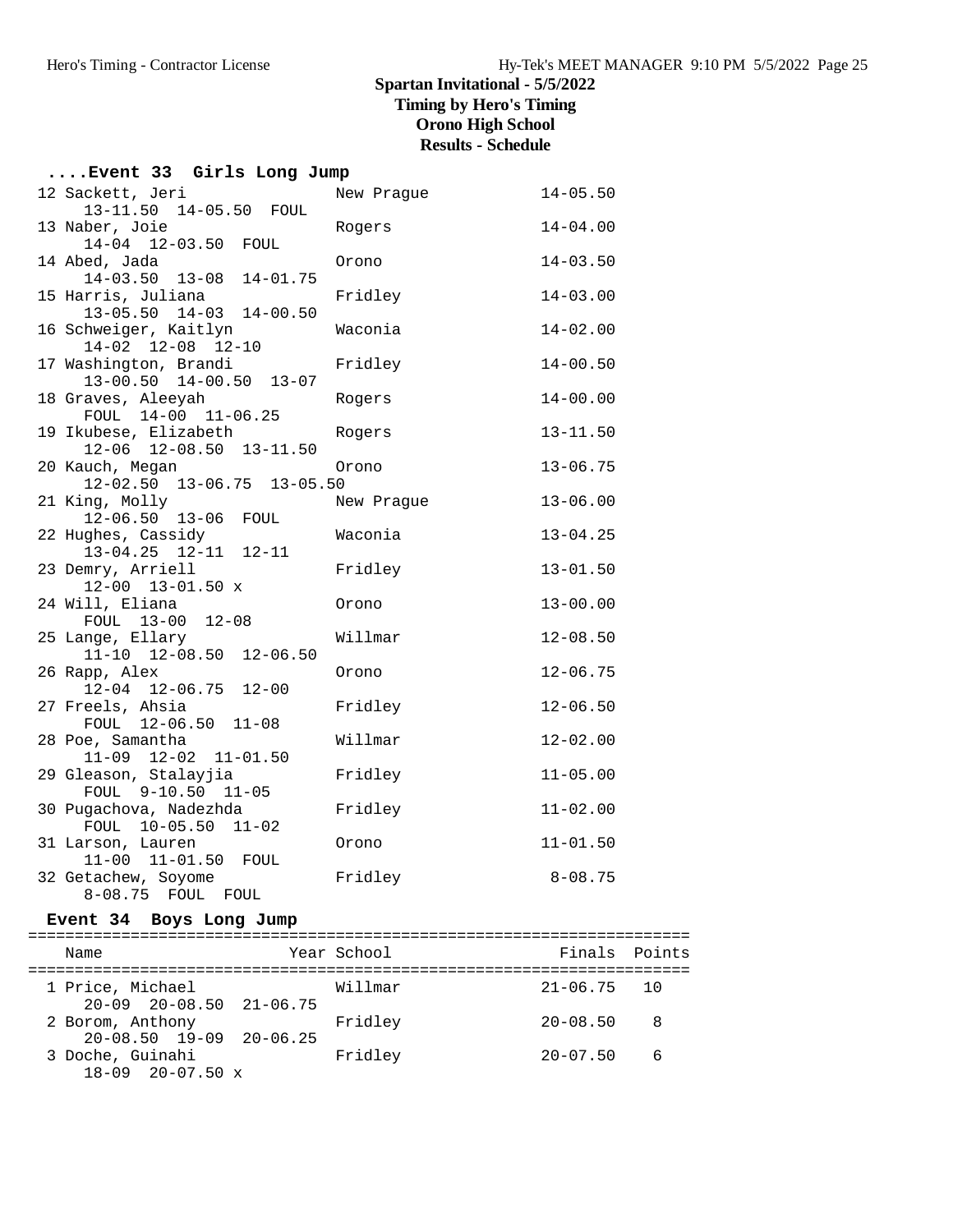# **....Event 34 Boys Long Jump**

| 4 Heinen, August<br>FOUL FOUL 19-07.75                   | Orono                       | $19 - 07.75$ | 5              |
|----------------------------------------------------------|-----------------------------|--------------|----------------|
| 5 Pieper, Brendan                                        | New Praque                  | $19 - 01.50$ | $\overline{4}$ |
| 18-10.50 19-01.50 FOUL                                   |                             |              |                |
| 6 Orina, Allan<br>18-02 19-01 18-05.50                   | Rogers                      | $19 - 01.00$ | 3              |
| 7 Bailey, Devon                                          | Orono                       | $19 - 00.75$ | $\overline{a}$ |
| FOUL 19-00.75 x                                          |                             |              |                |
| 8 Grams, Jonathan<br>18-10.75 18-08 19-00.50             | New Prague                  | $19 - 00.50$ | $\mathbf{1}$   |
| 9 King, Aidan                                            | New Prague                  | $18 - 11.00$ |                |
| 18-11 18-11 18-09.25                                     |                             |              |                |
| 10 Watson, Isaiah                                        | Fridley                     | $18 - 11.00$ |                |
| 17-00 FOUL 18-11<br>11 Sportel, Jackson                  | Willmar                     | $18 - 09.00$ |                |
| FOUL 18-01 18-09                                         |                             |              |                |
| 12 Juntunen, Blake                                       | Rogers                      | $18 - 08.00$ |                |
| 18-00.50 17-09 18-08                                     |                             |              |                |
| 13 Powell, Anthony<br>$18-03$ $18-04.25$ $17-11.50$      | Rogers                      | $18 - 04.25$ |                |
| 14 Lukkes, Kaden                                         | New Prague                  | $18 - 00.75$ |                |
| 18-00.50 18-00.75 17-09.25                               |                             |              |                |
| 15 Moo, La                                               | Willmar                     | $18 - 00.25$ |                |
| $18 - 00.25$ 17-11.50 x<br>16 Allyn, Josiah              | Waconia                     | $17 - 09.75$ |                |
| 17-09.75 17-01 17-04                                     |                             |              |                |
| 17 Mayegun, Fareed                                       | Fridley                     | $17 - 09.50$ |                |
| 17-09.50 17-09.50 x                                      |                             |              |                |
| 18 Riley, Alexander<br>17-05.50 17-08.50 16-00.25        | Waconia                     | $17 - 08.50$ |                |
| 19 Davis, Ben                                            | Fridley                     | $17 - 08.00$ |                |
| 17-08 15-06 16-11.50                                     |                             |              |                |
| 20 Sportel, William                                      | Willmar                     | $17 - 07.00$ |                |
| 17-07 17-02 16-08.50<br>21 Daye, Prince                  | Fridley                     | $17 - 03.00$ |                |
| $16-06$ $16-08$ $17-03$                                  |                             |              |                |
| 22 Vavrichek, Bennett                                    | Blake School (The) 17-02.50 |              |                |
| 13-00.50  16-11  17-02.50                                |                             |              |                |
| 23 Brusseau, Bennett<br>FOUL FOUL 17-02                  | New Prague                  | $17 - 02.00$ |                |
| 24 Reighard, Travis                                      | Waconia                     | $17 - 01.00$ |                |
| 16-02.25 16-07.25 17-01                                  |                             |              |                |
| 25 Midthun, Ben                                          | Rogers                      | $16 - 11.00$ |                |
| 16-11 FOUL x<br>26 Hoffman, Will                         | Orono                       | $16 - 10.50$ |                |
| 16-01.25 16-01.50 16-10.50                               |                             |              |                |
| 27 Gilmore, Wyatt                                        | Rogers                      | $16 - 10.50$ |                |
| $16 - 10.50 x x$<br>28 Pieschke, Luke                    |                             |              |                |
| FOUL 16-08<br>$16 - 07.25$                               | Waconia                     | $16 - 08.00$ |                |
| 29 Bowles, Jay                                           | Blake School (The)          | $16 - 05.00$ |                |
| FOUL 16-05 15-10                                         |                             |              |                |
| 30 Kowalczyk, Tyler<br>14-11.75 16-02.50<br>$16 - 04.75$ | Willmar                     | $16 - 04.75$ |                |
|                                                          |                             |              |                |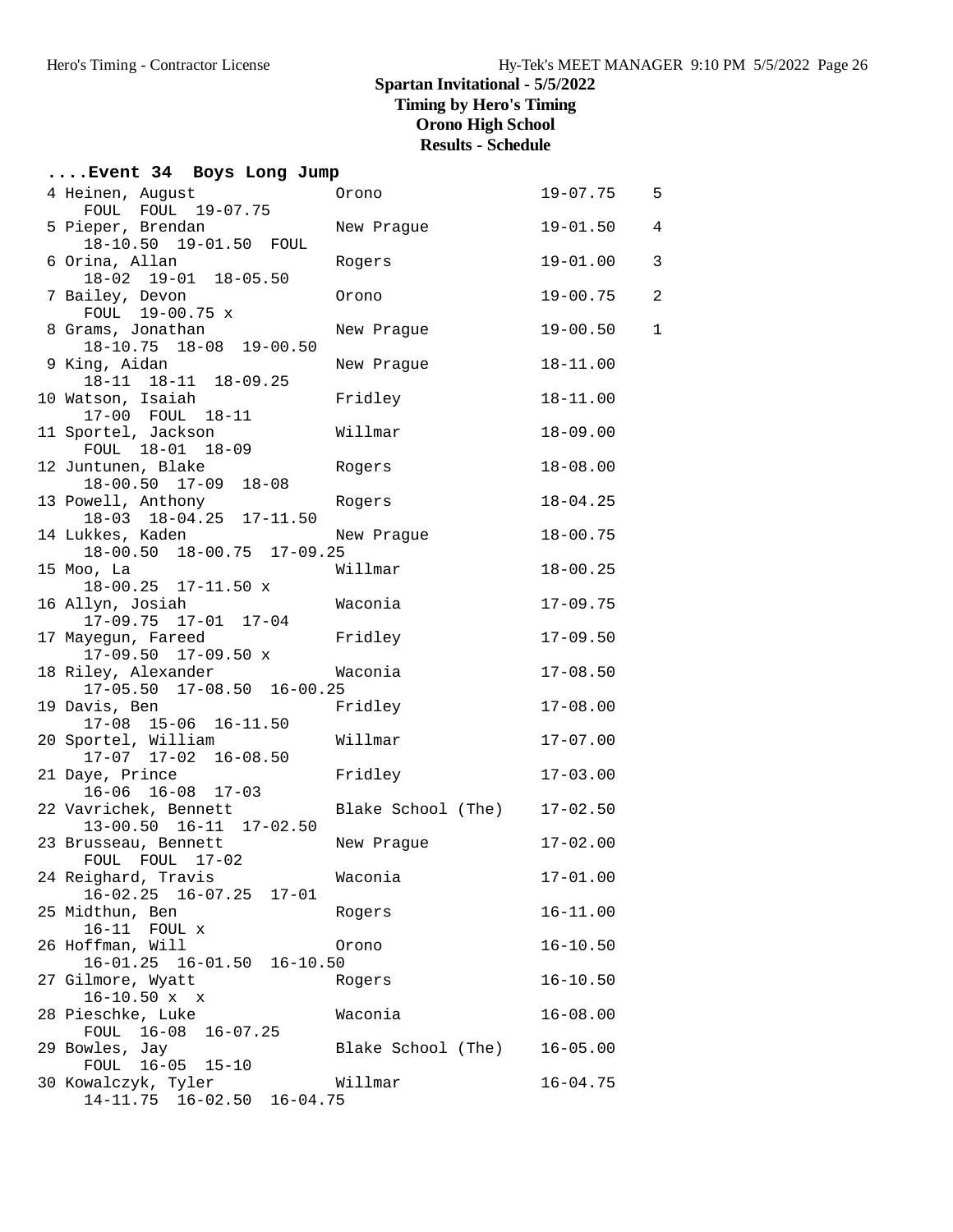# **Spartan Invitational - 5/5/2022**

**Timing by Hero's Timing**

**Orono High School**

# **Results - Schedule**

| Event 34 Boys Long Jump |  |  |  |
|-------------------------|--|--|--|
|-------------------------|--|--|--|

| 31 Ellingson, Jack                     | Rogers             | $16 - 03.50$ |
|----------------------------------------|--------------------|--------------|
| $16-03.50$ $14-09.75$ $15-11.50$       |                    |              |
| 32 Shelley, Jason                      | Waconia            | $16 - 03.25$ |
| $16 - 03.25$ $14 - 08.75$ $15 - 01.50$ |                    |              |
| 33 Dubay, Gabe                         | Waconia            | $16 - 01.00$ |
| 16-01 FOUL 15-04.50                    |                    |              |
| 34 Perkins, George                     | Orono              | $15 - 06.00$ |
| $14 - 07$ 15-06 x                      |                    |              |
| 35 Hiquchi, Hakuto                     | Blake School (The) | $14 - 11.00$ |
| FOUL $14-11 \times$                    |                    |              |
| 36 Ekstrom, Anders                     | Blake School (The) | $13 - 02.25$ |
| $13 - 02.25$ $10 - 03.50$ $12 - 08$    |                    |              |
| -- Moore, Tykelian                     | Fridley            | FOUL         |
| FOUL x x                               |                    |              |
| -- Albouali, Murtadha                  | Fridley            | FOUL         |
| FOUL FOUL<br>FOUL                      |                    |              |
|                                        |                    |              |

### **Event 35 Girls Triple Jump**

======================================================================= Year School **Finals** Points

| nallle                                                                                   | TEAT POITOOT                |              | LINGTS LOTIICS |
|------------------------------------------------------------------------------------------|-----------------------------|--------------|----------------|
| 1 Boulanger, Maddy New Prague 35-06.00<br>33-08 35-06 FOUL                               |                             |              | 10             |
| 2 Walker, Keaira<br>33-01 FOUL 33-00.50                                                  | Rogers                      | $33 - 01.00$ | 8              |
| 3 Mushitz, Baylee<br>$32-03$ $33-00.75$ $30-06.25$                                       | New Prague                  | $33 - 00.75$ | 6              |
|                                                                                          |                             | $32 - 02.50$ | 5              |
| $32-02$ $31-11$ $30-05.50$                                                               |                             | $32 - 02.00$ | 4              |
| 6 Harris, Juliana<br>$31 - 05.50$ $31 - 07$ $31 - 05$                                    | Fridley                     | $31 - 07.00$ | 3              |
| 7 Chmura, Paige<br>30-00.50 FOUL 31-00.50                                                | Rogers                      | $31 - 00.50$ | $\overline{a}$ |
| 8 Brogren, Ava<br>28-10 31-00.25 30-09                                                   | Willmar                     | $31 - 00.25$ | $\mathbf{1}$   |
| 9 Dorvil, Sydney<br>FOUL 30-08.75 30-06                                                  | Blake School (The) 30-08.75 |              |                |
| 10 Anderson, Haleigh<br>$30-00.50$ $30-06.50$ $30-02$                                    | Rogers                      | $30 - 06.50$ |                |
| 11 Dalsin, Nellie<br>29-00.50 29-05.75 30-04                                             | New Prague                  | $30 - 04.00$ |                |
| 12 Abed, Jada<br>29-01.75 29-09.25 FOUL                                                  | Orono                       | $29 - 09.25$ |                |
| 13 Hughes, Cassidy 6 Maconia<br>29-05.25 FOUL 29-09                                      |                             | $29 - 09.00$ |                |
| 14 Washington, Brandi<br>28-01.50 28-06 29-04.75                                         | Fridley                     | $29 - 04.75$ |                |
| 15 Smith, Ashley<br>28-00 28-01 29-01                                                    | Waconia                     | $29 - 01.00$ |                |
| 16 Stanchfield, Jane              Blake School (The)     29-00.50<br>26-08 FOUL 29-00.50 |                             |              |                |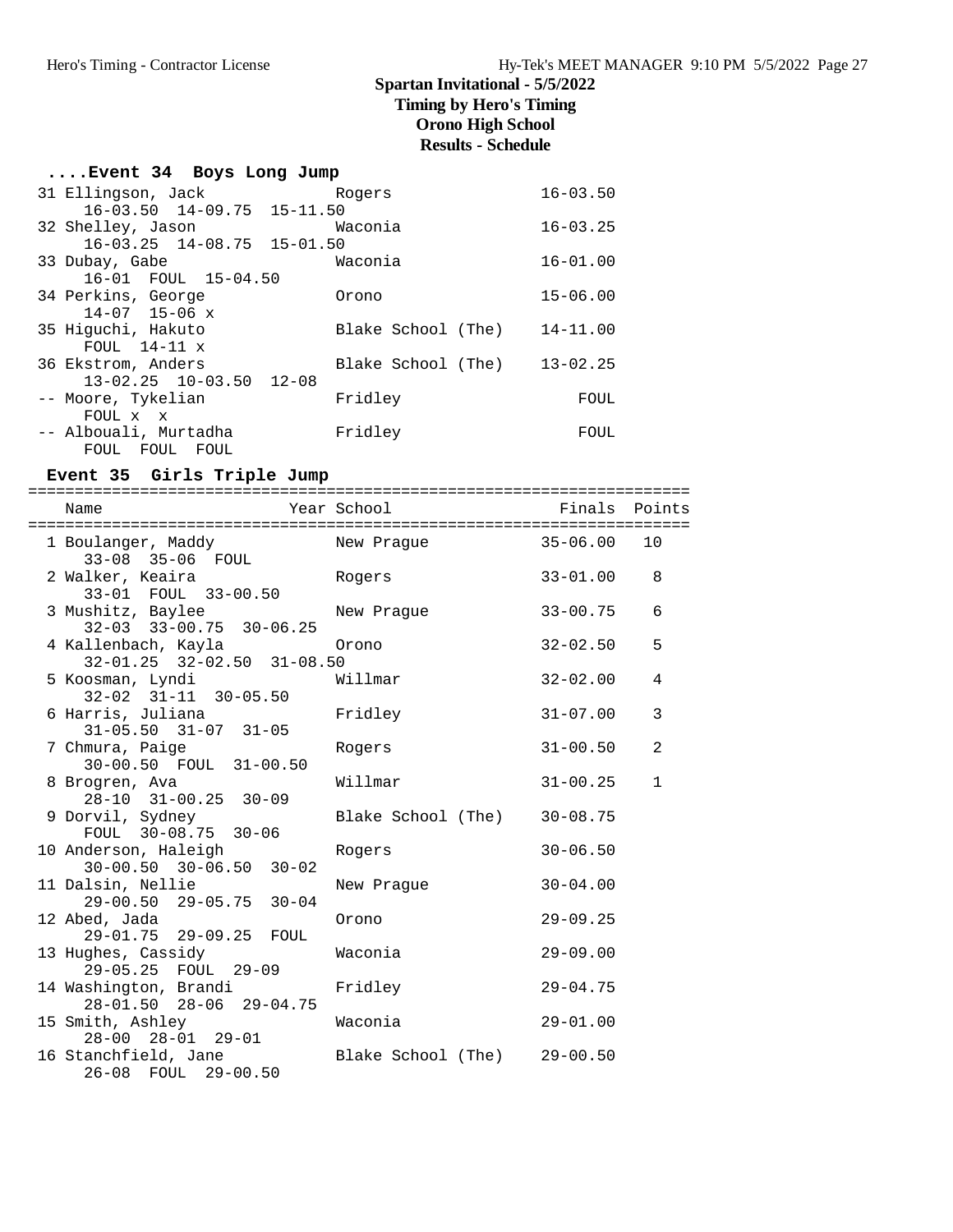| Event 35 Girls Triple Jump                                            |            |                                                  |              |        |
|-----------------------------------------------------------------------|------------|--------------------------------------------------|--------------|--------|
| 17 Rapp, Alexandra<br>FOUL 28-01 26-10                                | Orono      | $28 - 01.00$                                     |              |        |
| 18 Rapp, Sophia<br>$27-01.50$ $27-08.50$ $26-04.50$                   | Orono      | $27 - 08.50$                                     |              |        |
| 19 Dent, Madeline (1986)<br>25-10 27-08 27-03.50                      |            | $27 - 08.00$                                     |              |        |
| 20 Lownsbury, Chloe Willmar<br>26-11 FOUL 27-07.25                    |            | $27-07.25$                                       |              |        |
| Event 36 Boys Triple Jump                                             |            |                                                  |              |        |
| Name                                                                  |            | Year School <a> School <a> Finals Points</a></a> |              |        |
| 1 Borom, Anthony Fridley 43-00.75<br>$41-05.25$ $42-00.50$ $43-00.75$ |            |                                                  | 10           |        |
| 2 Orina, Allan<br>FOUL 40-00.50 40-00                                 | Rogers     | $40 - 00.50$ 8                                   |              |        |
| 3 Tarr, Lehkpeawon<br>39-08.50 FOUL 40-00.25                          | New Prague | 40-00.25                                         | 6            |        |
| 4 Trygestad, Chase<br>39-11.50 38-11.75 39-05.25                      | New Prague | $39 - 11.50$                                     | 5            |        |
| 5 Krostue, Mitch<br>39-06.50 38-09 39-10.50                           | New Prague | 39-10.50                                         | 4            |        |
| 6 Muta, Amani<br>39-01.50 37-08.50 38-04.25                           | Rogers     | $39 - 01.50$                                     | 3            |        |
| 7 Watson, Isaiah<br>$39-00$ $39-00.50$ $39-00$                        | Fridley    | 39-00.50                                         | 2            |        |
| 8 Sportel, William<br>$36 - 04.75$ $33 - 04$ $38 - 00$                | Willmar    | 38-00.00                                         | $\mathbf{1}$ |        |
| 9 Lee, Jacob<br>37-11 36-06 37-11                                     | New Prague | $37 - 11.00$                                     |              |        |
| 10 May, Ezra<br>$34-03.50$ $33-08.50$ $36-00.50$                      | Willmar    | $36 - 00.50$                                     |              |        |
| 11 Hudson, Diamante<br>33-05.75 35-08.75 FOUL                         | Fridley    | $35 - 08.75$                                     |              |        |
| 12 Shelley, Jason<br>$35-03$ $35-03$ $35-08$                          | Waconia    | $35 - 08.00$                                     |              |        |
| 13 Roggow, Noah<br>35-05 FOUL 33-09                                   | Orono      | $35 - 05.00$                                     |              |        |
| 14 Brakken, Jaret<br>33-10.50 33-00.50 32-03                          | Willmar    | $33 - 10.50$                                     |              |        |
| 15 Hoffman, Will<br>32-11.50 32-10.50 32-06.75                        | Orono      | $32 - 11.50$                                     |              |        |
| 16 Perkins, George<br>32-08 31-02 31-05.50                            | Orono      | $32 - 08.00$                                     |              |        |
| 17 Allyn, Josiah<br>$32-00$ $32-07.50$ $32-02$                        | Waconia    | $32 - 07.50$                                     |              |        |
| 18 Ellingson, Jack<br>$31 - 04$ $29 - 07.50$<br>$29 - 09.75$          | Rogers     | $31 - 04.00$                                     |              |        |
|                                                                       |            | Women - Team Rankings - 18 Events Scored         |              |        |
|                                                                       |            |                                                  |              |        |
| 1) Willmar                                                            | 136.50     | 2) New Praque                                    |              | 134.50 |
| 3) Rogers                                                             | 126        | 4) Waconia                                       |              | 113.50 |